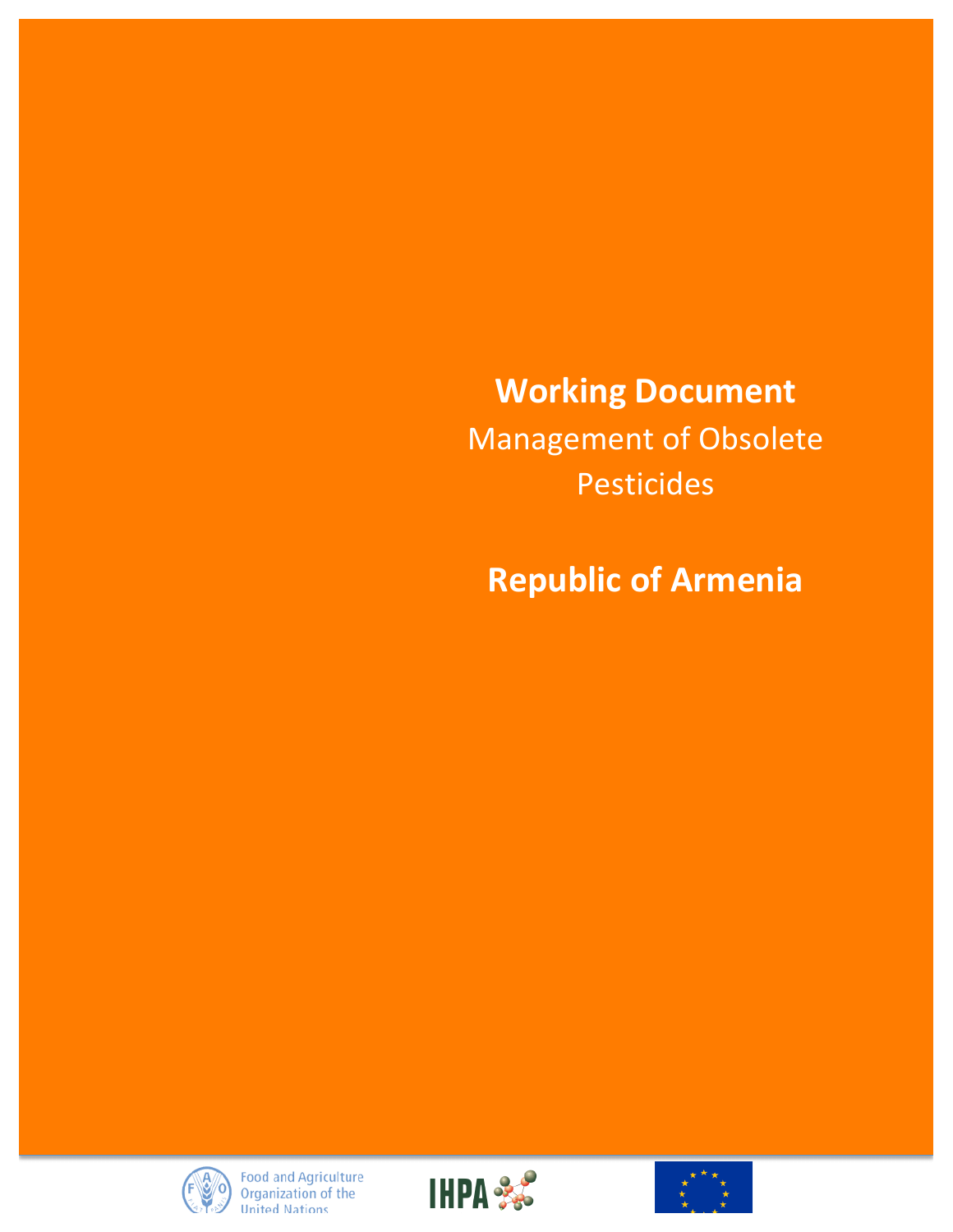| <b>Content</b>     |                                                                                                        |    |  |
|--------------------|--------------------------------------------------------------------------------------------------------|----|--|
| Part I             | The assessment of the legal framework on the pesticides waste management in the Republic of Armenia    | 4  |  |
| <b>Section I</b>   | <b>General background information (International Treaties participation)</b>                           | 4  |  |
| <b>Section II</b>  | Regulatory framework on waste management                                                               | 6  |  |
| Chapter I          | <b>Political &amp; legal framework</b>                                                                 | 6  |  |
| <b>Chapter II</b>  | Specific laws and regulations that govern waste management                                             | 9  |  |
| <b>Chapter III</b> | Institution(s) involved in waste management (focus on pesticides)                                      | 11 |  |
| <b>Section III</b> | Analysis of existing national waste management legislation                                             | 12 |  |
| Theme 1            | <b>Scope</b>                                                                                           | 12 |  |
| Theme 2            | <b>Definitions</b>                                                                                     | 20 |  |
| Theme 3            | <b>Administrative and institutional structure</b>                                                      | 20 |  |
| Theme 4            | Licensing                                                                                              | 21 |  |
| Theme 5            | Trans-boundary movement, import/export                                                                 | 21 |  |
| Theme 6            | <b>Economic initiatives</b>                                                                            | 21 |  |
| Theme 7            | <b>Transport</b>                                                                                       | 21 |  |
| Theme 8            | Labelling requirements                                                                                 | 22 |  |
| Theme 9            | <b>Packaging and containers</b>                                                                        | 22 |  |
| Theme 10           | <b>Emergency procedures</b>                                                                            | 22 |  |
| Theme 11           | <b>Disposal obligations</b>                                                                            | 22 |  |
| Theme 12           | <b>Incineration</b>                                                                                    | 23 |  |
| Theme 13           | Recording, monitoring, and reporting                                                                   | 23 |  |
| Theme 14           | <b>Offences and penalties</b>                                                                          | 24 |  |
| Theme 15           | <b>Official controls and inspection</b>                                                                | 24 |  |
| Theme 16           | <b>Research and development</b>                                                                        | 24 |  |
| <b>Section IV</b>  | Information supplementing legal analyses - from other Experts                                          | 25 |  |
| <b>Section V</b>   | Disposal, Storage, Recycling and Recovery Facilities - practical information from other Experts        | 26 |  |
| Part II            | Technical assessment of the management of obsolete pesticides and POPs waste and soil contamination    | 28 |  |
|                    | in the Republic of Armenia                                                                             |    |  |
| <b>Section I</b>   | Benchmarking of current POPs management against international best practice                            | 28 |  |
| 1                  | <b>Institutional arrangements</b>                                                                      | 28 |  |
| 2                  | Inventory                                                                                              | 31 |  |
| 3                  | <b>Environmental Assessment</b>                                                                        | 33 |  |
| 4                  | <b>Inventory and Environmental Assessment Management</b>                                               | 34 |  |
| 5                  | Safeguarding                                                                                           | 35 |  |
| 6                  | <b>Storage and transport</b>                                                                           | 35 |  |
| 7                  | <b>Disposal</b>                                                                                        | 36 |  |
| 8                  | <b>Containers</b>                                                                                      | 37 |  |
| <b>Section II</b>  | General overview of POPs and other hazardous waste data                                                | 38 |  |
| <b>Section III</b> | Existing and planned treatment options for POPs pesticides, obsolete pesticides and related hazardous  | 43 |  |
|                    | wastes, contaminated land                                                                              |    |  |
| <b>Section IV</b>  | <b>Transportation logistics</b>                                                                        | 45 |  |
|                    | <b>Summary sheets on findings</b>                                                                      | 46 |  |
| <b>References</b>  | 47                                                                                                     |    |  |
| <b>Annexes</b>     |                                                                                                        | 48 |  |
| Annex 1            | Terms of Reference for IHPA for Coordination of a Disposal Study for Obsolete Pesticides in the Former | 48 |  |
|                    | Soviet Union (only in English)                                                                         |    |  |





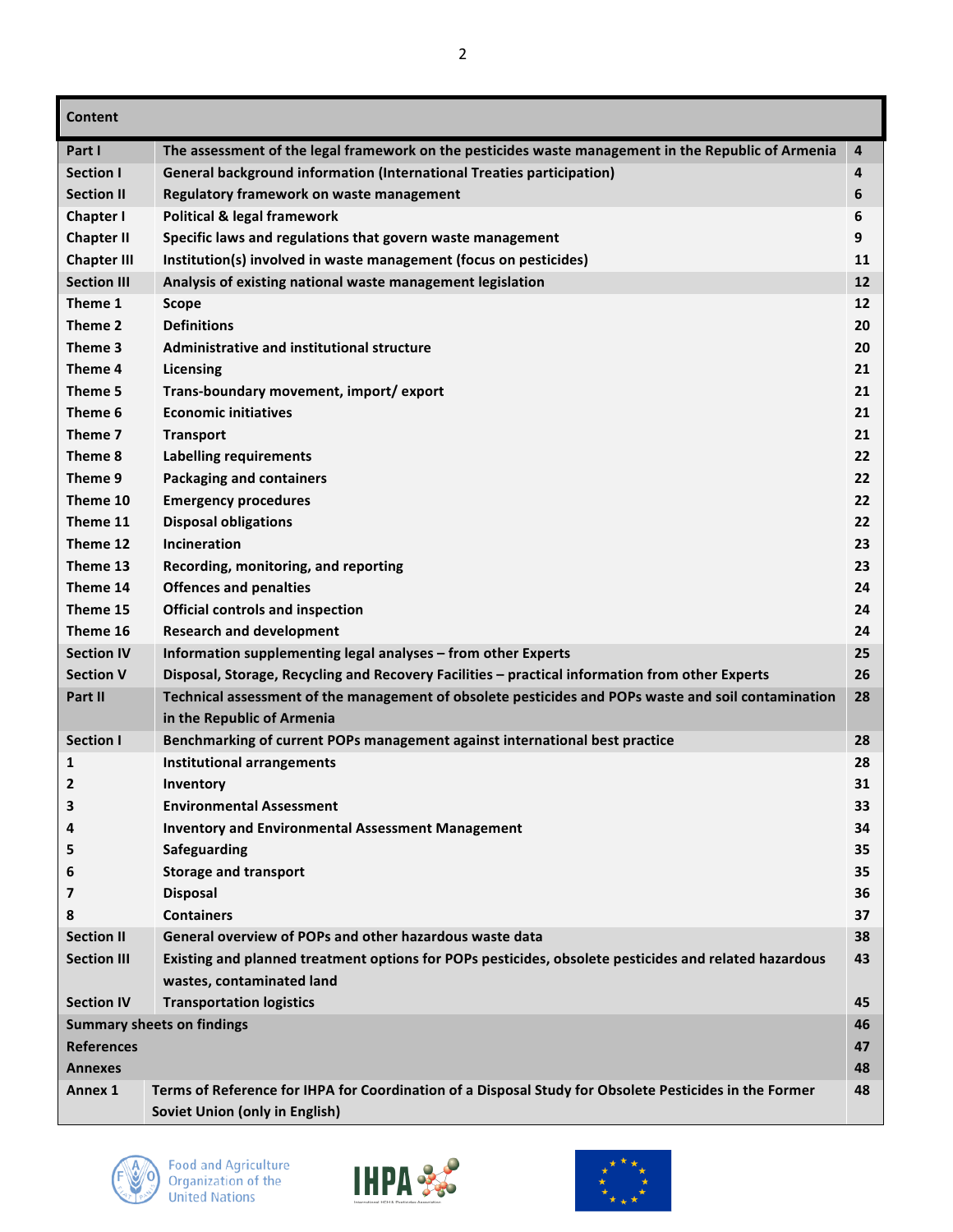*This publication has been produced with the assistance of the European Union. The contents of this publication are the sole responsibility of IHPA and can in no way be taken to reflect the views of the European Union.*

3

*All IHPA reports can be found in the library of IHPA at http://www.ihpa.info.resources/library*





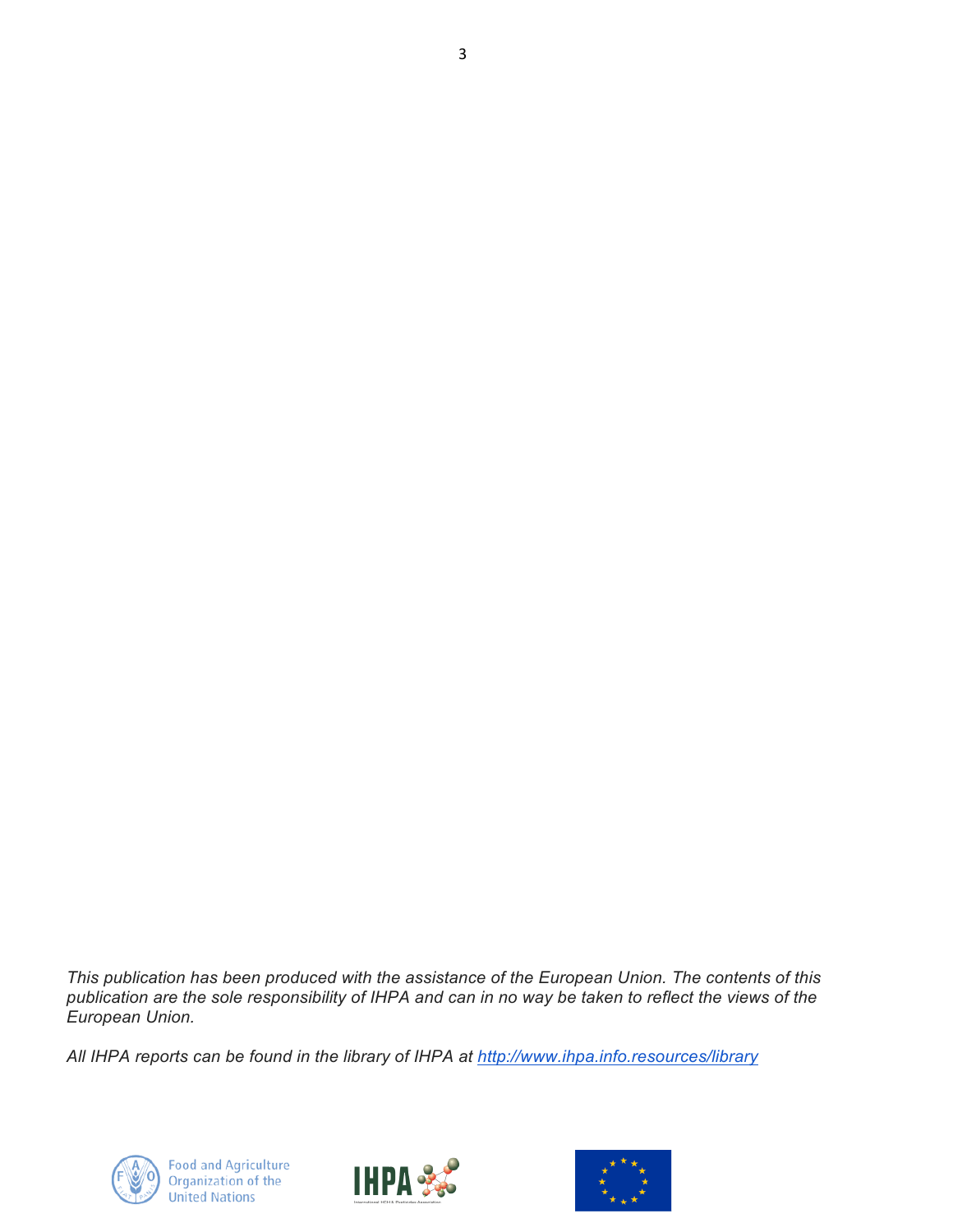Part I – The Assessment of the legal framework on the pesticides waste management in the Republic of Armenia

### **Section** *I:* General background information (International Treaties participation)

The Rotterdam Convention on the Prior Informed Consent Procedure for Certain Hazardous Chemicals and Pesticides in International Trade (general information regarding statute of adaptation, signing and ratification, Focal Point Institute) Convention was adopted on 10 September 1998 by the Conference of Plenipotentiaries on the Convention in Rotterdam, the Netherlands.

The Republic of Armenia ratified Rotterdam Convention on the Prior Informed Consent Procedure for Certain Hazardous Chemicals and Pesticides in International Trade on 26 November 2003. It is a part of the RA Legislation.

Based on relevant provisions of the Convention, the RA Government adopted the Decree No.293-N "on Defining the List of Chemicals and Pesticides Prohibited in the Republic of Armenia". On 29 October 2004, the RA Government adopted Decree No.1508-N "On Fulfilment of the obligations of the Republic of Armenia proceeding from UN Rotterdam Convention Signed on 10 September 1998".

Meantime, for implementation of the Rotterdam Convention, the following sub-normative legal acts should be adopted:

- On legal administrative measures to ensure timely decisions with respect to the import of chemicals listed in Annex III of Rotterdam Convention on the Prior Informed Consent Procedure for Certain Hazardous Chemicals and Pesticides in International Trade.
- On implementation of Paragraph b) of Article 11 of Rotterdam Convention on the Prior Informed Consent Procedure Hazardous Chemicals and Pesticides in International Trade.
- On provision of Multilanguage label and safety data sheet within export of chemical.

### **The Republic of Armenia has been a member of WTO since 5 February 2003**

The Stockholm Convention on Persistent Organic Pollutants (general information regarding statute of adaptation, signing and **ratification, Focal Point Institute)**

Convention was adopted on 22 May 2001 at the Conference of Plenipotentiaries on the Stockholm Convention on Persistent Organic Pollutants, Stockholm, 22-23 May 2001. In accordance with its Article 24, the Convention was open for signature at Stockholm by all States and by regional economic integration organizations on 23 May 2001 at the Stockholm City.

### **Armenia ratified the Stockholm Convention on Persistent Organic Pollutants on 26 November 2003. It is a part of the RA Legislation.**

After the ratification on 29 October 2004, the RA Government adopted the Decree No.1483-N "on Fulfilment of the obligations of the Republic of Armenia proceeding from UN Stockholm Convention Signed on 23 May 2001". The Decree assigned the Ministry of Nature Protection to develop measures for the fulfilment of Armenia's obligations under the Stockholm Convention and submit them to the Government. On January 13, 2005 the Government of the Republic of Armenia approved the National Implementation Plan that involved the Action Plan for implementation of the Convention.

RA Government Decree No.195-N, dated 17th February 2011, was issued and Regulation on utilization of useless pesticides was adopted.

Meantime, for implementation of the Stockholm Convention, the following sub-normative legal acts should be adopted:

- On implementation of Article 3 of Stockholm Convention on Persistent Organic Pollutants.
- On implementation of Article 5 of Stockholm Convention on Persistent Organic Pollutants.
- On implementation of Article 6 of Stockholm Convention on Persistent Organic Pollutants.
- On envisaging plane, norms and procedures dedicated to implement Article 10 of Stockholm Convention on Persistent Organic Pollutants.
- On implementation of Article 11 of Stockholm Convention on Persistent Organic Pollutants.
- On establishment of regional and sub-regional centers for capacity building and transfer of technology





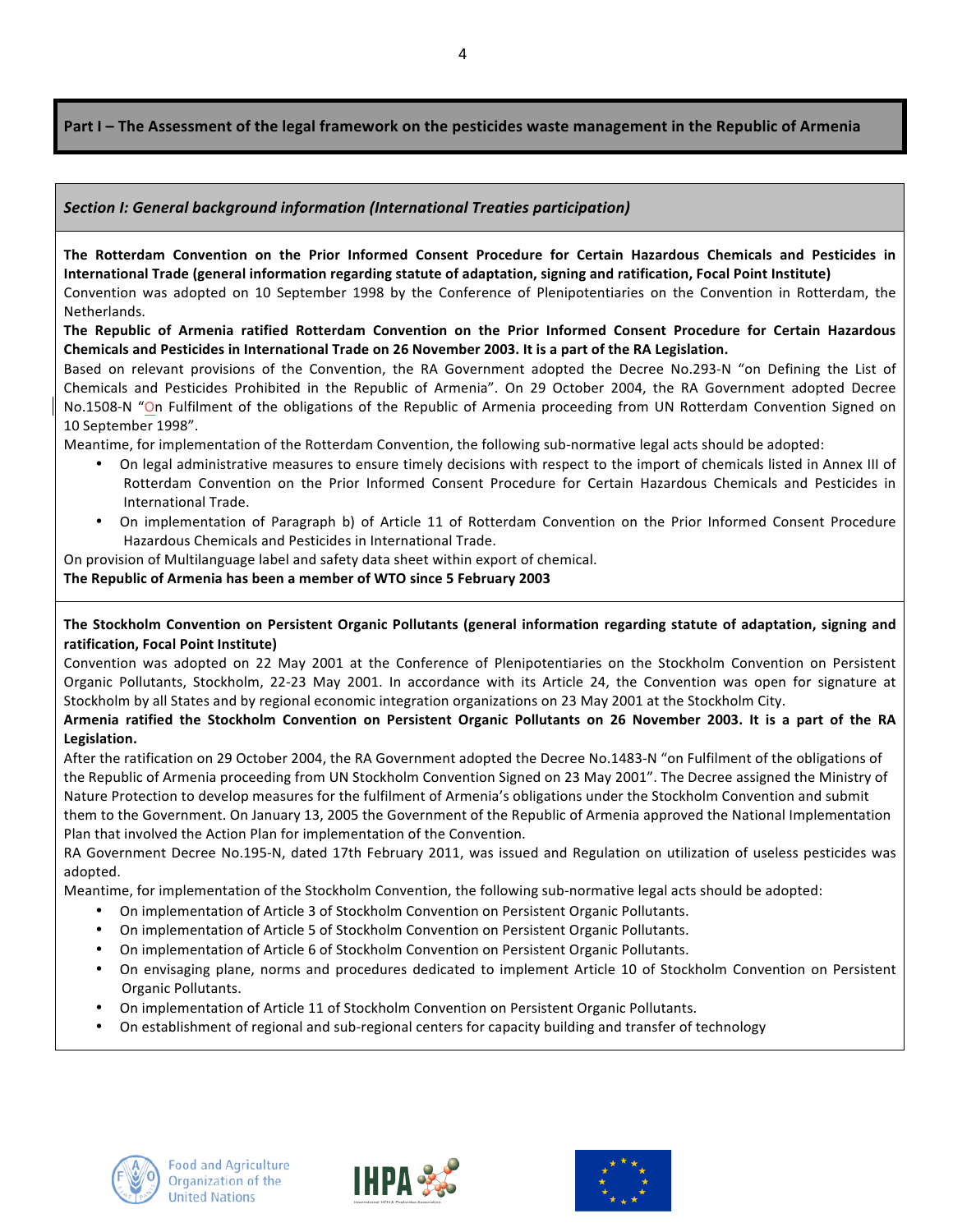### The Basel Convention on the Transboundary Movement of Hazardous Wastes and Their Disposal (general information regarding statute of adaptation, signing and ratification, Focal Point Institute)

Convention was adopted on 22 March 1989 by the Conference of Plenipotentiaries, which was convened at Basel from 20 to 22 March 1989. In accordance with its Article 21, the Convention, which was open for signature at the Federal Department of Foreign Affairs of Switzerland in Berne from 23 March 1989 to 30 June 1989, was open thereafter at the Headquarters of the United Nations in New York until 22 March 1990.

### Armenia acceded to the Basel Convention on 01/10/1999

Before accession, however, on 08 December 1995, the RA Government adopted Decree N 97-N "on the Regulation of Import, Export and Transit of Hazardous and Other Waste in the Territory of the Republic of Armenia" in accordance with the main provisions of Basle Convention.

Under the Heading "Import, Export and Transit of Hazardous and Other Waste in the Territory of the Republic" the Decree provides:

- In crossing the state border of the Republic of Armenia, the carriers of hazardous and other waste are obliged to submit transport permission issued by the authorized bodies of the Republic of Armenia to the border and custom services.
- The transported waste must be packed, labelled and carried according to the international customs and usages. They must be accompanied by corresponding documentation on transportation containing the complete traffic rout including the departure and destination points.

Any person responsible for the transportation of hazardous and other waste must sign a document on waste transportation, receipt or delivery. In case of transit across the territory of the republic of Armenia, he/she must 15 days before and 10 days after transportation notify the RA authorized body in writing. (Art.6, point 9 of Convention)

The person responsible for waste removal must in 7 days from the day of receipt and 10 days after the end of removal activities notify the exporter and the authorized bodies of exporter and importer countries.

The custom bodies of the Republic of Armenia keep record of each case of import, export and transit of hazardous and other waste in the territory of the Republic, the type, quantity and traffic of transported waste and submit corresponding statements to the authorized body of the RA in each semester. (Art. 6, pt. 7 of the Convention).

Also, for implementation of the RA Government Decree No.97-N "on the Regulation of Import, Export and Transit of Hazardous and Other Waste in the Territory of the Republic of Armenia", the RA Ministry of Nature Protection issued Order No.96, dated 10 August 1999, That Order was coordinated and agreed with the RA Ministry of Finances and Economy and the RA Custom Department. By that Order, Armenia adopted list of wastes by taking into consideration characteristics of the wastes that are issue for regulation under RA Government Decree No.97-N, dated 01 October 1999. Also, forms of required documents, which are necessary for importing, exporting and transiting of hazardous and other waste in the territory of the Republic of Armenia, were adopted by the mentioned Order No.96 of the RA Ministry of Nature Protection

Meantime, for the implementation of the Basel Convention, the following sub-normative legal acts should be adopted:

- On Transboundary Movements of Hazardous Wastes. That legal act should regulate all features and steps on permission issuing for or rejection of import/export of hazardous wastes.
- On promulgation by the RA Ministry of Nature Protection of the annual statistic reports regarding hazardous wastes generation.
- On adoption of criteria dedicated to ensure reduction of generation of hazardous wastes and other wastes, taking into account social, technological and economic aspects.
- On criteria and norms for establishment of adequate disposal facilities, for the environmentally sound management of hazardous wastes and other wastes.
- On necessary measures and steps to prevent pollution due to hazardous wastes and other wastes arising from management of hazardous wastes or other wastes
- On criteria regarding activities to reduce hazardous wastes and other wastes regarding environmentally sound and efficient management.
- On necessary criteria and norms to reduce transboundary movement of hazardous wastes and other wastes.
- On prohibition of export of the hazardous wastes if importing state prohibited by its legislation all imports of hazardous wastes.
- On scope of exchange information regarding waste management with international organizations and foreign countries.
- On liability of RA to prohibit hazardous wastes or other wastes to be exported to a non-Party or to be imported from a non-Party.
- On periodical review of possibilities to reduce amount and/or the pollution potential of hazardous wastes and other wastes,





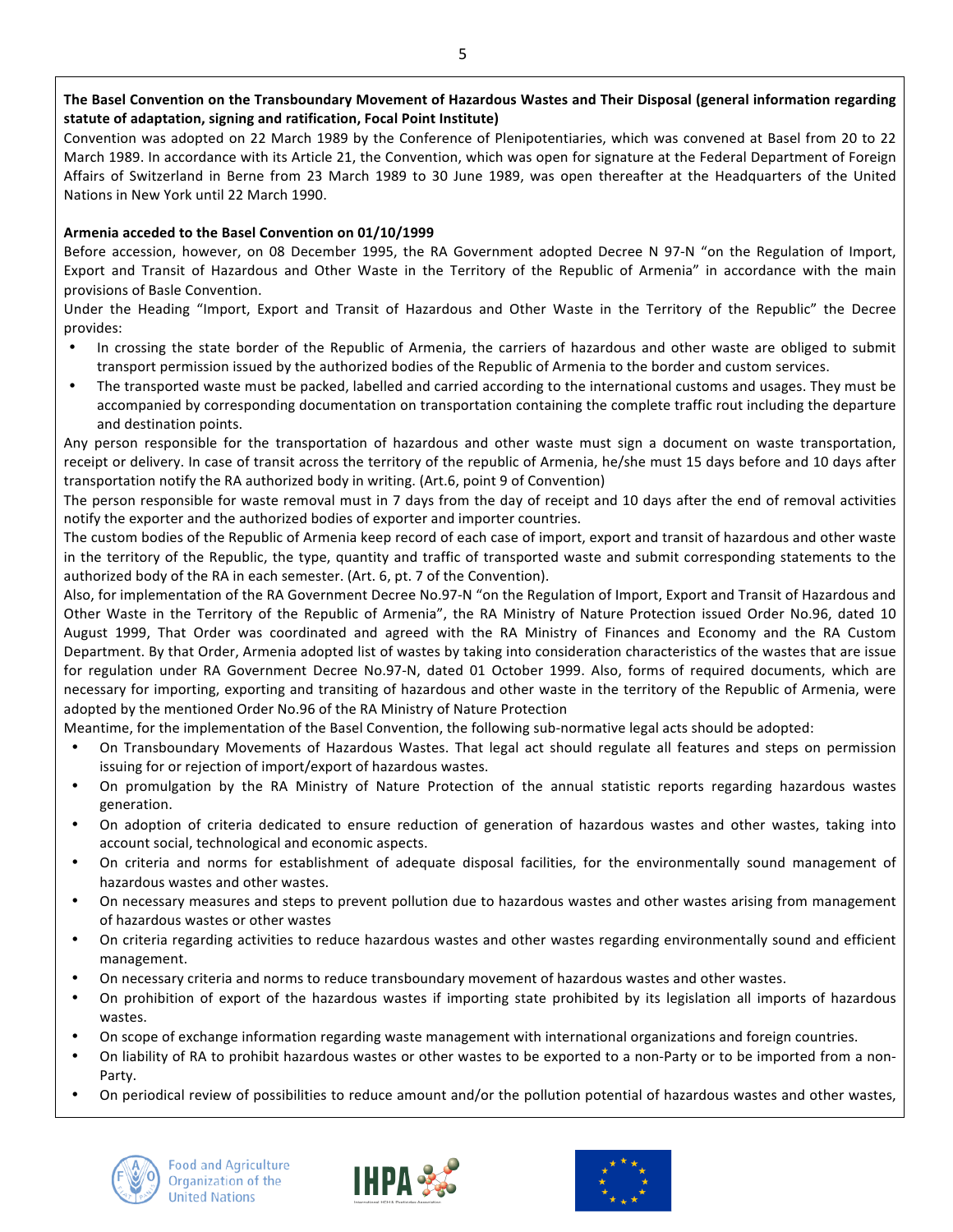which are exported to other States, in particular to developing countries.

- On timely provision of information regarding risks to other states, within transboundary movement of hazardous wastes.
- On implementation of Paragraph 3 of Article 13 of Basel Convention on the Control of Transboundary Movements of Hazardous Wastes and their Disposal

### **International Agreements**

There are no International Agreement in Armenia

|                                                                       | Section II: Regulatory framework on waste management                                                                                                                                                                                                                                                                                                                                                                                                                                                                                                                                                                                                                                                                                                                                                         |
|-----------------------------------------------------------------------|--------------------------------------------------------------------------------------------------------------------------------------------------------------------------------------------------------------------------------------------------------------------------------------------------------------------------------------------------------------------------------------------------------------------------------------------------------------------------------------------------------------------------------------------------------------------------------------------------------------------------------------------------------------------------------------------------------------------------------------------------------------------------------------------------------------|
|                                                                       | <b>General overview</b><br>National Laws and regulations that govern hazardous waste (especially OP) management<br>In Armenia, the relationships regarding waste management are regulated by the Constitution, international<br>agreements, the RA Law on Wastes and other legal acts. There are legal acts that identify the terms "waste" or<br>"refuse" and reflect the scope envisaged by the international agreements or the RA Law on Wastes. Meantime,<br>there are legal acts that regulate waste management relations without making any reference to the terms<br>"waste" or "refuse".                                                                                                                                                                                                             |
| <b>Chapter I</b><br><b>Political and</b><br>Legal<br><b>Framework</b> | International treaties directly related to the waste management in Armenia are: the Basel Convention on the<br>Control of Transboundary Movements of Hazardous Wastes and their Disposal, the Rotterdam Convention on<br>the Prior Informed Consent Procedure for Certain Hazardous Chemicals and Pesticides in International Trade<br>and the Stockholm Convention on Persistent Organic Pollutants. However, the implementation of the<br>international treaties governing the waste management requires the adoption of appropriate legal acts and<br>mechanisms within the RA legislation framework.                                                                                                                                                                                                     |
|                                                                       | In Armenia, there is no specific law on hazardous waste management. General provisions on waste<br>management, including hazardous waste management are provided by the RA Law on Wastes. Also, there is the<br>RA Law on Refuse Collection and Sanitary Cleaning which regulates the management of household refuse<br>collection and sanitary cleaning. However, this particular law is applicable for relationships regarding hazardous<br>waste management only if it is directly specified.<br>In addition, pesticides are included in the list of hazardous waste in Armenia. Hence, it is considered that the<br>general provisions on hazardous waste management and pesticides are provided by the RA Constitution and<br>international treaties, the RA Law on Wastes and sub-normative legal acts |
|                                                                       | The RA national Laws and regulations that govern hazardous waste (especially OP) management are:<br>The Constitution<br>1.                                                                                                                                                                                                                                                                                                                                                                                                                                                                                                                                                                                                                                                                                   |
|                                                                       | Article 10 ensures the protection and reproduction of the environment and the reasonable utilization of<br>natural resources.                                                                                                                                                                                                                                                                                                                                                                                                                                                                                                                                                                                                                                                                                |
|                                                                       | Article 33.2 ensures the protection of the right to live in an environment favorable to his/her health and<br>well-being.                                                                                                                                                                                                                                                                                                                                                                                                                                                                                                                                                                                                                                                                                    |
| <b>Situation with</b>                                                 | Article 33.2 further ensures that everyone (personally or jointly with others) shall be obliged to protect<br>and improve the environment.                                                                                                                                                                                                                                                                                                                                                                                                                                                                                                                                                                                                                                                                   |
| stocks of<br>obsolete<br>pesticides                                   | Article 48 ensures that an environmental security (meant is safety) policy for present and future<br>generations will be implemented as one of the basic tasks of the state in all spheres of life (economic,<br>social, cultural etc.).                                                                                                                                                                                                                                                                                                                                                                                                                                                                                                                                                                     |
|                                                                       | Article 48 further stipulates that the state shall, within the scope of its powers (and abilities), be obliged to<br>undertake necessary measures for the fulfillment of the environmental security (safety) policy for present                                                                                                                                                                                                                                                                                                                                                                                                                                                                                                                                                                              |
|                                                                       | and future generations.<br>Article 89 ensures that the Government implement state policies in the areas of science, education,[]<br>health, [] and environmental protection.<br>The Civil Code<br>2.<br>The Water Code<br>3.                                                                                                                                                                                                                                                                                                                                                                                                                                                                                                                                                                                 |





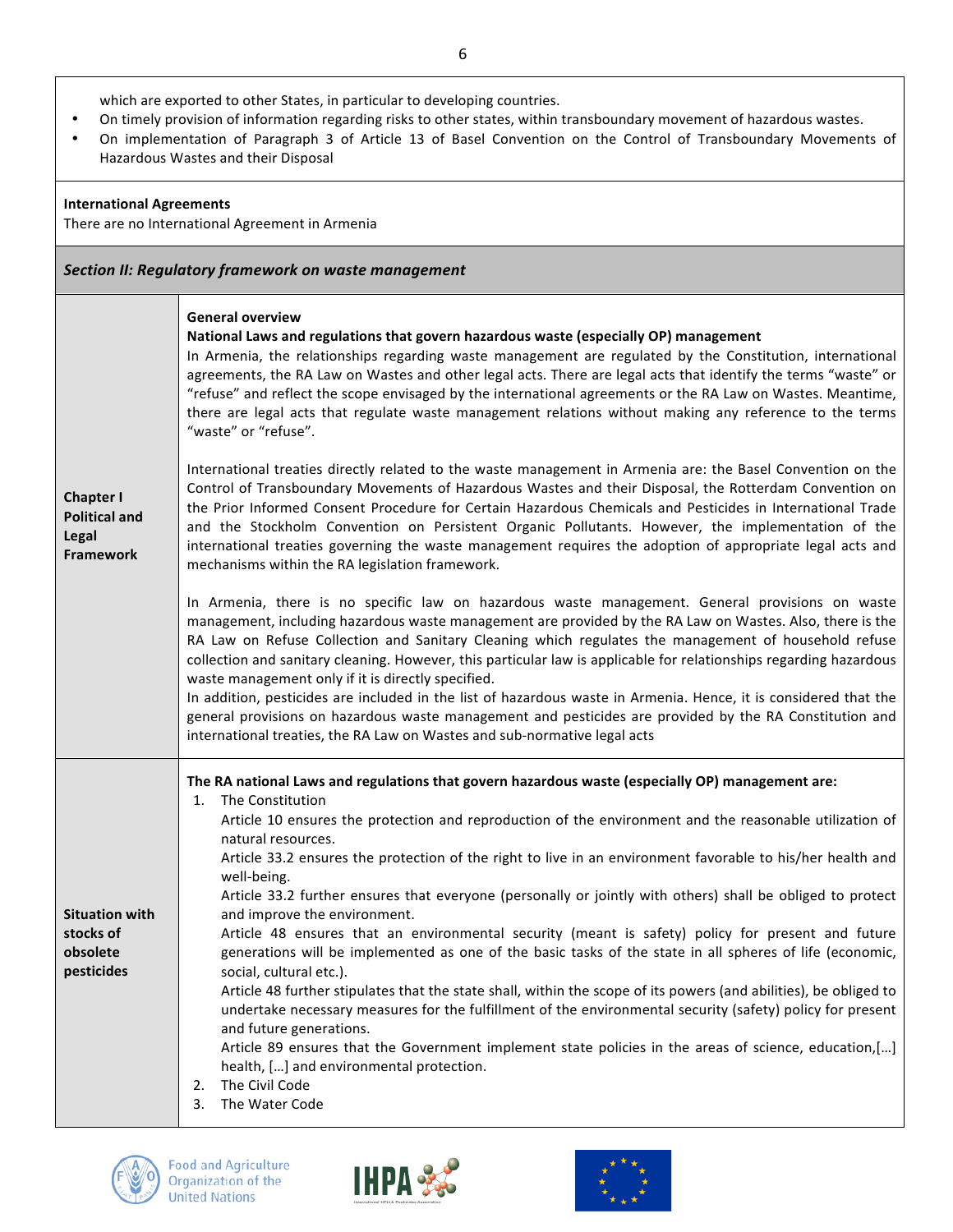- 4. The Land Code
- 5. The Code on Underground Resources
- 6. The Law on Waste
- 7. The Law on Refuse Collection and Sanitary Cleaning
- 8. The Law on Environmental Impact Assessment
- 9. The Law on Atmospheric Air Protection
- 10. The Law on Nature Protection and Nature Utilization Payments
- 11. The Law on Environmental Fees
- 12. The Law on Environmental and Nature Utilizations Fees
- 13. The Law on Target Use of Environmental Fees Paid by Company
- 14. The Law on Flora and Law on Fauna
- 15. The Law on Environmental Oversight
- 16. The Law on Inspection of Use and Protection of Land
- 17. The Law on the Protection and Use of Fixed Cultural and Historic Monuments and Historic Environment
- 18. The Law on Sanitary and Epidemiologic Security of Population
- 19. The Law on State Regulation of Technical Safety
- 20. The Law on Local Self-Governing
- 21. The RA Law on Licensing
- 22. The RA Government Decrees No.97 (dated 8 December 1995) on regulation of import, export and transit of hazardous and other waste on the territory of the Republic of Armenia
- 23. The RA Government Decree No.121-N (dated 30 January 2003) on adoption of rule regarding licensing of the activity with hazardous waste processing or disinfection, or protection, or transportation and disposal
- 24. The RA Government Decrees No.874-N (dated 20 May 2004) on adoption of the list of hazardous waste
- 25. The RA Government Decree No.1093-N (dated 08 July 2004) on adoption of the list of forbidden hazardous waste
- 26. The RA Governmental Decree No.1508-N (dated 29 October 2004) on assigning the RA Ministry of Nature Protection as the authorize body within Article 4 of Rotterdam Convention on the Prior Informed Consent Procedure for Certain Hazardous Chemicals and Pesticides in International Trade
- 27. The RA Government Degree No.1483-N (dated 29 October 2004) on assigning the RA Ministry of Nature Protection as the authorize body (national coordinator) within Article 9 of the Convention.
- 28. The RA Government Decree No.46-N (dated 05 February 2004) on adoption of rule and establishment of intergovernmental commission regarding licensing of the activity with hazardous waste processing or disinfection, or protection, or transportation and disposal
- 29. The RA Governmental Decree No.599-N (dated 19 May 2005) on assigning the RA Ministry of Nature Protection as the authorize body in waste management domain
- 30. The RA Governmental Decree No.670-N (dated 19 May 2005) on establishment of "Waste Study Center" State Non-commercial Organization
- 31. The RA Governmental Decree No.703-N (dated 19 May 2005) on adoption of the rule regarding licensing of works with radioactive waste, reprocessing of radioactive waste and adoption of form of license
- 32. The RA Government Decree No.2291-N (dated 09 December 2005) on adoption of normative of waste origination and forms of calculation models of the projects regarding waste disposal limits
- 33. The RA Government Decree No.500-N (dated 20 April 2006) on adoption of the rule on waste production, reprocessing and recycling register record keeping
- 34. The RA Government Decree No.1180-N (dated 13 July 2006) on adoption of the rule on recording of waste removal sites
- 35. The RA Government Decree No.1343-N (dated 14 September 2006) on adoption of the rule on recording of waste origination, removal (elimination, disinfection, disposal) and recycling
- 36. The RA Government Decree No.1544-N (dated 28 September 2006) on defining technical regulation regarding to the waste generated from packaging and packing
- 37. The RA Government Decree No.1739-N (dated 13 December 2006) on adoption of rule of the waste state inventory
- 38. The RA Government Decree No.144-N (dated 18 January 2007) on adoption of the rule on provision of waste state cadaster
- 39. The RA Government Decree No.293-N (dated 17 March 2007) on adoption of the list of chemicals and





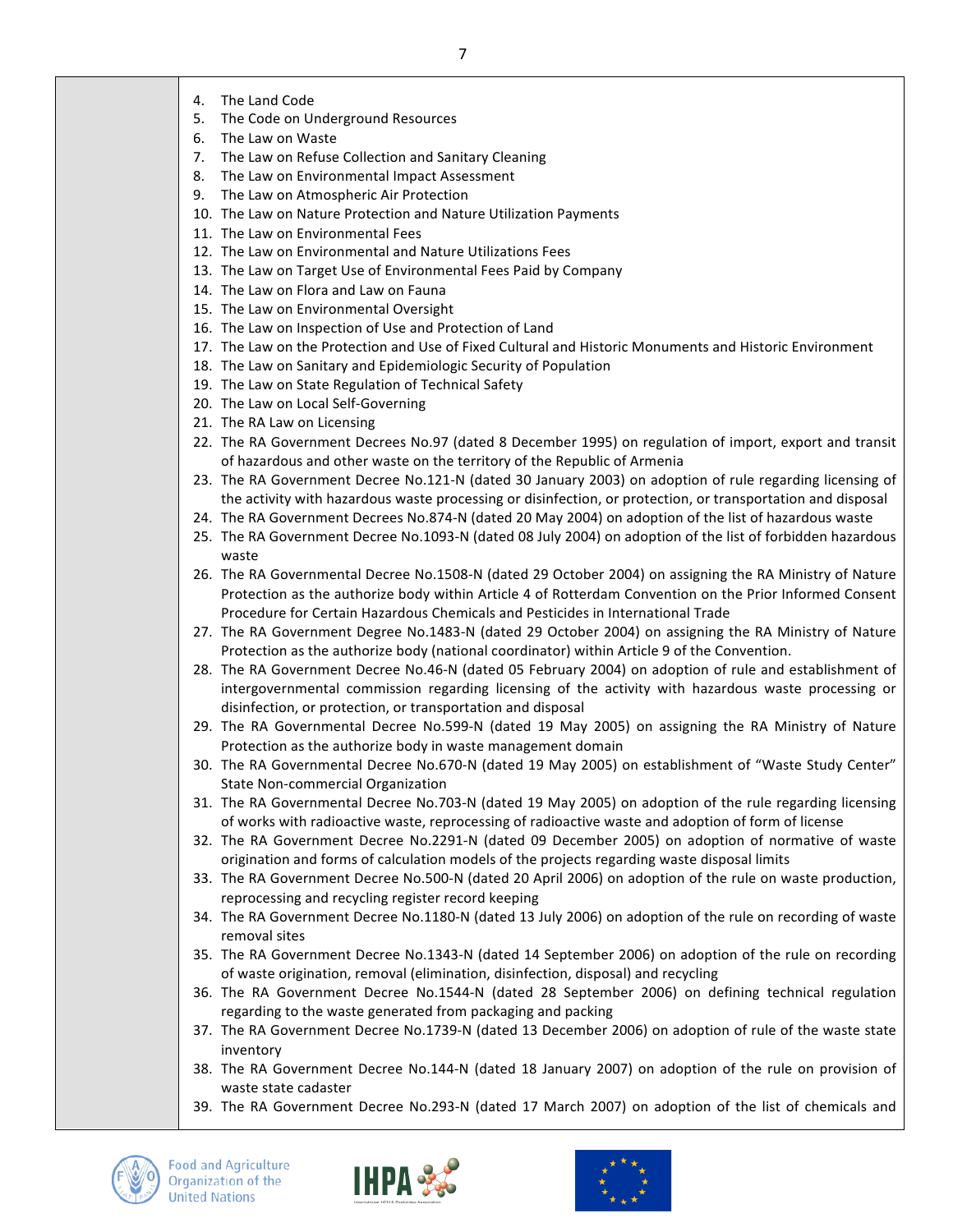pesticides prohibited in RA

- 40. The RA Governmental Decree 1189-N (dated 03 September 2010) on establishment of the agency of waste management and atmosphere emission at the administration of the RA Ministry of Nature Protection
- 41. The RA Government Decree No.195-N (dated 17 February 2011) on adoption of regulation on utilization of useless pesticides
- 42. The RA Ministry of Nature Protection Order No.96 (dated 10 August 1999) on adoption of list of regulated and unregulated waste, hazardous features, statement submission, notification and removal action documents
- 43. The RA Ministry of Nature Protection Order No112-N (dated 22 August 2002) on adoption of the form and instruction for annual statistic reporting of waste origination, use and removal
- 44. The RA Ministry of Nature Protection Order No.359-N (dated 07 November 2006) on adoption of forms of registration reports list of the objects on producing, reproducing and using waste and recordkeeping book
- 45. The RA Ministry of Nature Protection Order No.430-N (dated 25 December 2006) on adoption of the list of waste classified by hazardousness
- 46. The RA Ministry of Nature Protection Order No.19-N (dated 02 February 2007) on adoption of the model form of the waste passport
- 47. The RA Ministry of Nature Protection Order No.97-N (dated 27 April 2007) on adoption of normative of waste origination and forms of calculation models of the projects regarding waste disposal limits
- 48. The RA Ministry of Nature Protection Order No.47-N (dated 19 January 2006) on adoption of the rule on passportization of the waste
- 49. The RA Ministry of Nature Protection Order No.387-N (dated 24 November 2006) on adoption of the forms of registry sheet on waste removal sites and recordkeeping book
- 50. The RA Ministry of Health Order No.256-N (dated 24 March 2005) on defining sanitary rules and norms "on Rules of Mineral Fertilizer Production, Storage, Transportation and Distribution"
- 51. The RA Ministry of Health Order No.790-N (dated 30 August 2005) on defining sanitary rules and norms "on Storage, Transportation, Using and Selling of Poison-chemicals (Pesticides)"
- 52. The RA Ministry of Health Order No.03-N (dated on 4 May 2008) on defining sanitary rules and norms N 2.1.3-3 "Hygienic and Epidemiological Requirements to Medical Waste Management"
- 53. The RA Ministry of Health Order No.20-N (dated 29 October 2009)on defining sanitary rules and norms N 2.1.7.001-09 "Hygienic Requirements to the Management of Hazardous Waste and Storage and Transportation of Hazardous Chemical Substances"
- 54. The RA Ministry of Health Order No.25-N (dated on 22 December 2009) on defining sanitary rules and norms No.2.1.7.002-09 "Hygienic Requirements to the Sanitary Maintenance of Settlement Territories, Collection, Storage, Transportation, Processing, Reprocessing, Recycling, Disinfection and Landfilling of Municipal Waste, Labor Safety of the Staff engaged in activities in the sphere of Sanitary Maintenance of Settlement Territories, Municipal Waste Management"
- 55. The RA Sate Statistic Union Decision No.208-N (dated 10 September 2002) on adoption of the form and instruction for summary statistic reporting of waste origination, use and removal
- 56. The RA Sate Statistic Union Decision No.213-N (dated 10 September 2002) on adoption of the form and instruction for state statistic reporting of complex use of minerals generated within enrichment and metallurgical transformation of waste in mining and industrial process

Hazardous waste classification system is provided by:

- 1. RA Government Decree No.1093-N (dated 08 July 2004) on adoption of the list of forbidden hazardous waste,
- 2. RA Government Decrees No.874-N (dated 20 May 2004) on adoption of the list of hazardous waste;
- 3. RA Government Decree No.293-N (dated 17 March 2007) on adoption of the list of chemicals and pesticides prohibited in RA and
- 4. RA Ministry of Nature Protection Order No.430-N (dated 25 December 2006) on adoption of the list of waste classified by hazardousness

Pesticides are included in hazardous waste classification.

RA Government Decree No.1508-N, of 29 October 2004.

Articles 14, 15 and 16 regulate relationships regarding the provision of the State waste cadaster, registration of the waste production, reprocessing and recycling objects, and registration of waste removal sites. The waste





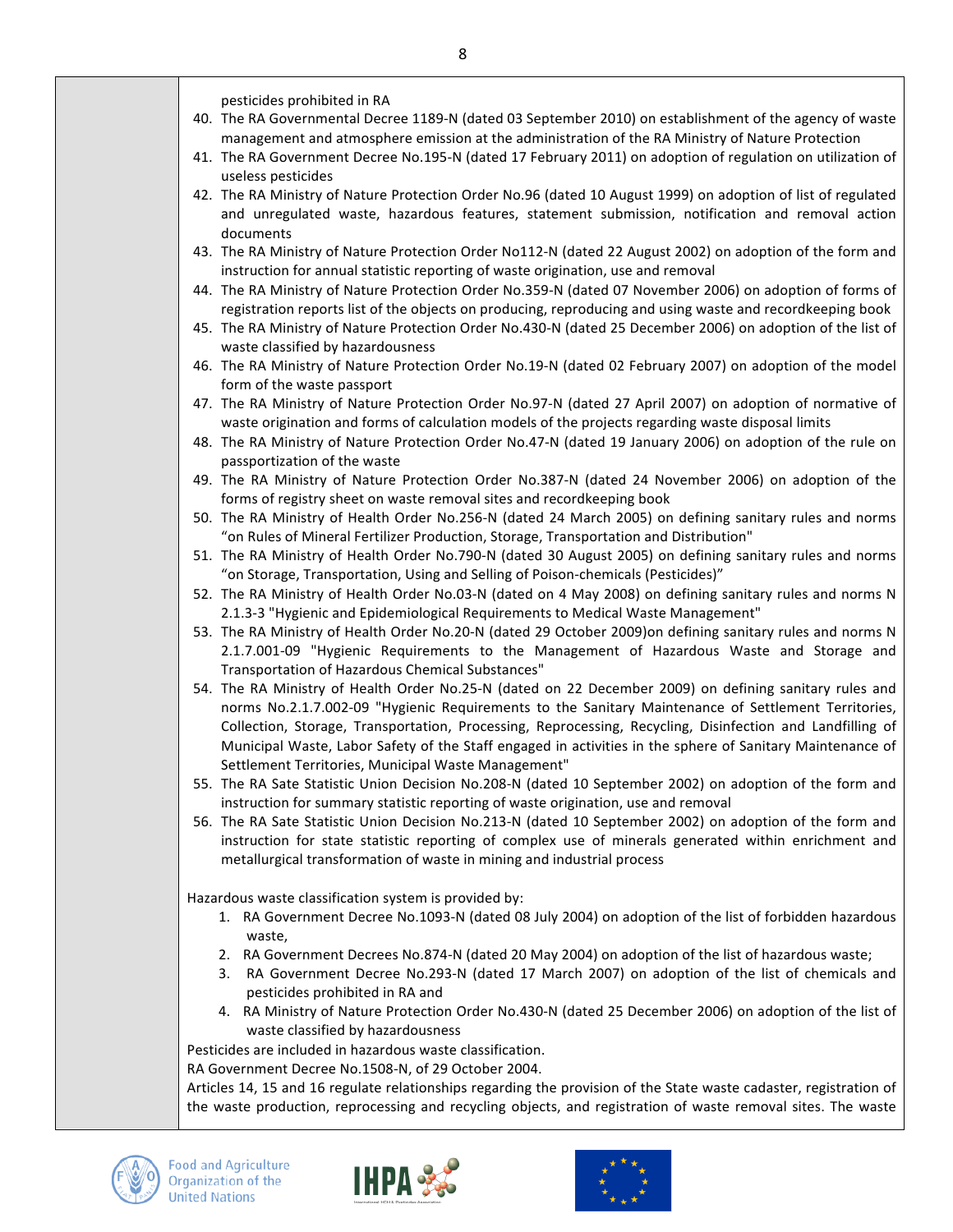cadaster comprises waste classification system, lists of waste production, reprocessing and recycling structures, as well as a database on waste utilization and disinfection technologies. Registration of the waste production includes information on waste index names, production quantities, qualitative and quantitative characteristics, waste treatment, reduction of waste volumes and hazardous level. Registration of waste removal sites is provided based on waste passports and the waste producers' reports. Information of the waste removal sites' register shall be verified annually

### **Policies or strategies at the national level**

Manual on the safe conditions for industrial and municipal waste disposal and disinfection was accepted by the RA Government within the meeting on 26 April 2006.

According to the RA Government Decree No.1594-N, dated 10th November 2011, within 2012 – 2016 some measures should be provided and legal acts should be adopted for implementation of Articles 4.2 (a), 10 and 13.3 of the Basel Convention

|                                                                                                    | <b>Sector</b>               | <b>EU</b> legislation                                                                                                                                                                                                                                                                                                                                                                                                      | <b>Armenian legislation</b>                                                                                                                                                                                                                                                                                                                                                                                                                                                                                                                                                                                                                                                                                                                                                                                                                                                                                                                                                                                                                                                                              |
|----------------------------------------------------------------------------------------------------|-----------------------------|----------------------------------------------------------------------------------------------------------------------------------------------------------------------------------------------------------------------------------------------------------------------------------------------------------------------------------------------------------------------------------------------------------------------------|----------------------------------------------------------------------------------------------------------------------------------------------------------------------------------------------------------------------------------------------------------------------------------------------------------------------------------------------------------------------------------------------------------------------------------------------------------------------------------------------------------------------------------------------------------------------------------------------------------------------------------------------------------------------------------------------------------------------------------------------------------------------------------------------------------------------------------------------------------------------------------------------------------------------------------------------------------------------------------------------------------------------------------------------------------------------------------------------------------|
| <b>Chapter II</b><br><b>Specific Laws</b><br>and Regulations<br>that govern<br>waste<br>management | General waste<br>management | Directive 2008/98/EC of the European<br>Parliament and of the Council of 19<br>November 2008 on waste and repealing<br>certain Directives (Text with EEA<br>relevance), OJ L 312, 22.11.2008, p. 3-30                                                                                                                                                                                                                      | It is not a part of the RA legislation. However,<br>norms of the Directive 2008/98/EC may be<br>provided and implemented by the RA national<br>laws and sub-normative acts.<br>Generally, waste management in Armenia is<br>provided within the RA Constitution, the RA Law<br>on Waste and other legal acts, which are referred<br>in the previous section                                                                                                                                                                                                                                                                                                                                                                                                                                                                                                                                                                                                                                                                                                                                              |
|                                                                                                    | Import/Export               | Regulation (EC) No.689/2008 of the<br>European Parliament and of the Council<br>of 17 June 2008 concerning the export<br>and import of dangerous chemicals, OJ L<br>204, 31.7.2008, p. 1-35.<br>Regulation (EU) No.649/2012 of the<br>European Parliament and of the Council<br>of 4 July 2012 concerning the export and<br>import of hazardous chemicals Text with<br>EEA relevance, OJ L 201, 27.7.2012,<br>$p.60 - 106$ | It is not a part of the RA legislation. However,<br>norms of the Regulation (EC) No.689/2008 may<br>be provided and implemented by the RA laws<br>and sub-normative acts.<br>Based on relevant provisions of the Rotterdam<br>Convention on the Prior Informed Consent<br>Procedure for Certain Hazardous Chemicals and<br>Pesticides in International Trade, the RA<br>Government adopted the Decree No.293-N "on<br>Defining the List of Chemicals and Pesticides<br>Prohibited in the Republic of Armenia". On the<br>29th of October 2004, the Government of<br>Armenia adopted the Decree No.1508-N "on<br>Fulfilment of the obligations of the Republic of<br>proceeding from UN Rotterdam<br>Armenia<br>Convention Signed on 10 September 1998". The<br>Decree assigned to the Ministry of Nature<br>Protection, in cooperation with a number of<br>other ministries, to submit a proposal on the<br>prohibition, strict limitation or permission of<br>chemicals and pesticides that are subject to<br>regulation in accordance with the Rotterdam<br>Convention and submit it to the Government |
|                                                                                                    | Landfill of<br>waste        | Council Directive 1999/31/EC of 26 April<br>1999 on the landfill of waste, OJ L 182,<br>16.7.1999, p. 1-19                                                                                                                                                                                                                                                                                                                 | It is not a part of the RA legislation. However,<br>norms of the Directive 2008/98/EC may be<br>provided and implemented by RA laws and sub-                                                                                                                                                                                                                                                                                                                                                                                                                                                                                                                                                                                                                                                                                                                                                                                                                                                                                                                                                             |





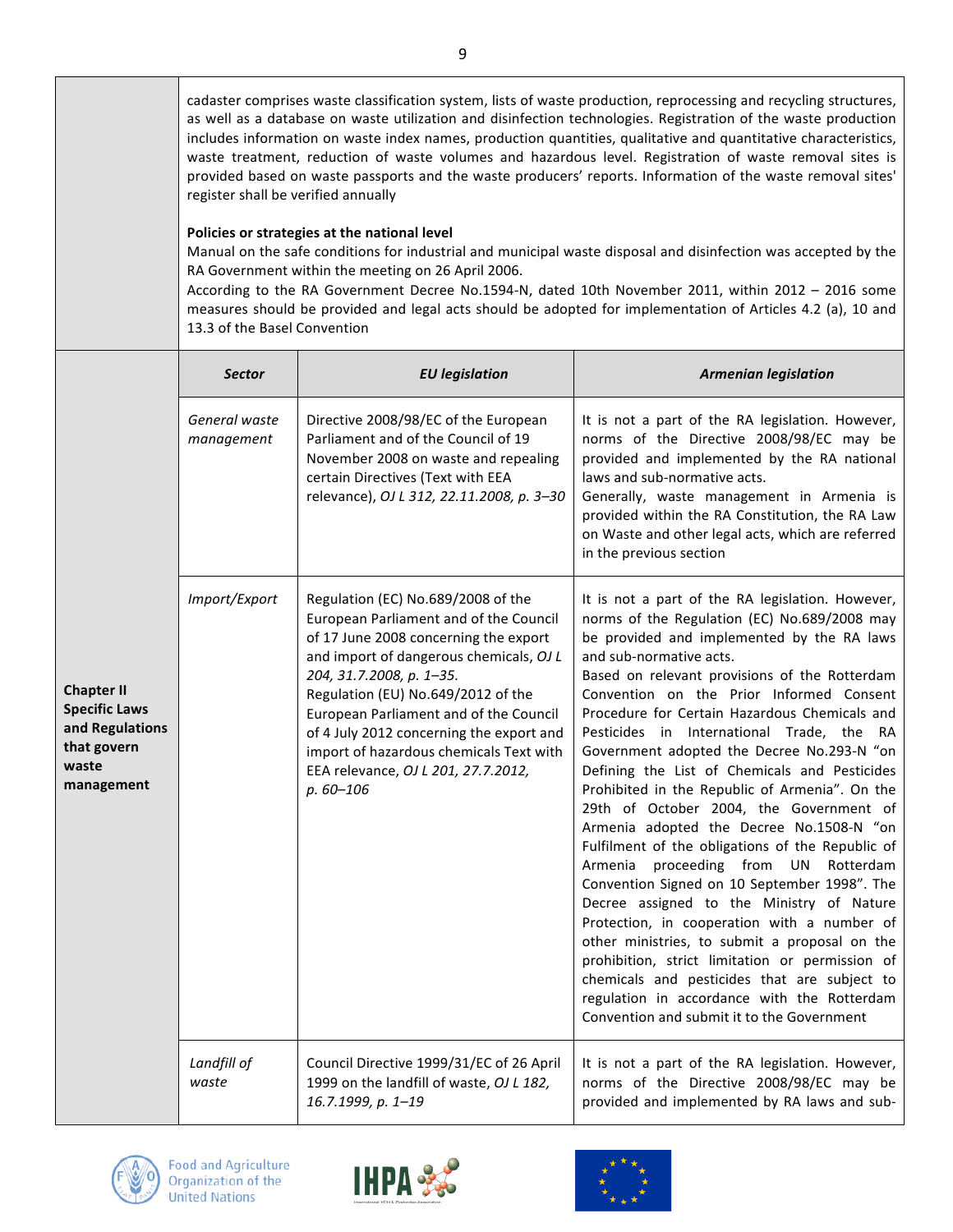|  |                      |                                                                                                                                                               | normative acts.<br>Generally, waste management in Armenia is<br>provided within the RA Constitution, the RA Law<br>on Waste and other legal acts, which are referred<br>in the previous section                                                                                                                                                                                                                                                                                                                                                                                                                                                                                                                                                                                                                                                                                                                                                                                                                                                                                                                                                                                                                                                                                                                                                                                                                                                                                                                                                                                                                                                  |
|--|----------------------|---------------------------------------------------------------------------------------------------------------------------------------------------------------|--------------------------------------------------------------------------------------------------------------------------------------------------------------------------------------------------------------------------------------------------------------------------------------------------------------------------------------------------------------------------------------------------------------------------------------------------------------------------------------------------------------------------------------------------------------------------------------------------------------------------------------------------------------------------------------------------------------------------------------------------------------------------------------------------------------------------------------------------------------------------------------------------------------------------------------------------------------------------------------------------------------------------------------------------------------------------------------------------------------------------------------------------------------------------------------------------------------------------------------------------------------------------------------------------------------------------------------------------------------------------------------------------------------------------------------------------------------------------------------------------------------------------------------------------------------------------------------------------------------------------------------------------|
|  | Incineration         | Directive 2000/76/EC of the European<br>Parliament and of the Council of 4<br>December 2000 on the incineration of<br>waste, OJ L 332, 28.12.2000, p. 91-111. | It is not a part of the RA legislation. However,<br>norms of the Directive 2000/76/EC may be<br>provided and implemented by RA laws and sub-<br>normative acts.<br>Meantime, only the RA Ministry of Health's Order<br>No.03-N (dated 4 May 2008) on defining sanitary<br>rules and norms "Hygienic and Epidemiological<br>Requirements to Medical Waste Management"<br>envisage<br>provisions on requirements<br>of<br>incinerators of medical waste                                                                                                                                                                                                                                                                                                                                                                                                                                                                                                                                                                                                                                                                                                                                                                                                                                                                                                                                                                                                                                                                                                                                                                                            |
|  | Shipment of<br>waste | Regulation (EC) No.1013/2006 of the<br>European Parliament and of the Council<br>of 14 June 2006 on shipments of waste,<br>OJ L 190, 12.7.2006, p. 1-98.      | It is not a part of the RA legislation. However,<br>norms of the Regulation (EC) No.1013/2006 of<br>the European Parliament and of the Council may<br>be provided and implemented by RA laws and<br>sub-normative acts.<br>Also, before accession of the Basle Convention,<br>on the 8th of December 1995, the RA<br>Government adopted Decree No.97-N "On the<br>Regulation of Import, Export and Transit of<br>Hazardous and Other Waste in the Territory of<br>the Republic of Armenia" in accordance with the<br>main provisions of Basle Convention.<br>Under the Heading "Import, Export and Transit of<br>Hazardous and Other Waste on the Territory of<br>the Republic" the Decree provides:<br>In crossing the state border of the Republic of<br>Armenia the carriers of hazardous and other<br>types of waste are obliged to submit to the<br>border and custom services a transport<br>permission issued by the authorized bodies<br>of the Republic of Armenia.<br>The transported waste must be packed,<br>$\bullet$<br>labelled and carried according to the<br>international customs and usages. They must<br>accompanied<br>by<br>corresponding<br>be<br>documentation on transportation containing<br>the complete traffic rout including the<br>departure and destination points.<br>Also, for implementation of the RA Government<br>Decree No.97-N "On the Regulation of Import,<br>Export and Transit of Hazardous and Other<br>Waste on the Territory of the Republic of<br>Armenia", the RA Ministry of Nature Protection<br>issued Order No.96, dated 10 August 1999.<br>That Order was coordinated and agreed with the |



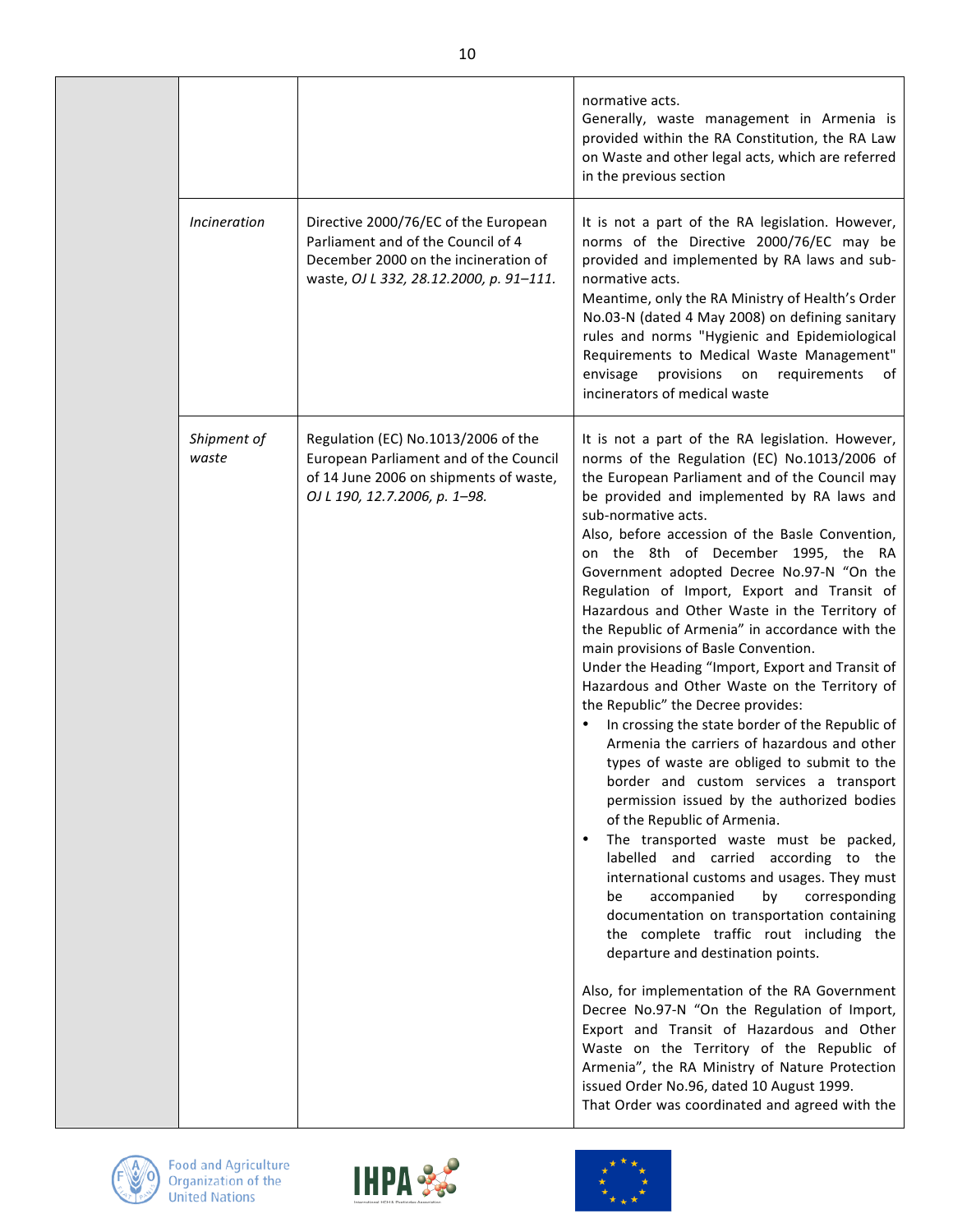|                                                                                                        |                                                                               |                                                                                                                                                                                                                                                                   | RA Ministry of Finances and Economy and the RA<br>Custom Department. By that Order, the RA<br>adopted the list of wastes by taking into<br>consideration characteristics of the wastes that<br>are issue for regulation under the RA<br>Government Decree No.97-N, dated 1 October<br>1999. Also, the forms of required documents,<br>which are necessary for importing, exporting and<br>transiting of hazardous and other waste in the<br>territory of the Republic of Armenia, were<br>adopted by the mentioned Order No.96 of the RA<br>Ministry of Nature Protection |
|--------------------------------------------------------------------------------------------------------|-------------------------------------------------------------------------------|-------------------------------------------------------------------------------------------------------------------------------------------------------------------------------------------------------------------------------------------------------------------|---------------------------------------------------------------------------------------------------------------------------------------------------------------------------------------------------------------------------------------------------------------------------------------------------------------------------------------------------------------------------------------------------------------------------------------------------------------------------------------------------------------------------------------------------------------------------|
| <b>Chapter III</b><br>Institution(s)<br>involved in<br>waste<br>management<br>(focus on<br>pesticides) | emissions."<br>2. The RA Ministry of Health<br>3. The RA Sate Statistic Union | Institutions involved in waste management in the Republic of Armenia, are the following:<br>At the local level regional offices are responsible for waste management:<br>1. State Regional Governmental bodies<br>2. Local self-governing bodies (municipalities) | 1. The RA Ministry of Nature Protection, as the state authorized body within waste management domain.<br>Meantime, according to the Chapter of the RA Ministry of Nature Protection (adopted by RA Government<br>Decree 1237-N, of 08 June 2002) there is a division on Hazardous waste and substances policy as well as<br>there is separate structural body that is called as "Agency on management of waste and atmospheric                                                                                                                                            |



T



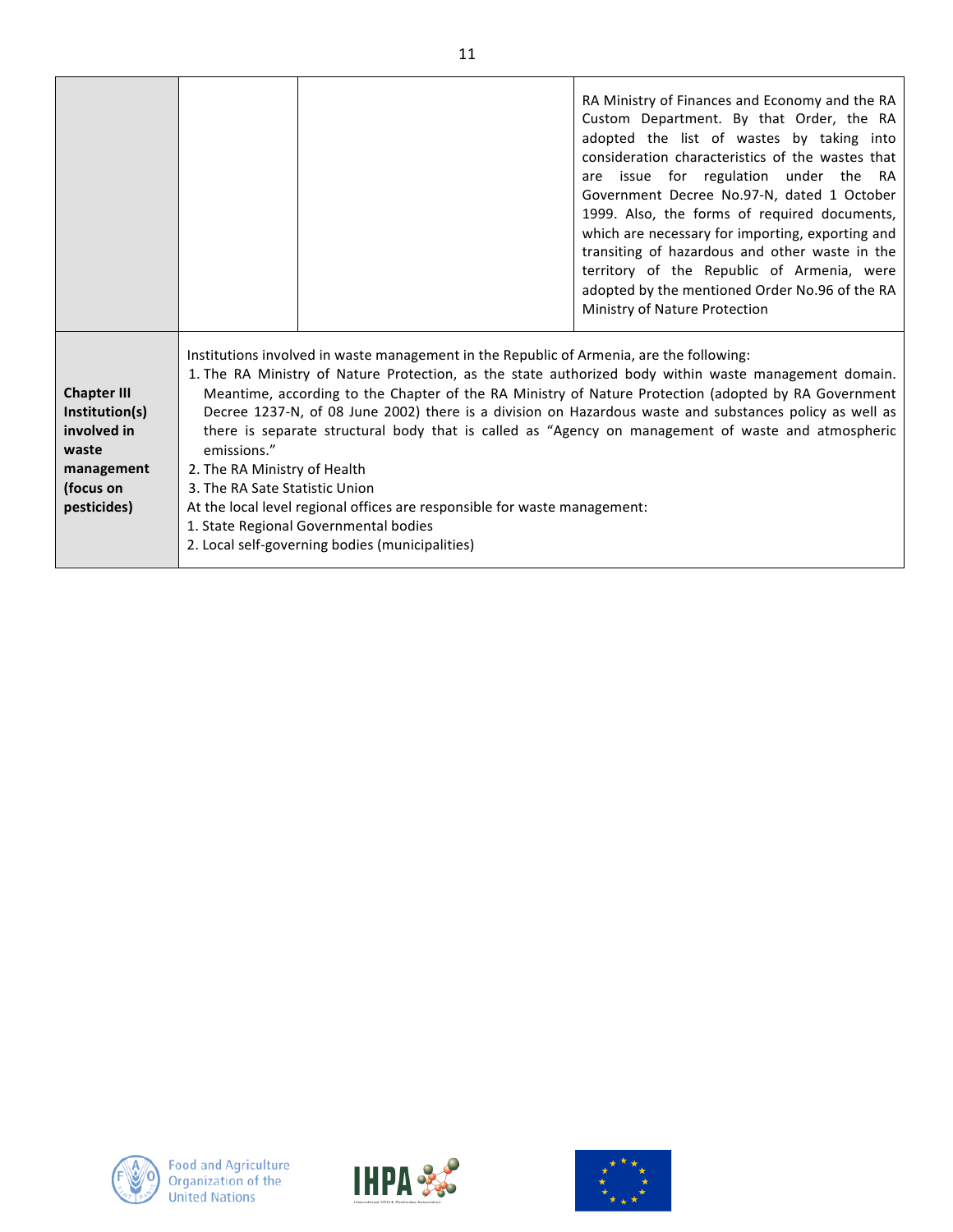|                         | Section III: Analysis of existing national waste management legislation                                                                                                                                                                                                                                                                                                                                                                                                                                                                                                                                                                                                                                                                                                                                                                                                                                                                                                                                                                                                                                                                                                                                                                                                                                                                                                                                                                                                                                                                                                                                                                                                                                                                                                                                                                                                                                                                                                                                                                                                                                                                                                                                                                                                                                                                                                                                                                                                                                                                                                                                                                                                                                                                                                                                                                                                                                                                                                                                                                                                                                                                                                                                                                                                                                                                                                                                                                                                                                                                                                                                                                                                                                                                                                                                                                                                                                                                                                                                                                                                           |  |  |  |
|-------------------------|-----------------------------------------------------------------------------------------------------------------------------------------------------------------------------------------------------------------------------------------------------------------------------------------------------------------------------------------------------------------------------------------------------------------------------------------------------------------------------------------------------------------------------------------------------------------------------------------------------------------------------------------------------------------------------------------------------------------------------------------------------------------------------------------------------------------------------------------------------------------------------------------------------------------------------------------------------------------------------------------------------------------------------------------------------------------------------------------------------------------------------------------------------------------------------------------------------------------------------------------------------------------------------------------------------------------------------------------------------------------------------------------------------------------------------------------------------------------------------------------------------------------------------------------------------------------------------------------------------------------------------------------------------------------------------------------------------------------------------------------------------------------------------------------------------------------------------------------------------------------------------------------------------------------------------------------------------------------------------------------------------------------------------------------------------------------------------------------------------------------------------------------------------------------------------------------------------------------------------------------------------------------------------------------------------------------------------------------------------------------------------------------------------------------------------------------------------------------------------------------------------------------------------------------------------------------------------------------------------------------------------------------------------------------------------------------------------------------------------------------------------------------------------------------------------------------------------------------------------------------------------------------------------------------------------------------------------------------------------------------------------------------------------------------------------------------------------------------------------------------------------------------------------------------------------------------------------------------------------------------------------------------------------------------------------------------------------------------------------------------------------------------------------------------------------------------------------------------------------------------------------------------------------------------------------------------------------------------------------------------------------------------------------------------------------------------------------------------------------------------------------------------------------------------------------------------------------------------------------------------------------------------------------------------------------------------------------------------------------------------------------------------------------------------------------------------------------------|--|--|--|
|                         | The Law on Waste (LOW) 2004, has been enacted to regulate, amongst others, waste collection, transportation,<br>storage, processing, recycling, removal and volume reduction, with the following main objectives and principles<br>(Article 5):<br>(a) to establish a unified state policy in the area of waste management;<br>(b) to establish of conditions and requirements for an environmentally friendly waste management policy,<br>providing economic incentives for resource-saving activities;<br>(c) to avoid the generation of excessive waste, to promote waste utilization and to mitigate the adverse<br>effects of waste on human health and the environment;<br>d) to elaborate the legal basis for the regulation of waste management.                                                                                                                                                                                                                                                                                                                                                                                                                                                                                                                                                                                                                                                                                                                                                                                                                                                                                                                                                                                                                                                                                                                                                                                                                                                                                                                                                                                                                                                                                                                                                                                                                                                                                                                                                                                                                                                                                                                                                                                                                                                                                                                                                                                                                                                                                                                                                                                                                                                                                                                                                                                                                                                                                                                                                                                                                                                                                                                                                                                                                                                                                                                                                                                                                                                                                                                          |  |  |  |
| Theme 1<br><b>Scope</b> | To realize these objectives and principles, LOW allows for the adoption of sub-normative legal acts. A number of<br>those have been enacted.<br>A key part of LOW is Article 4. It defines "waste" as both "industrial" and "municipal" waste, which are the<br>remains of materials, raw materials, output, other products or organic waste derived from industrial activities<br>and municipal, as well as goods (products) that lost their original consumer attributes.<br>Hazardous waste is defined as waste having physical, chemical and biological characteristics that are or might<br>be dangerous to human health and environment and require special treatment methods, modes and means.<br>"Waste management", according to Article 4 means: prevention, collection, transportation, disposal,<br>processing, reprocessing, recycling, removal, disinfection and landfilling (as a disposal option).<br>This means, that any reference to "waste management" in this or other legislation will include all the above<br>mentioned activities, in other words, waste management for both, household and industrial / commercial<br>waste.<br>"Waste collection" includes the removal, sorting and waste disposal. Transportation is defined as transportation<br>as such and storage (on sorting, recycling and disposal sites).<br>According to LOW the waste disinfection is considered to be decrease or elimination of dangerous<br>characteristics of waste through mechanical, physical- chemical, biological processing.<br>"Waste disposal" is defined as isolation of waste, which eliminates its further utilization and is aimed at its<br>neutralization and prevention of dangerous substances' emissions into environment.<br>"Landfilling" is defined as final placement of waste in the specially provided areas and structures to eliminate its<br>impact on human health and environment.<br>"Specially Provided Areas" are sites where waste can be placed and disposed (landfilled). For landfills a permit is<br>required. Landfills are specifically mentioned as "licensed landfills", which means a "permit" has been issued as<br>established by law, but no license since licenses to be issued are enumerated in the Law on Licensing.<br>The law also provides definitions of the waste transportation and trans-boundary transportation of waste.<br>Accordingly, waste transportation is transportation of waste from places of its production and its storage on<br>sites or structures for processing, recycling or removal. Trans-boundary transportation of waste is<br>transportation of waste from the territory of one state to another or through the territory that is not under the<br>jurisdiction of a certain state conditioned upon the fact that such transportation is related to both states.<br>Wastes (again in the defined sense) are further defined by a "waste classification system" and can be tracked<br>via a waste passport, which is a document verifying type and risk level of waste, which provides information<br>about waste composition. Waste state classification system is a systematized list of codes and names of waste<br>to be used in the state or administrative statistics for provision of comprehensive and valid data on waste<br>production, collection, processing, reprocessing, disinfection and removal.<br>LOW also envisages provisions on quota of waste disposal, which is marginal allowable quantity of a particular<br>type of waste, which depending on the environmental situation of the specific territory, can be placed in the<br>waste disposal structures for a defined period of time in the procedure established by law.<br>Article 6 defines the "main approaches" of state regulation for waste management, being the protection of<br>human health and the environment (see also constitutional obligations) and to balance environmental,<br>economic and social interests in the area of waste management. The main approaches of the state policy in the |  |  |  |

⁄о



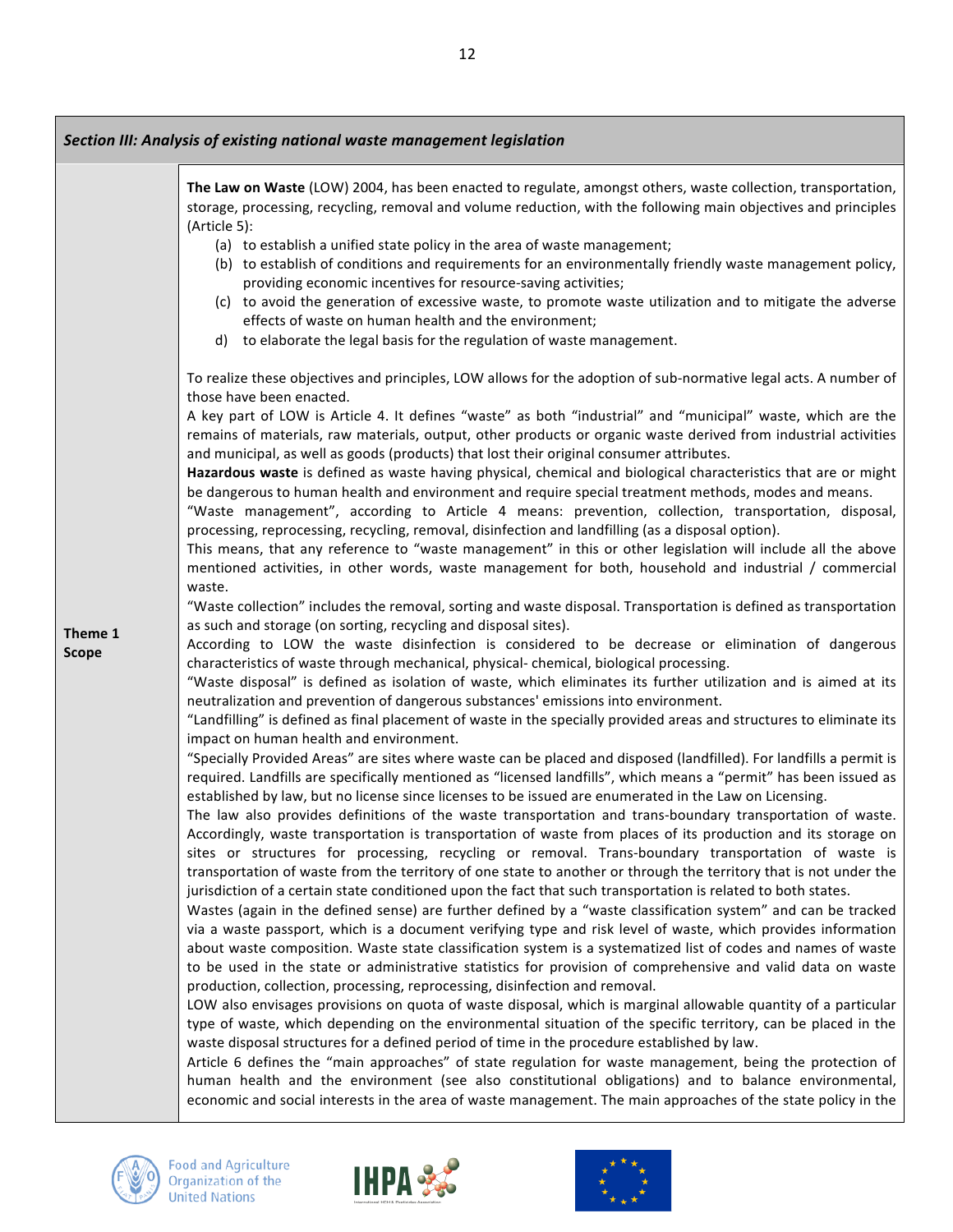area of waste management are reduction of waste production and risk level through:

- use of modern scientific and technological achievements for implementation of non-waste or lowwaste technologies;
- complex utilization of raw material resources for reduction of waste quantity (volumes);
- maximal consumption of waste which has a raw material value, through its direct, double and alternative utilization;
- assurance of safe removal of non-recyclable waste through development of waste disinfection and elimination technologies, environmentally safe methods and means;
- Assurance of information accessibility in the area of waste management; provision of economical incentives' system.

Article 7 sets out obligations for the Government of Armenia (GOA) within waste management that includes, but not limited to:

- a) Develop the state policy for the sector and ensure its implementation;
- b) Coordinate activities of the state authorized bodies in the area of waste management;
- c) Ensure system of economic incentives for implementation of less-wasteful technologies, waste collection and recycling;
- d) Provide a waste inventory, generation, removal (elimination, disinfection, disposal) and recycling procedure;
- e) Provide a procedure on licensing of activities in the area of dangerous waste reprocessing, disinfection, storage, transportation and disposal, as well as carry out licensing of those activities;
- f) Provide lists of hazardous and restricted waste;
- g) Provide a procedure on trans-boundary transportation and removal of waste;
- h) Ensure establishment of structures for placement of disinfected and non-recyclable waste;
- i) Carry out international cooperation in the area of waste management;
- j) Carry out other authorities provided by law.

Article 8 (addresses the Ministry of Nature Protection) obliges the authorities of the environmental state authorized body:

- 1. to participate in the policy development;
- 2. to approve sites and locations of waste management objects (that is any structure needed for waste management);
- 3. to carry out a waste inventory; to provide a list of hazardous wastes;
- 4. to submit proposals on issuance of permits for trans-boundary transportation of hazardous waste;
- 5. to establish a database on quantity of waste generation volumes; to carry out state environmental impact assessment for construction and remodelling of polygons, complexes, buildings and other specially provided areas and structures, as well as environmental impact assessment of operation's design documents and complex programs for waste production, processing, recycling, disposal and removal;
- 6. share information about non- or less-wasteful technologies with other governmental agencies; carry out international cooperation in the area of waste management and sign intergovernmental contracts on trans- boundary transportation of waste;
- 7. to exchange information on waste management with international organizations and foreign countries; to coordinate waste passports and to keep a registry and to draft legal acts for regulation of the waste management sector
- 8. to approve normative acts within its jurisdiction.

Article 24 establishes supervision over waste management by a state authorized body, which is the Ministry of Nature Protection (MinNP) clarified by the RA Government Decree No.599-N on Designating Authorized Body in the Area of Waste Management, dated 19th May 2005.

Meantime, according to the RA Government Decree No.1483-N, dated 29th October 2004, MinNP is the authorized body within Article 9 of the Stockholm Convention on Persistent Organic Pollutants.





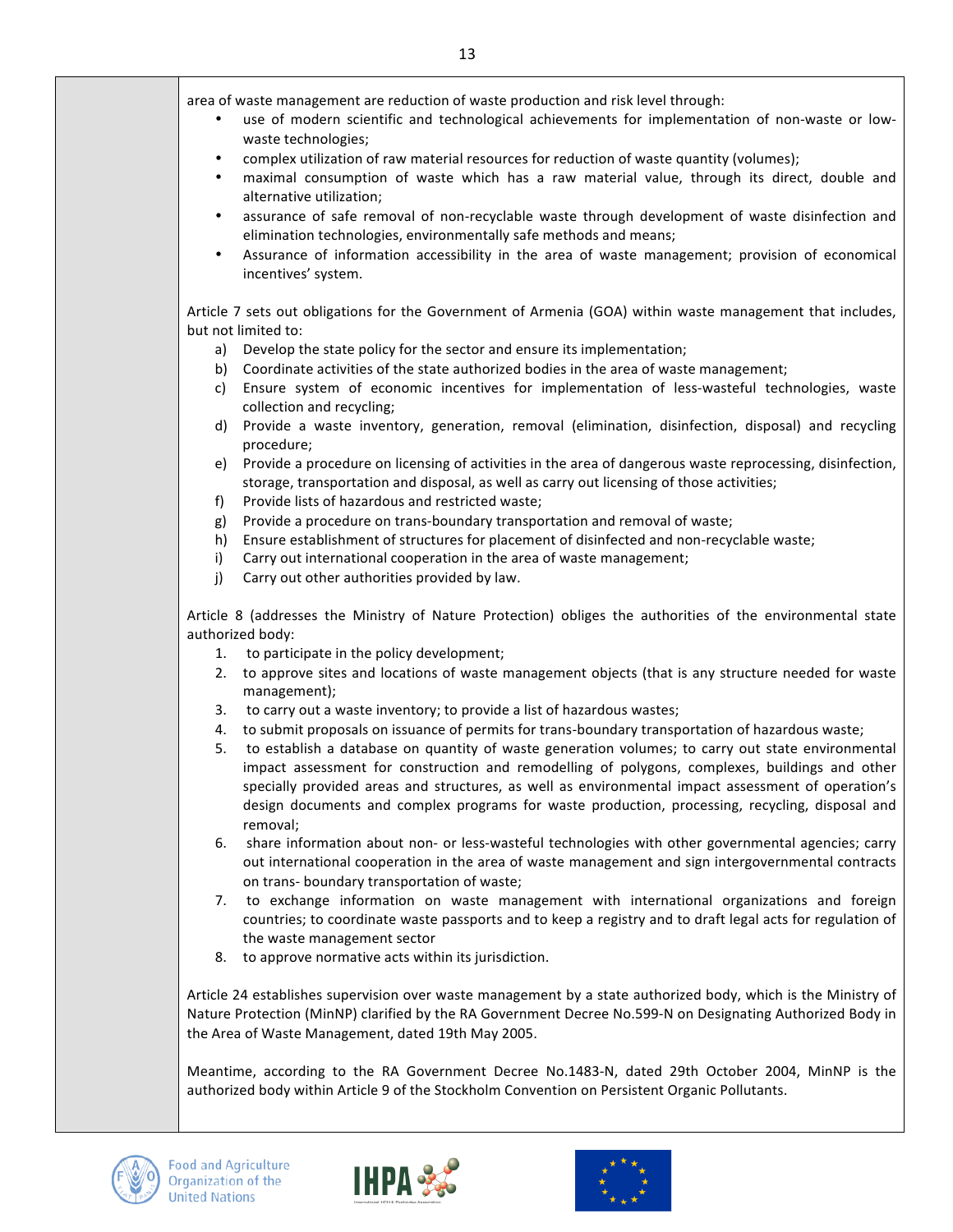Also, according to the RA Government Decree No.1508-N, dated 29th October 2004, MinNP is the authorized body within Article 4 of Rotterdam Convention on the Prior Informed Consent Procedure for Certain Hazardous Chemicals and Pesticides in International Trade.

Article 9 (addresses the Ministry of Health) requires that state authorized body:

- to develop public health safety requirements to be incorporated into the normative- technical documents on waste management;
- to elaborate sanitary and epidemic rules, norms and hygienic standards aimed at prevention of hazardous and adverse effects of waste on human health in the process of waste production, collection, transportation, storage, processing, recycling, removal, disinfection and landfill;
- oversee implementation of these requirements;
- to develop main directions for measures aimed at protection of human health from adverse effects of waste and submit those to the RA Government;
- to give an assent on location sites for the waste management objects;
- provide sanitary-hygienic requirements of output produced from waste and issue hygienic expert opinion;
- to participate in development of classification list of waste taking into consideration the hazardous level of the waste.

Article 10 outlines the duties of the territorial administration bodies (i.e. Marzes), which are, inter alia, to participate in development of the state policy and programs in the area of waste management; to prepare, develop and "oversee" the implementation of programs in the waste management sector and to issue permits for the disposal of waste within their geographical area (Article 10.d). They also prepare sanitary cleaning schedules, "oversee" waste collection, maintain records on waste related activities they can liquidate (close) not licensed (certified) landfills and organize public participation in the collection of waste.

Article 11 describes the authorities of local self-government to "oversee" waste collection, prepare sanitary cleaning schemes (street cleaning, snow removal) and liquidate non-licensed (non-certified) landfills and organize public participation. RA Law on Self Government may establish additional duties.

For protection human health and environment and for reduction of the waste volumes, Articles 12 envisages that waste disposal quotas shall be set for legal entities and private entrepreneurs involved in the waste management. The mentioned quotas for disposal of waste shall be set by the state authorized body in the area of waste management in accordance with the approved norms of marginal allowable level of impact. Legal entities and private entrepreneurs involved in the waste management shall submit drafts of proposed norms of waste production and disposal to the state authorized body in the area of environmental protection for approval in the procedure provided by the RA Government.

Within Article 13, legal entities involved in the waste management (including foreign and private entrepreneurs) are obliged to carry out initial inventory of produced, utilized, disinfected, transferred to or received from other entities and disposed waste. Also, legal entities (including foreign and private entrepreneurs) producing and transporting hazardous waste are obliged to submit administrative statistical reports to the state authorize body of the sector in the procedure established by law and other legal acts.

Article 17 establishes a periodic monitoring obligation for "state authorized bodies" of waste removal sites. This term is not defined, but presumably refers to landfills. This means that the monitoring of landfills is with the state authorized body, MinNP. The purpose of monitoring is to evaluate and forecast impact of waste on the environment.

Article 18, by essence, articulates constitutional rights of a natural person:

- to have safe health and life conditions while implementing activities related to waste management;
- to receive information about safety of operating waste management structures, as well as those under construction or to be constructed;
- to receive compensation for injuries and damages to the property caused by violation of legislation on





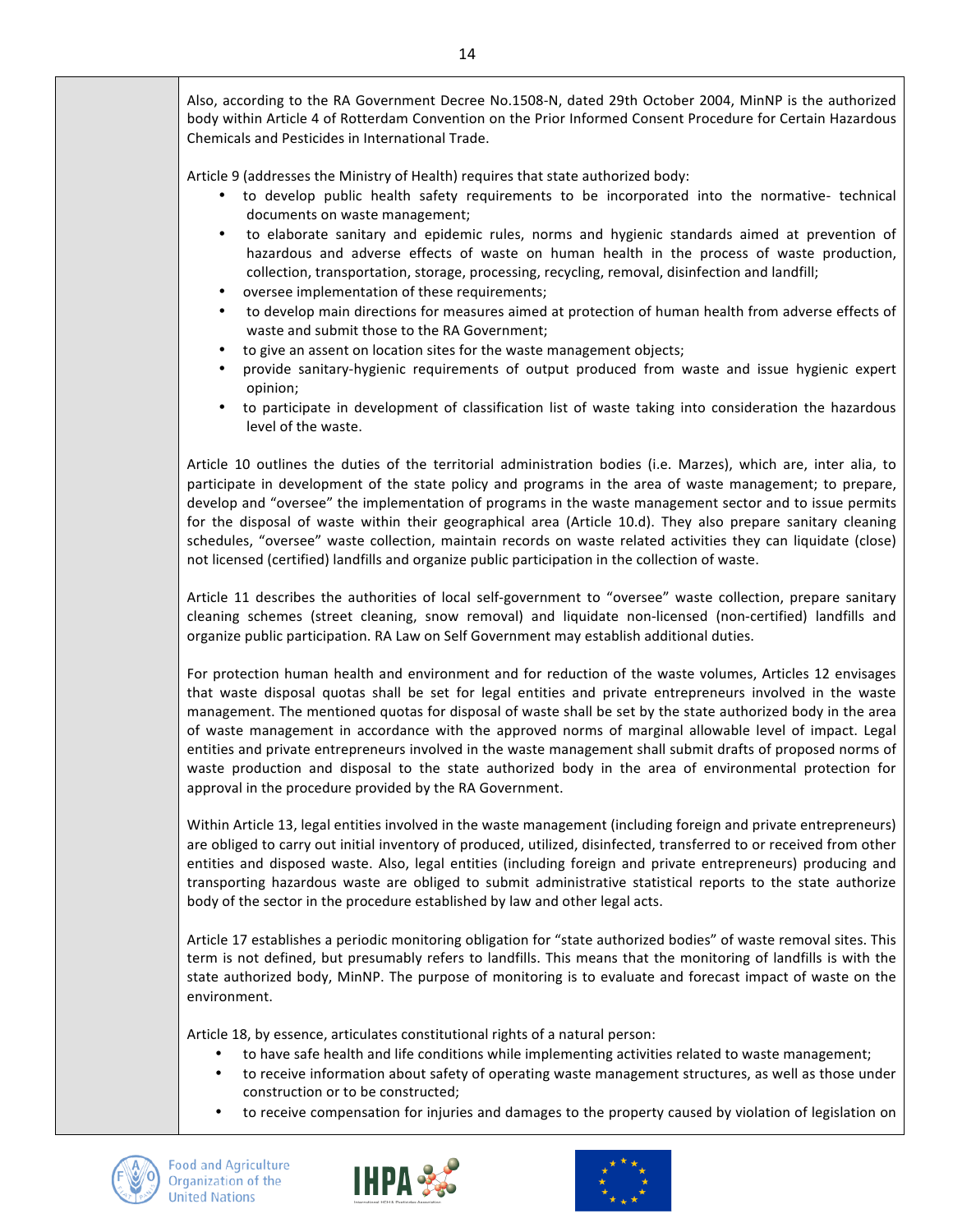#### waste.

Articles 19 and 20 state rights and obligations of the legal entities and private entrepreneurs in the waste management sector. They have rights:

- to receive information about waste recycling technologies, waste management objects construction and operation from the relevant state government bodies;
- to submit proposals on location, design, construction and operation of waste management objects to the state government bodies;
- to receive privileges, while establishing waste management facilities;
- To participate in development of the local, regional and state programs in the area of waste management.

They are obliged:

- to follow the requirements of legislation in the area of waste management;
- to place waste only in the areas specially provided for that;
- to notify about emergencies for human health and environment that occur during waste management and take measures to eliminate negative results of such situations.

Article 21 envisages organizational and economic measures aimed at waste recycling and reduction of production volumes. Such measures are:

- a) Provision of waste production and disposal quotas;
- b) Setting of environmental fees for allocation of waste based on payment rates, determined depending on the waste risk level and cadastral price of land given for the waste disposal structure;
- c) On cases and in the procedure established by law provision of privileges to the enterprises and organizations reducing waste generation volumes and introducing low- waste technologies in the production process, as well as to those involved in the collection, storage and delivery of the secondary resource waste;
- d) Preparation of a list of waste having value of a secondary resource for which a special regime shall be established to promote its collection, storing and utilization.
- e) Target financing of scientific research of waste recycling and reduction of waste production volumes in the procedure established by law;
- f) Target use of waste disposal fees set by law to finance activities aimed at utilization of waste and reduction of waste production;
- g) Establishment of funds for financing of waste recycling activities using financial sources of waste producers and waste owners as well as Armenian and foreign legal entities' voluntary contributions and other sources allowed by the RoA legislation.

Article 23 envisages possible measures for promotion of activities aimed at waste recycling and waste production volumes reduction. However, law does not identify such measures.

#### **Law on Refuse Collection and Sanitary Cleaning**

The law adopted in 2011 regulates waste collection and sanitary cleaning and establishes main principles of waste collection fees and tariffs, rights and obligations of service recipients as well as payment procedure. The law stipulates obligations of self-governing bodies and the procedures of realization those obligations regarding sanitary cleaning. By essence, relationships regarding hazardous waste are eliminated from this law. However, one of the main principles and targets of that law is reduction of the waste's hazardous effects on human health and environment.

#### **Environmental Legislation**

Amongst the principals embedded in Armenian environmental regulatory framework for waste management area are:

a) Protection of human health and environment from adverse effects of waste and,

b) Assurance of reasonable use of raw material and energy resources.

With this regard waste (including hazardous waste) classification and waste data management are effective tools of tracing the data on achieving this objective and taking improved measures based on the analysis of the



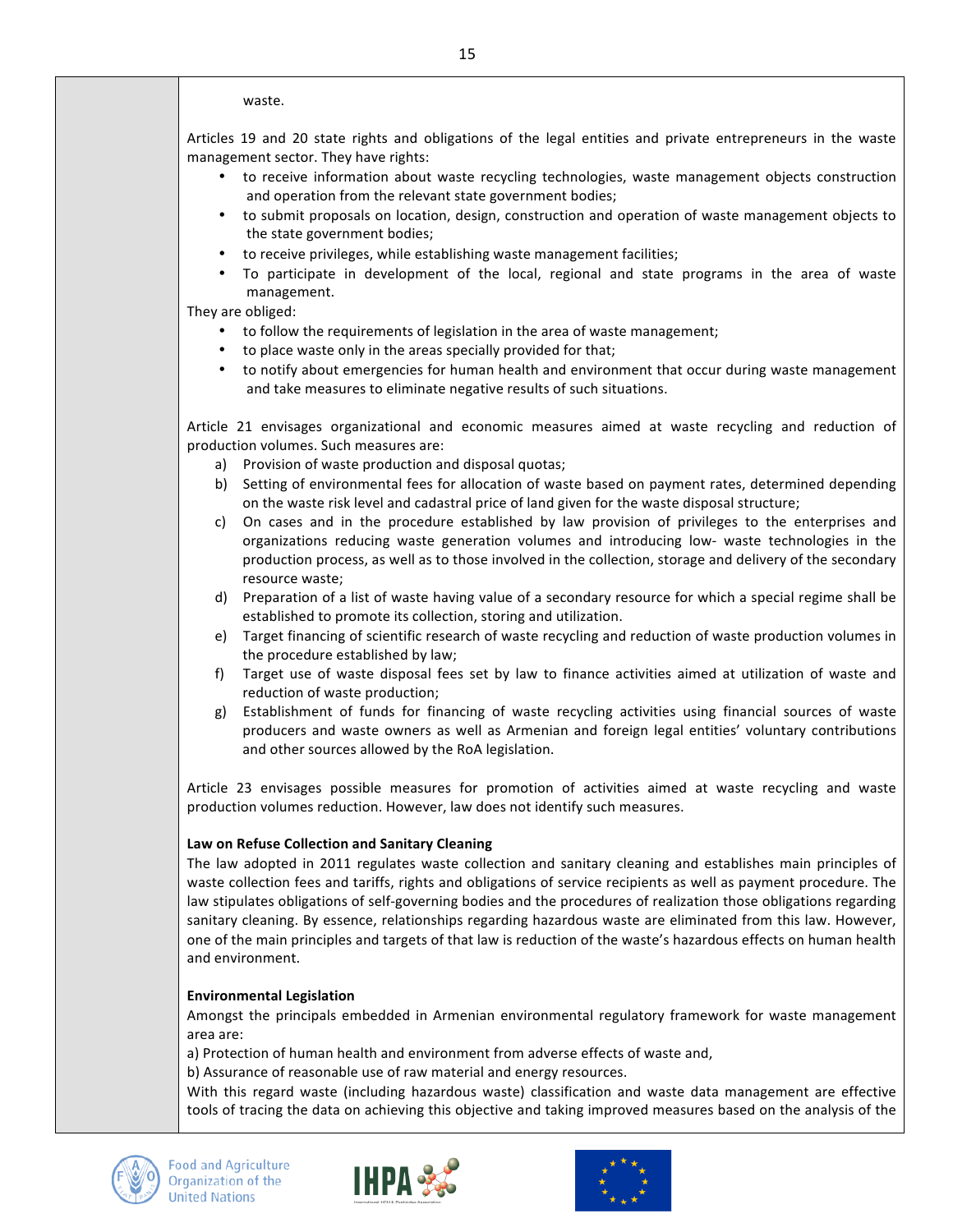data received through reporting.

### **The Law on Environmental Impact Assessment**

The Law on Environmental Impact Assessment (LEIA) was enacted on the 20<sup>th</sup> of November 1995. It sets out the basic duty to conduct an environmental impact assessment (EIA) (article 2) if certain "activities" are planned. Unless the result of the EIA is positive, the "implementation of the intended activity" is prohibited. According to LEIA among the activities/objects requiring impact assessment conclusion are also "removal of hazardous and other type of waste or processing with that aim" and "facilities of waste removal" (article 4).

This means that any landfill related "activity" is subject to a mandatory EIA assessment, while municipally solid waste collection and transportation activities are not covered by the LEIA.

### **Water Code**

The main purpose of the Water Code is to provide the legal basis for the protection of the water resources, the satisfaction of water needs of citizens and economic sectors through effective management of water resources and ensuring the protection of water resources for future generations. The Water Code addresses the following key issues:

- responsibilities of state/local authorities and public
- development of the national water policy and national water program, water cadastre and monitoring system
- public access to the relevant information
- water use and water system use permitting systems
- trans-boundary water resources use
- water quality standards
- hydraulic facilities safe operation issues
- protection of water resources
- state supervision.

### **Code on Underground Resources**

This Code contains the main directives for use and protection of mineral resources and underground water, including the sanitary protection zones for the underground water resources.

### **Law on Atmospheric Air Protection**

The purpose of Law on Atmospheric Air Protection is to define main principles of the RoA, directed to provision of purity of atmospheric air and improvement of air quality, prevention and mitigation of the chemical, physical, biological and other impacts on air quality and regulation of public relation. This Law also regulates the emission licenses and provides maximum allowed loads/concentrations for atmospheric air pollution, etc.

### Law on Nature Protection and Nature Utilization Payments

The law defines the concept of nature protection and utilization payments, identifies the potential taxpayers and types of payments, determines the methodology for calculation and payment, as well as assigns responsibilities for the violation of this law.

### **Law on Flora and Law on Fauna**

The Laws on Flora and Fauna outline the State's policies for the conservation, protection, use, regeneration, and management of natural populations of plants and animals, and for regulating the impact of human activities on biodiversity. These laws aim to the sustainable protection and use of flora/fauna and the conservation of biodiversity. There are provisions for assessing and monitoring species, especially rare and threatened species. **Law on Environmental Oversight**

The Law regulates the issues of organization and enforcement of oversight over the implementation of environmental legislation of the Republic of Armenia and defines the legal and economic bases underlying the specific characters of oversight over the implementation of environmental legislation, the relevant procedures, conditions and relations as well as environmental oversight in the Republic of Armenia. The existing legal framework governing the use of natural resources and environmental protection includes a large variety of legal documents. Government resolutions are the main legal implementing instruments for environmental laws. The environmental field is also regulated by presidential orders, Prime Minister's resolutions and ministerial decrees.

Law on Inspection of Use and Protection of Land





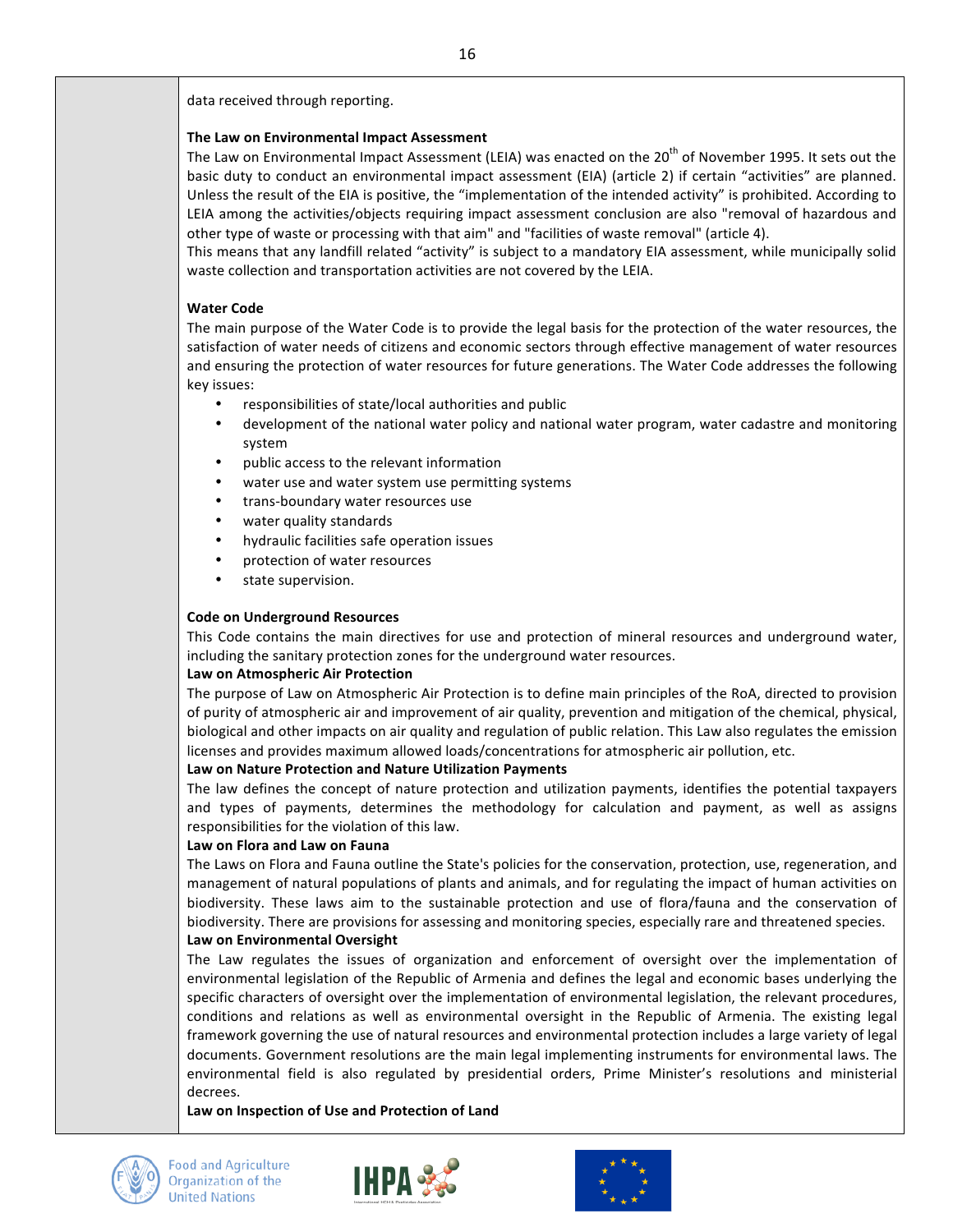This law provides objectives and types of effective use and protection of lands of the Republic of Armenia, inspection related to enforcement of land legislation and institutions, procedures of control, rights and responsibilities of entities controlling land use and protection. The law applies to all lands of the Republic of Armenia Land Fund, irrespective of purpose, ownership and/or right to use.

#### Law on the Protection and Use of Fixed Cultural and Historic Monuments and Historic Environment

The Law provides the legal and policy basis for the protection and use of such monuments in Armenia and regulates the relations among protection and use activities. Article 15 of the Law among others describes procedures for the discovery and state registration of monuments, the assessment of protection zones around them and the creation of historic-cultural reserves. Article 22 requires the approval of the authorized body (Department of Historic and Cultural Monuments Preservation) before land can be allocated for construction, agricultural and other types of activities in areas containing monuments.

#### Law on Sanitary and Epidemiologic Security of Population

This Law defines the legal, economic and organizational basis for provision of sanitary and epidemiological security of the RoA population, as well as the State guarantees, eliminating negative impact of the harmful and dangerous parameters of working area on the human health and makes provision for the creation of favourable conditions for human life and vital activities of future generations.

#### **Law on State Regulation of Technical Safety**

The main purpose of the Law on State Regulation of Technical Safety is to define the State strategic principles and their implementation mechanisms in the field of technical safety, directed to prevention of incidents (and accidents), elimination of their consequences, minimization of the damages and losses arose due to that incidents and protection of population and environment. This Law also defines the legal, economic and social basis for ensuring of the technical safety in the Republic of Armenia, as well as the system of technical safety provision and regulates the relationship connected with technical safety.

### **Land Code**

In Republic of Armenia the state management of land resources is carried out by the Government of the Republic of Armenia directly or through authorized governing bodies (part 2 of Article 2 of RA Land Code) As part 1 of article 6 provides, the land fund of the Republic of Armenia is classified according to designated purposes (categories) as follows:

- 1. agricultural,
- 2. settlement,
- 3. industrial, mining and other production designation,
- 4. energy, transport, communication, utility infrastructure facilities,
- 5. especially protected areas,
- 6. special designation,
- 7. forest,
- 8. water,
- 9. reserve.

The lands of utility facilities are the lands that are provided for construction and maintenance of utility, water supply and sewerage facilities, regulating water reservoirs, cleaning stations, pumping stations, landfills and other objects (article 18). For protection of human health and natural environment the Government defines maximum allowance norms for detrimental substances polluting land, microbes and other biological substances, weeds, pests and diseases of plants (article 36, part 7). The procedure for providing lands that are under ownership of state or a community is defined by the Government (article 57, part 7).

#### **Law on Local Self-Governing**

The Law on Local Self-Government (LOSG) was adopted on the  $7<sup>th</sup>$  of May 2002 and establishes the structure and authorities of Local Self-Governing Bodies. Article 10 LOSG sets out the powers and competencies of the local self-government bodies and distinguishes between generic competencies and competencies delegated by the State. Generic competencies can be mandatory and voluntary. The mandatory competencies and the ones delegated by the State enjoy priority implementation over voluntary competencies.

The implementation of mandatory and delegated competencies is mandatory. Voluntary competencies are exercised in conformity with the regulations defined by the Community Council and in accordance with the





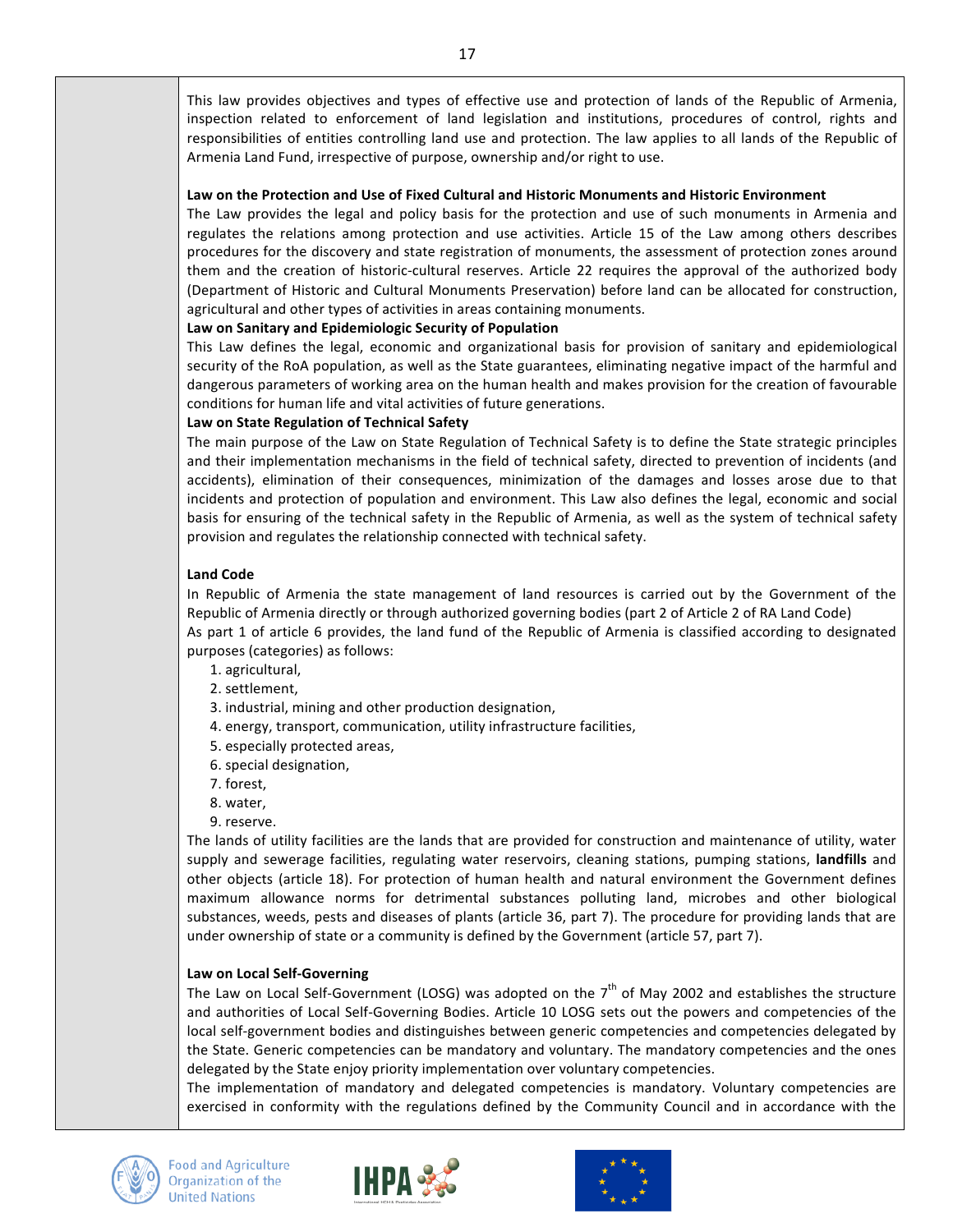"Voluntary competencies" must be exercised in conformity with the stipulations defined by the Community Council and in accordance with the financing provided by the community budget.

The Chief of a Community can exercise its competencies by using administrative staff, budgetary organizations, community-owned commercial and the non-commercial organizations (Article 28 of Law on Self-Governing). Private and / or commercial organizations are not mentioned in this provision.

As far as waste management is concerned, the Chief of Community:

- Organizes the construction and exploitation of sanitary cleaning stations (voluntary, Article 37).
- Organizes waste collection (mandatory, Article 37).
- Protects land from the chemical, radiation an industrial contamination (delegated, Article 45).

Article 49 states that the mandatory competencies of the communities are to be exercised through the staff of the Chief of Community, budgetary institutions, commercial and non-commercial organizations. Budgetary institutions are internal departments with an allocated budget for the exercise of their specific given functions and as non-commercial organizations classify as state/community owned public bodies on a non-profit basis.

Since "waste collection" is not a mandatory competency of the Community, it may also opt to actually render waste collection as a basic service. Thus, the service of "waste collection" can be rendered by budgetary institutions of the community (LOSG, Article 60).

If the services of waste collection are to be rendered by a private company, or by any (even if public-owned) commercial organizations, then the Community must organize a tender subject to the applicable procurement law. In accordance with Article 60 paragraph 3, one of the tender conditions (meant are financial variables) must be the "maximum rate of the service payments set by the community". This cryptic wording must mean that one of the financial variables must aim at keeping the public burden low.

Article 60 paragraph 4 stipulates that if the successful bidder is a commercial organization of community subordination, the payments shall be collected by that organization". Paragraph 5 stipulates that if the successful bidder is an organization, which is not a property of the community, the community shall conclude an agreement with such organization stipulating the terms and conditions for rendering the services, "rates of payments to be collected by the successful bidder".

Further, the LOSG regulates in Article 60 that the Community defines payments for waste removal. Waste removal is defined by the LOW as "waste management activities that do not result in recycling of waste". That means, waste removal can be everything under the umbrella of waste management, apart from recycling. For these "waste removal" activities, the Community Council approves the fees (for the service provision).

### **Public Health legislation and Regulations**

Article 9 of the RA Law on Waste provides the authorities of the Ministry of Health*.* According to the mentioned article the Ministry has authority to:

- a) Develop public health safety requirements to be incorporated into the normative- technical documents on waste management; elaborate sanitary and epidemic rules, norms and hygienic standards aimed at prevention of dangerous and adverse effects of waste on human health in the process of waste production, collection, transportation, storage, processing, recycling, removal, disinfection and landfill; oversee implementation of these requirements;
- b) Develop main directions for measures aimed at protection of human health from adverse effects of waste and submit those to the RoA Government;
- c) Give an assent on location sites for the waste management objects;
- d) Provide sanitary-hygienic requirements of output produced from waste and issue hygienic expert opinion;
- e) Participate in development of a risk level classification list of waste;
- f) Carry out other authorities provided by law.

The Article 18 of the Law "on Providing Sanitary-Epidemiological Security for the Population of the Republic of Armenia" states: "Enterprises, institutions, organizations, citizens shall maintain sanitary rules in collection, reprocessing, recycling, disinfection and landfilling of production and household waste".





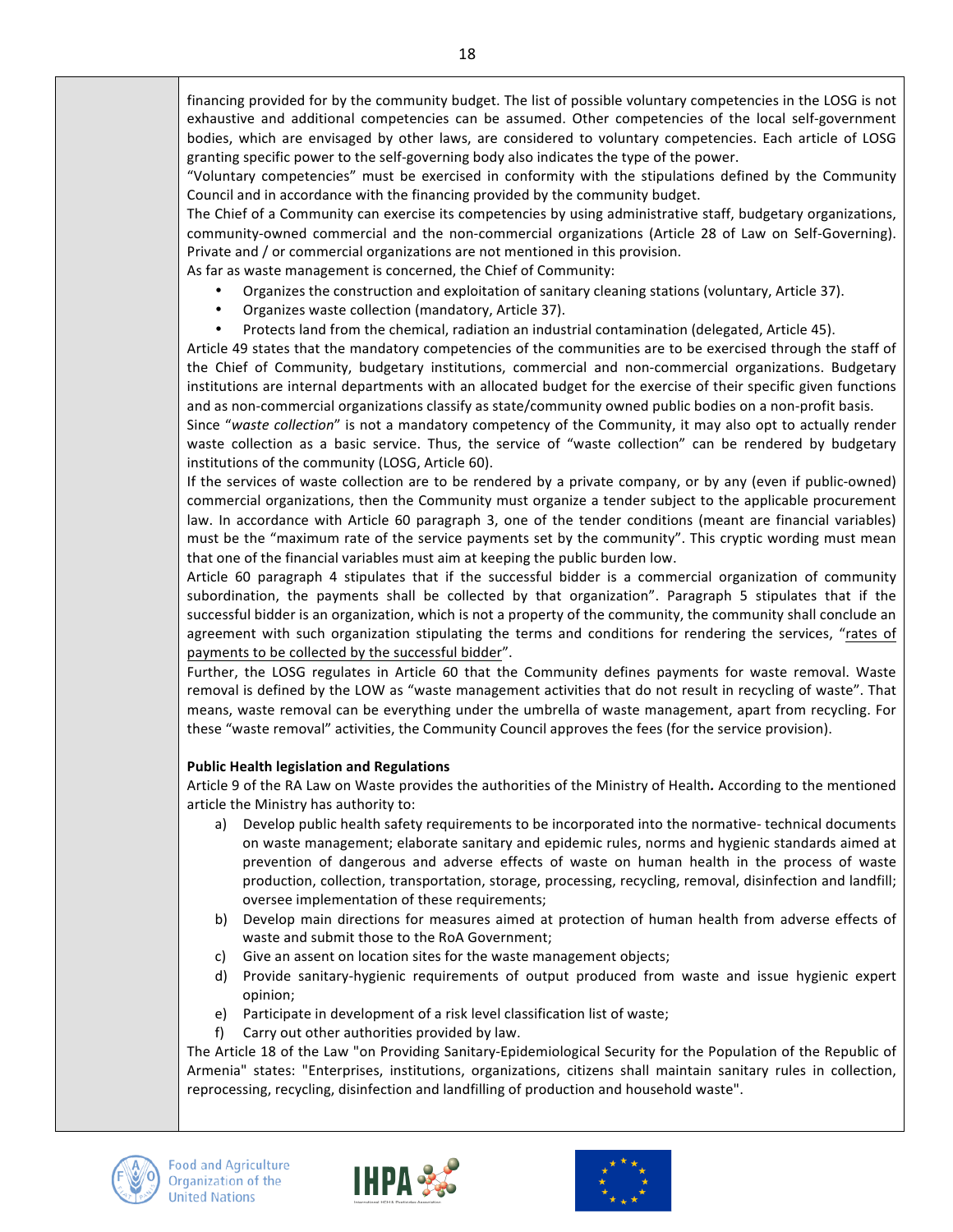Based on the mentioned laws among provisions of other legal acts, the following Ministerial Orders have been adopted:

- Ministerial Order No.03-N of 4 May 2008 "On Defining Sanitary Rules and Norms No.2.1.3-3 "Hygienic and Epidemiological Requirements to Medical Waste Management""
- Ministerial Order No.20-N of 29 October 2009 "On Defining Sanitary Rules and Norms No.2.1.7.001-09 "Hygienic Requirements to the Management of Hazardous Waste and Storage and Transportation of Hazardous Chemical Substances".
- Ministerial Order No.25-N of 22 December 2009 "On Defining Sanitary Rules and Norms No.2.1.7.002- 09 "Hygienic Requirements to the Sanitary Maintenance of Settlement Territories, Collection, Storage, Transportation, Processing, Reprocessing, Recycling, Disinfection and Landfilling of Municipal Waste, Labor Safety of the Staff engaged in activities in the sphere of Sanitary Maintenance of Settlement Territories, Municipal Waste Management".
- Ministerial Order No.790-N of 30 August 2005 "on Defining Sanitary Rules and Norms "on Storage, Transportation, Using and Selling of Poison-chemicals (Pesticides)".

Ministerial Orders No.20-N of 29 October 2009 and No.03-N of 4 May 2008 sets some general criteria for vehicles (special bulk body) and methods of transportation (hermetic containers) as well as staff (special uniforms). These are applicable for hazardous chemicals and medical waste only. In addition, according to the order No.20-N the design and normative documentation for land provision, construction, reconstruction of objects of collection, temporary storage, disinfection, disposal and landfilling of hazardous chemical waste must be coordinated with State Hygienic and Anti-Epidemiological Inspection that shall conduct hygienic expertise and provide hygienic conclusion. The staff of waste management facilities must pass periodic medical examination in accordance with RA Government Decrees No.347-N dated12.04.2003 and No.1089-N 15.07.2004.

Although there are some requirements to the waste movement documentation with regard to hazardous waste (RA Government Decree No.97-N of 08 December 1995), the forms and the content are not defined by any authoritative body.

With regard to municipal waste provision 4 of the Annex to the Order No.25-N of 22 December 2009 stipulates that design and technical documents for defining placement sites and construction of municipal waste management facilities (sites or facilities for collection, storage, processing, reprocessing, recycling, disinfection and landfilling) must be coordinated with State Hygienic and Anti-Epidemiological Inspection in accordance with Article 9 of RA Law on Waste and article 12 of the Law on Providing Sanitary-Epidemiological Security for the Population of the Republic of Armenia.

Ministerial Order No.790-N of 30 August 2005 stipulates **hygienic requirements** on storage, transportation, using and selling of poison-chemicals (pesticides). In addition, it provides requirements on buildings, vehicles, equipment design, construction, and reconstruction within storage, transportation, using and selling of poisonchemicals (pesticides). Meantime, the State Hygienic and Anti-Epidemiological Inspection is assigned as the authorized supervising body over provision of requirements stipulated by Ministerial Order No.790-N.

### **Urban Development Legislation**

There is not any normative legal act adopted especially for regulating landfill design and construction. Nonetheless, some legal acts have references to a number of urban development normative documents mentioning requirements to waste management facilities. Meantime, there is "Landfill Design and Exploitation Manual" that was adopted by the Order No.321-A RA Minister of Urban Development (issued on 29 December 2009), which is not a normative act and cannot be considered to regulate the issue in question. Order No.321-A is private legal act. It is considered to be issued for a specific case.

### For facilities of hazardous chemical substances and hazardous chemical waste management:

The drainage system of wastewater removed from washing platforms, administrative and utility premises must be in compliance with the requirements of SNIP No.2.04.03-85 "Sewerage: External Networks and Structures" adopted on 1 October 2001 by the order No.82 of Ministry of Urban Development. The illumination of storages of hazardous chemical substances and hazardous chemical waste is carried out in accordance with Building





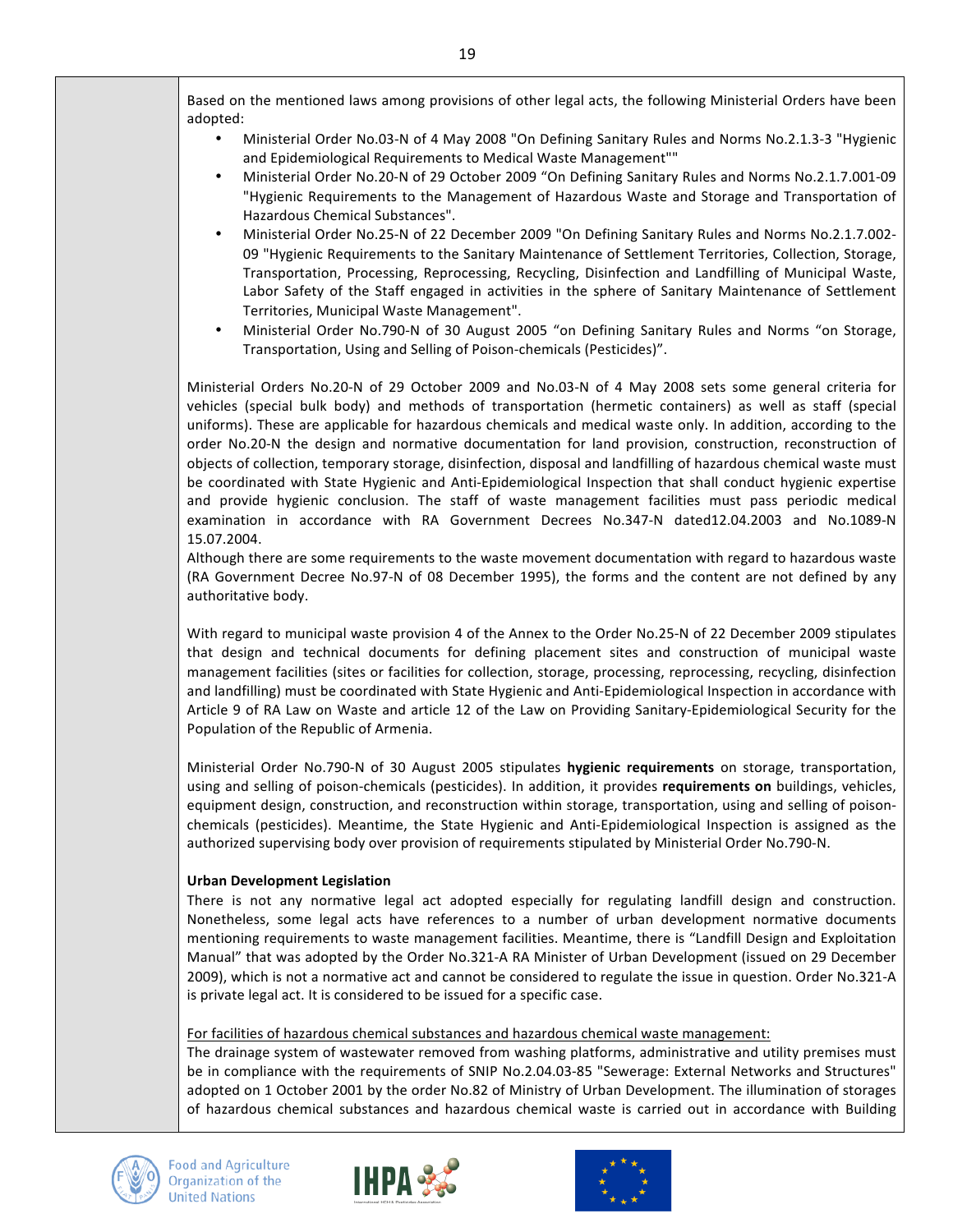Norms No.82 "Artificial and Natural Illumination" adopted by the Minister of RA Urban Development on 8 June 1996.

Regulations, rules and technical norms of urban development; nature protection; sanitary; health; safety; fire security, that are devoted for implementation of rights, duties and obligations of the individuals and legal entities prescribed by the law, may be adopted, if the adoption of those legal acts is directly envisaged by the law and should be within the scope of the law as well as should not provide new restrictions of the rights or new duties and obligations.

The storages of hazardous chemical substances and hazardous chemical waste must be equipped with heating and ventilation systems in accordance with BNRA (Building Norms of the Republic of Armenia) IV-12.02.01-04 "Heating, Ventilation and Air Conditioning" adopted on 4 August 2004 by the order No.83 of Ministry of Urban Development.

For facilities for the management of municipal waste:

Landfilling (disposal) and disinfection of municipal waste is carried out in especially provided sites – landfills (polygons) of municipal waste or in disinfection plants.

The dimensions of facilities and land parcels of buildings intended for disposal, disinfection, or processing, reprocessing, recycling of municipal waste that are under construction, reconstruction and the zones of their sanitary maintenance are defined in accordance with SN No.245-71 "Sanitary Norms of Industrial Enterprise Design" and SNIP 2.07.01-89 "Urban Development: Planning and Construction of Urban and Rural Settlements" that are effective in the territory of RA based on Order No.82 adopted by the Minister of RA Urban Development on 1 October 2001.

The requirements of SNIP No.2.04.03-85 "Sewerage: External Networks and Structures" adopted on 1 October 2001 by the order No.82 of Ministry of Urban Development are applicable also for washing platforms, administrative and utility premises of municipal waste polygons.

However, those legal acts can not be considered as binding and cannot get legal repercussions and liabilities for no-compliance as well as authorized body cannot enforce those acts.

### **Civil Code**

The Civil Code was adopted in 1998 and in general regulates the relationships relating to proprietary rights. This is relevant because this also affects the relationship amongst natural persons, legal entities and State and Local Self-Governing Bodies (Civil Code, Part Two, Articles 20, 50, 128 and 129).

The Law on Local Self-Governing Bodies lists the mandatory tasks of the communities, one of which is the "organization of waste collection". Waste collection, according to Article 4 of the LOW includes: removal, sorting and disposal. This waste collection can be based on "Service Contracts", as regulated by Chapter 39, Section 5 of the Civil Code.

Accordingly, under the "*contract of compensated provision of services*", the "service provider" provides the service against the request (order) of the customer to provide this services (or to take specific actions or to conduct a specific activity), while the recipient of the service has the duty to pay for these provided services. This "contract of compensated provision of services" must be concluded in writing. The relevant articles are 289, 290, 294, 295 298 and 777 Civil Code

According to Article 4 of RA Law on Waste the hazardous waste – waste having physical, chemical and biological characteristics that are or might be dangerous to human health and environment and require special treatment methods, modes and means.

Definitions of pesticides are provided by:

- **Theme 2 Definitions**
- a) the RA Ministry of Health Order No.790-N (dated 30th August 2005), according to which the pesticides are chemical, biological products that are used against pest of plants, animals, diseases, weeds and vegetation storages,
- b) The RA Government Decree No.195-N (dated 17th February 2011) on adoption of regulation on utilization of useless pesticides according to which pesticides are chemical substances that are used against harmful organisms of plants

**Theme 3** 





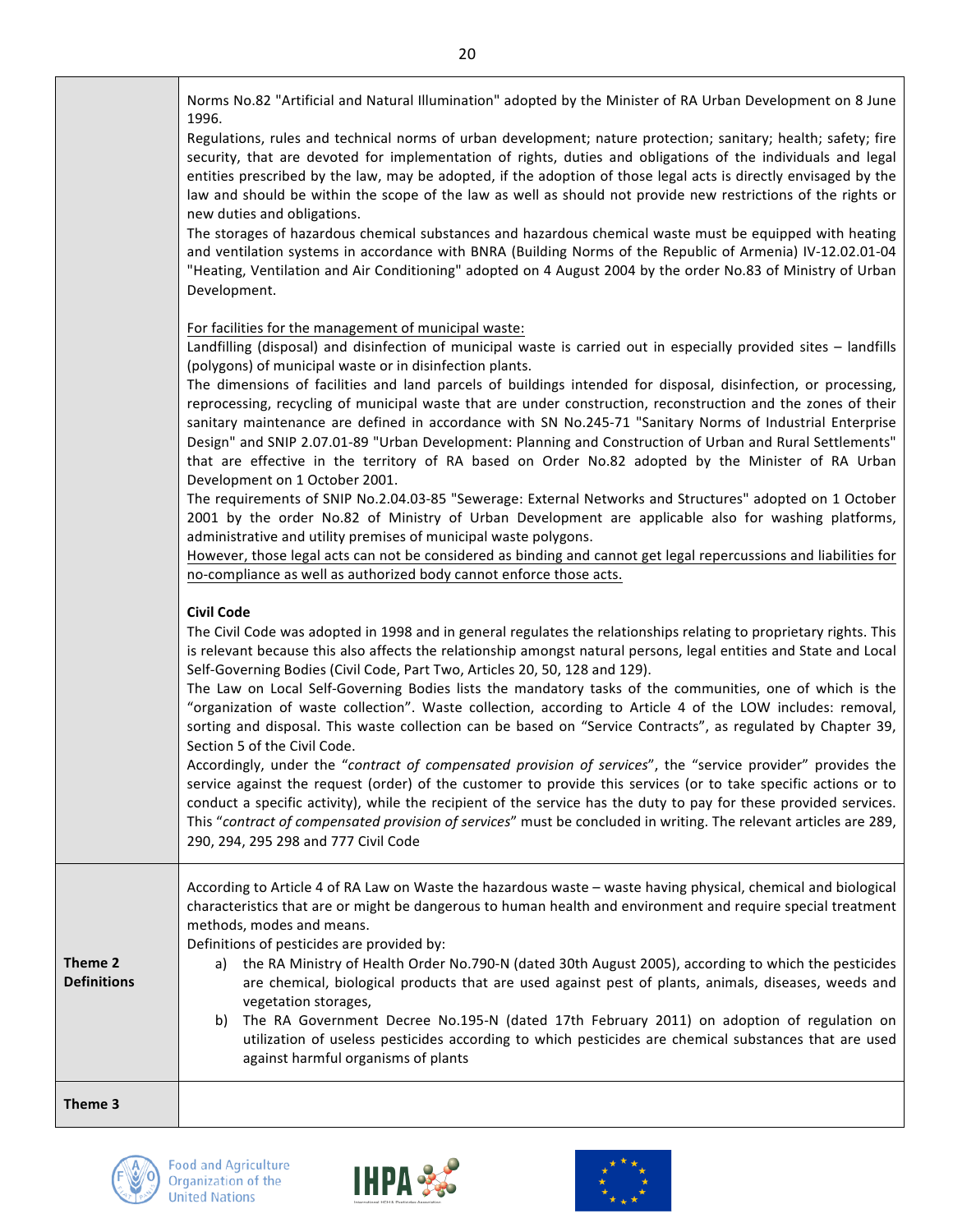| Administrative<br>and<br>institutional<br>structure           |                                                                                                                                                                                                                                                                                                                                                                                                                                                                                                                                                                                                                                                                                                                                                                                                                                                                                                                                                                                                                                                                                                                                                                                                                                                                                                                                                                                                                                                                                                                                                                                                                                                                                                                                                                                                                                                                                                                                                                                                                                                                                                                                                                                                                                                                                                                                                                                                                                                                                                                                                                                                                                                                                                                                                                                                                  |
|---------------------------------------------------------------|------------------------------------------------------------------------------------------------------------------------------------------------------------------------------------------------------------------------------------------------------------------------------------------------------------------------------------------------------------------------------------------------------------------------------------------------------------------------------------------------------------------------------------------------------------------------------------------------------------------------------------------------------------------------------------------------------------------------------------------------------------------------------------------------------------------------------------------------------------------------------------------------------------------------------------------------------------------------------------------------------------------------------------------------------------------------------------------------------------------------------------------------------------------------------------------------------------------------------------------------------------------------------------------------------------------------------------------------------------------------------------------------------------------------------------------------------------------------------------------------------------------------------------------------------------------------------------------------------------------------------------------------------------------------------------------------------------------------------------------------------------------------------------------------------------------------------------------------------------------------------------------------------------------------------------------------------------------------------------------------------------------------------------------------------------------------------------------------------------------------------------------------------------------------------------------------------------------------------------------------------------------------------------------------------------------------------------------------------------------------------------------------------------------------------------------------------------------------------------------------------------------------------------------------------------------------------------------------------------------------------------------------------------------------------------------------------------------------------------------------------------------------------------------------------------------|
| Theme 4<br>Licensing                                          | According to RA Law on Wastes, "Specially Provided Areas" sites where waste can be placed and disposed<br>(landfilled). For landfills, a permit is required. Landfills are specifically mentioned as "licensed landfills", which<br>means a "permit" has been issued as established by law, but no license since licenses to be issued are<br>enumerated in the Law on Licensing                                                                                                                                                                                                                                                                                                                                                                                                                                                                                                                                                                                                                                                                                                                                                                                                                                                                                                                                                                                                                                                                                                                                                                                                                                                                                                                                                                                                                                                                                                                                                                                                                                                                                                                                                                                                                                                                                                                                                                                                                                                                                                                                                                                                                                                                                                                                                                                                                                 |
| Theme 5<br><b>Transboundary</b><br>movement,<br>import/export | It is considered that the primer legal act is RA Government Decrees No.97 (dated 8 December 1995) on<br>regulation of import, export and transit of hazardous and other waste in the territory of RA.<br>However, the following legal acts applicable for hazardous waste movement within the Republic of Armenia, as<br>well as within transboundary movement:<br>the RA Government Decree No.121-N (dated 30 January 2003) on adoption of rule regarding licensing<br>of the activity with hazardous waste processing or disinfection, or protection, or transportation and<br>disposal<br>the RA Government Decree No.46-N (dated 05 February 2004) on adoption of rule and establishment<br>of intergovernmental commission regarding licensing of the activity with hazardous waste processing<br>or disinfection, or protection, or transportation and disposal<br>the RA Ministry of Health Order No.256-N (dated 24 March 2005) on defining sanitary rules and norms<br>$\blacksquare$<br>"on Rules of Mineral Fertilizer Production, Storage, Transportation and Distribution"<br>the RA Ministry of Health Order No.790-N (dated 30 August 2005) on defining sanitary rules and norms<br>$\qquad \qquad \blacksquare$<br>on the Storage, Transportation, Using and Selling of Poison-chemicals (Pesticides)"<br>the RA Ministry of Health Order No.03-N (dated on 4 May 2008) on defining sanitary rules and norms N<br>$\qquad \qquad \blacksquare$<br>2.1.3-3 "Hygienic and Epidemiological Requirements to Medical Waste Management"<br>the RA Ministry of Health Order No.20-N (dated 29 October 2009) on defining sanitary rules and norms<br>$\overline{\phantom{0}}$<br>No.2.1.7.001-09 "Hygienic Requirements to the Management of Hazardous Waste and Storage and<br>Transportation of Hazardous Chemical Substances".<br>A statement on transboundary movement of hazardous waste should be submitted to the authorised body of<br>RA. That statement must clearly indicate the information on potential impact on human health and the natural<br>environment within transportation and recycling.<br>If the waste will be exported from RA, the statement must be submitted by the person (entity), who is<br>originator or exporter of the waste. The authorised body study documents on waste and notify country of<br>import and transboundary movement.<br>If the waste will be imported to RA, the statement must be submitted by authorised body of exporting state to<br>the authorised body of RA. After receiving that notification the authorised body of RA inform about receiving<br>authorised body exporting waste and issues permission or reject permission on transboundary movement.<br>Reply must be provided within 60 days if additional information is not necessary |
| Theme 6<br><b>Economic</b><br><b>Initiatives</b>              | According to RA Law on Environmental Fees, the polluter pays different fees for disposal of each tonne of waste<br>by taking into consideration the type of waste. Physical person (who are not entrepreneurs) is exempted from<br>the fee on industrial and consumption wastes disposal within RA Law on Environmental Fees.<br>Meantime, individuals pay for consumption wastes within RA Law on Waste RA Law on Refuse Collection and<br>Sanitary Cleaning, The RA Law on Waste and the RA Law on Local Self-Governing                                                                                                                                                                                                                                                                                                                                                                                                                                                                                                                                                                                                                                                                                                                                                                                                                                                                                                                                                                                                                                                                                                                                                                                                                                                                                                                                                                                                                                                                                                                                                                                                                                                                                                                                                                                                                                                                                                                                                                                                                                                                                                                                                                                                                                                                                        |
| Theme 7<br><b>Transport</b>                                   | The RA Government Decree No.97, dated 8 December 1995, on regulation of import, export and<br>$\qquad \qquad \blacksquare$<br>transit of hazardous and other waste in the territory of RA<br>The RA Ministry of Health Order No.20-N (dated 29 October 2009) on defining sanitary rules and norms<br>No.2.1.7.001-09 "Hygienic Requirements to the Management of Hazardous Waste and Storage and<br>Transportation of Hazardous Chemical Substances"                                                                                                                                                                                                                                                                                                                                                                                                                                                                                                                                                                                                                                                                                                                                                                                                                                                                                                                                                                                                                                                                                                                                                                                                                                                                                                                                                                                                                                                                                                                                                                                                                                                                                                                                                                                                                                                                                                                                                                                                                                                                                                                                                                                                                                                                                                                                                             |





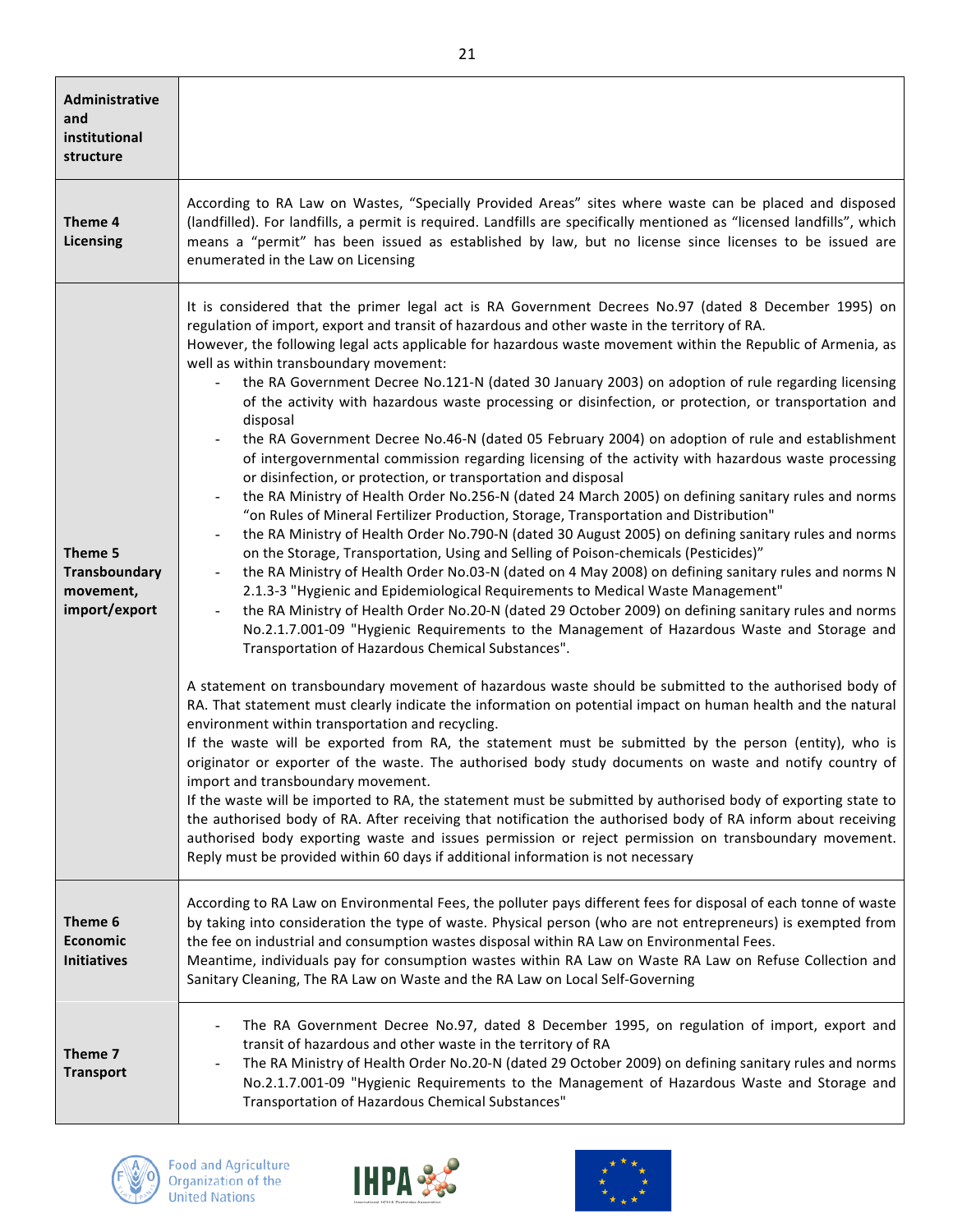|                                             | The RA Code on Administrative Violation (Article 201.2) provides punishment in cases of illegal traffic. That<br>article is applicable if such illegal traffic begets damages, which are not essential.<br>The RA Criminal Code (Article 284) provides punishment if such illegal traffic begets damages, which are<br>essential                                                                                                                                                                                                                                                                                                                                                                                                                                                                                                                                                                                                                                                                                                                                                                                                                                                                                                                                                                                                                                                                                                                                                                                                                                                                                                                                                                                                                                                                                                                                                                                                                                                                                                                                                                                                                                                                                                                                                                                                                                                                                                                                                                                                                                                                                                                                                                                                                                                                                                                                                                                                                                                                                                                                                |
|---------------------------------------------|---------------------------------------------------------------------------------------------------------------------------------------------------------------------------------------------------------------------------------------------------------------------------------------------------------------------------------------------------------------------------------------------------------------------------------------------------------------------------------------------------------------------------------------------------------------------------------------------------------------------------------------------------------------------------------------------------------------------------------------------------------------------------------------------------------------------------------------------------------------------------------------------------------------------------------------------------------------------------------------------------------------------------------------------------------------------------------------------------------------------------------------------------------------------------------------------------------------------------------------------------------------------------------------------------------------------------------------------------------------------------------------------------------------------------------------------------------------------------------------------------------------------------------------------------------------------------------------------------------------------------------------------------------------------------------------------------------------------------------------------------------------------------------------------------------------------------------------------------------------------------------------------------------------------------------------------------------------------------------------------------------------------------------------------------------------------------------------------------------------------------------------------------------------------------------------------------------------------------------------------------------------------------------------------------------------------------------------------------------------------------------------------------------------------------------------------------------------------------------------------------------------------------------------------------------------------------------------------------------------------------------------------------------------------------------------------------------------------------------------------------------------------------------------------------------------------------------------------------------------------------------------------------------------------------------------------------------------------------------------------------------------------------------------------------------------------------------|
| Theme 8<br><b>Labelling</b><br>requirements |                                                                                                                                                                                                                                                                                                                                                                                                                                                                                                                                                                                                                                                                                                                                                                                                                                                                                                                                                                                                                                                                                                                                                                                                                                                                                                                                                                                                                                                                                                                                                                                                                                                                                                                                                                                                                                                                                                                                                                                                                                                                                                                                                                                                                                                                                                                                                                                                                                                                                                                                                                                                                                                                                                                                                                                                                                                                                                                                                                                                                                                                                 |
| Theme 9<br>Packaging and<br>containers      | The only legal act that envisages provisions on containers and storages of the pesticides waste is the RA<br>Ministry of Health Order No.20-N (dated 29 October 2009) on defining sanitary rules and norms<br>No.2.1.7.001-09 "Hygienic Requirements to the Management of Hazardous Waste and Storage and<br>Transportation of Hazardous Chemical Substances"                                                                                                                                                                                                                                                                                                                                                                                                                                                                                                                                                                                                                                                                                                                                                                                                                                                                                                                                                                                                                                                                                                                                                                                                                                                                                                                                                                                                                                                                                                                                                                                                                                                                                                                                                                                                                                                                                                                                                                                                                                                                                                                                                                                                                                                                                                                                                                                                                                                                                                                                                                                                                                                                                                                   |
| Theme 10<br><b>Emergency</b><br>procedures  | In accordance with Article 24 of the RA Law on Waste the supervision over waste management shall be<br>exercised by the RA Ministry of Nature Protection in the procedure established by law                                                                                                                                                                                                                                                                                                                                                                                                                                                                                                                                                                                                                                                                                                                                                                                                                                                                                                                                                                                                                                                                                                                                                                                                                                                                                                                                                                                                                                                                                                                                                                                                                                                                                                                                                                                                                                                                                                                                                                                                                                                                                                                                                                                                                                                                                                                                                                                                                                                                                                                                                                                                                                                                                                                                                                                                                                                                                    |
| Theme 11<br><b>Disposal</b><br>obligations  | LOW defines "waste disposal" as isolation of waste, which eliminates its further utilization and is aimed at its<br>neutralization and prevention of dangerous substances' emissions into environment. LOW also envisages<br>provisions on quota of waste disposal, which is marginal allowable quantity of a particular type of waste, which<br>depending on the environmental situation of the specific territory, can be placed in the waste disposal<br>structures for a defined period of time in the procedure established by law.<br>Article 7 of LOW sets out obligations for the Government of Armenia (GOA) within waste management that<br>includes:<br>Provision of the waste inventory, generation, removal (elimination, disinfection, disposal) and<br>recycling procedure;<br>Provision of the procedure on licensing of activities in the area of dangerous waste reprocessing,<br>$\bullet$<br>disinfection, storage, transportation and disposal, as well as carry out licensing of those activities.<br>For protection human health and environment and for reduction of the waste volumes, Articles 12 envisages<br>that waste disposal quotas shall be set for legal entities and private entrepreneurs involved in the waste<br>management. The mentioned quotas for disposal of waste shall be set by the state authorized body in the area<br>of waste management in accordance with the approved norms of marginal allowable level of impact. Legal<br>entities and private entrepreneurs involved in the waste management shall submit drafts of proposed norms of<br>waste production and disposal to the state authorized body in the area of environmental protection for<br>approval in the procedure provided by the RA Government.<br>Article 21 envisages organizational and economic measures aimed at waste recycling and reduction of<br>production volumes. Such measures are:<br>Provision of waste production and disposal quotas;<br>Setting of environmental fees for allocation of waste based on payment rates, determined<br>$\bullet$<br>depending on the waste risk level and cadastral price of land given for the waste disposal<br>structure;<br>Target use of waste disposal fees set by law to finance activities aimed at utilization of waste and<br>$\bullet$<br>reduction of waste production<br>By the Decree No.2291-N of 09 December 2005, RA Government adopted rule on approval of wastes guidelines<br>and quantity restrictions of wastes disposal. For receiving an approval from authorized body, waste originator<br>must submit an annual report. However, that decree does not envisage any criteria dedicated to ensure<br>reduction of generation of hazardous wastes and other waste by taking into consideration social, technological<br>and economic aspects.<br>RA Code on Administrative Violation (Article 201.1) provides punishment in cases of violation of the rules to<br>inform authorized body about:<br>- time of starting and finishing of movement of hazardous wastes and other wastes, |



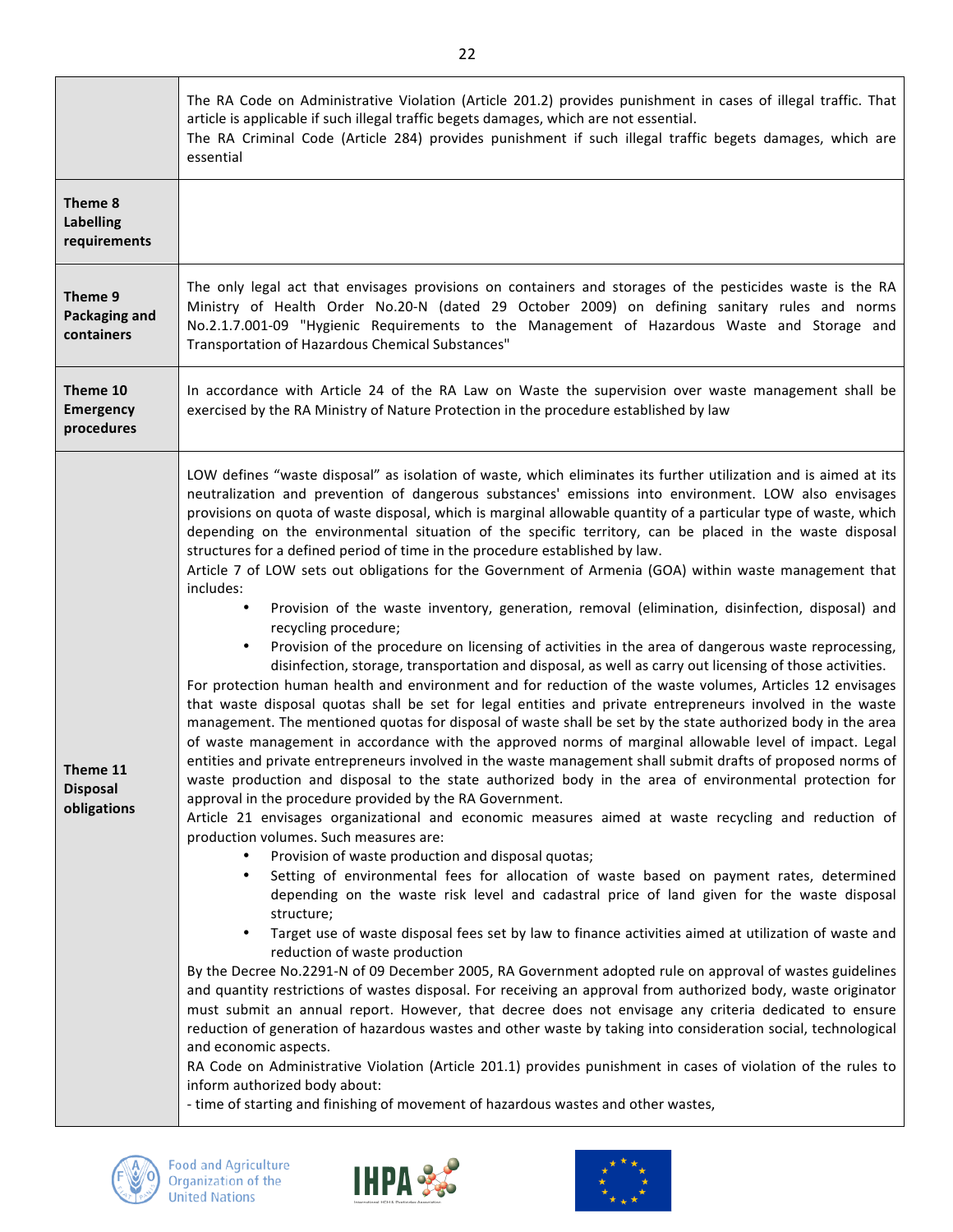|                                                        | - activities on receiving and disposal hazardous wastes and other wastes                                                                                                                                                                                                                                                                                                                                                                                                                                                                                                                                                                                                                                                                                                                                                                                                                                                                                                                                                                                                                                                                                                                                                                                                                                                                                                                                                                                                                                                                                                                                                                                                                                                                                                                                                                                                                                                                                                                                                                                                                                                                                                                                                                                                                                                                                                                                                                                                                                                                                                                                                                                                                                                                                                                                                                                                                                                                                                                                                                                                                                                                                                                                                                                                                                                                                                                                                                                                                                                                                                                                                                                                                                                                                                                                                                                                                                                                                                                                                                                                                                                                                                                                                                                                                                                                                                                                                                                                                                                                                                                                                                                                                                                                                                          |
|--------------------------------------------------------|-----------------------------------------------------------------------------------------------------------------------------------------------------------------------------------------------------------------------------------------------------------------------------------------------------------------------------------------------------------------------------------------------------------------------------------------------------------------------------------------------------------------------------------------------------------------------------------------------------------------------------------------------------------------------------------------------------------------------------------------------------------------------------------------------------------------------------------------------------------------------------------------------------------------------------------------------------------------------------------------------------------------------------------------------------------------------------------------------------------------------------------------------------------------------------------------------------------------------------------------------------------------------------------------------------------------------------------------------------------------------------------------------------------------------------------------------------------------------------------------------------------------------------------------------------------------------------------------------------------------------------------------------------------------------------------------------------------------------------------------------------------------------------------------------------------------------------------------------------------------------------------------------------------------------------------------------------------------------------------------------------------------------------------------------------------------------------------------------------------------------------------------------------------------------------------------------------------------------------------------------------------------------------------------------------------------------------------------------------------------------------------------------------------------------------------------------------------------------------------------------------------------------------------------------------------------------------------------------------------------------------------------------------------------------------------------------------------------------------------------------------------------------------------------------------------------------------------------------------------------------------------------------------------------------------------------------------------------------------------------------------------------------------------------------------------------------------------------------------------------------------------------------------------------------------------------------------------------------------------------------------------------------------------------------------------------------------------------------------------------------------------------------------------------------------------------------------------------------------------------------------------------------------------------------------------------------------------------------------------------------------------------------------------------------------------------------------------------------------------------------------------------------------------------------------------------------------------------------------------------------------------------------------------------------------------------------------------------------------------------------------------------------------------------------------------------------------------------------------------------------------------------------------------------------------------------------------------------------------------------------------------------------------------------------------------------------------------------------------------------------------------------------------------------------------------------------------------------------------------------------------------------------------------------------------------------------------------------------------------------------------------------------------------------------------------------------------------------------------------------------------------------------------------|
| Theme 12<br>Incineration                               | Only RA Ministry of Health Order No.03-N of 4 May 2008 on defining sanitary rules and norms No.2.1.3-3<br>"Hygienic and Epidemiological Requirements to Medical Waste Management" envisage provisions on<br>requirements of incinerator of medical waste                                                                                                                                                                                                                                                                                                                                                                                                                                                                                                                                                                                                                                                                                                                                                                                                                                                                                                                                                                                                                                                                                                                                                                                                                                                                                                                                                                                                                                                                                                                                                                                                                                                                                                                                                                                                                                                                                                                                                                                                                                                                                                                                                                                                                                                                                                                                                                                                                                                                                                                                                                                                                                                                                                                                                                                                                                                                                                                                                                                                                                                                                                                                                                                                                                                                                                                                                                                                                                                                                                                                                                                                                                                                                                                                                                                                                                                                                                                                                                                                                                                                                                                                                                                                                                                                                                                                                                                                                                                                                                                          |
| Theme 13<br>Recording,<br>monitoring, and<br>reporting | <b>Reporting and recording</b><br>Data reporting is stipulated in a number of legal acts. Specifically, Article 15, part 3 of the Law on Waste states,<br>"The procedure of the waste production, reprocessing and recycling register record keeping shall be provided<br>by the RA Government".<br>The legal framework stipulating obligations for legal entities and private entrepreneurs to submit reports on<br>deferent activities concerned with waste management consists of Government Decrees:<br>No.47-N of 19 January 2006, on adoption of the regulation of passport provision of the waste. It regulates<br>relationships on provision, coordination and issuing of passports of the hazardous waste by legal entities<br>and private entrepreneurial. The purpose of the passport issuing of the hazardous waste is maintenance of<br>environmental requirements, safety waste transportation and transboundary movement, saving of the<br>resources, safety management of the hazardous waste, implementation of appropriate technologies,<br>appropriate decision making, estimation of nature protection fees, implementation of penalties. Passport<br>includes information on hazardous waste types, quantity, scale of dangerousness, substance and<br>resources, characteristics. The head of legal entity issues passport of hazardous waste after having the<br>consent of RA Ministry of Nature Protection.<br>No.500-N of 20 April 2006, on adoption of the regulation of waste production, reprocessing, recycling<br>$\bullet$<br>structures database provision. The purpose of database provision is maintenance and keeping of correct<br>information on waste production, reprocessing, recycling structures. Database includes appropriate<br>information on recycling structures and characteristics of the waste, which includes information on<br>dangerousness scale of the producing, reprocessing, recycling waste.<br>RA Government Decree No.1343-N "On Defining the Procedure for Record Keeping on Waste Generation,<br>٠<br>Removal (Elimination, Disinfection, Disposal) and Recycling", dated 14 September 2006 requires legal<br>entities and private entrepreneurs engaged in waste management to carry out initial record keeping (not<br>reporting) on generation, utilization, removal-elimination, disinfection, disposal of waste as well as waste<br>that is transferred to or received from third parties.<br>No.1180-N of 13 July 2006, on adoption of the regulation of waste removal areas database provision. The<br>$\bullet$<br>purpose of database provision is maintenance and keeping of correct information and description of waste<br>removal areas. Database includes appropriate information on removal areas and characteristics of<br>removed waste, which includes name, condition, hazardous classes, quantity of the waste.<br>Ministerial Order No.112-N of 22 August 2002 (RA Ministry of Nature Protection), on adoption of the guide<br>$\bullet$<br>and forms on waste (including hazardous waste) origination, use and removal for statistical data<br>submission. Such form should be submitted to RA Ministry of Nature Protection by the waste originators<br>(legal entities and private entrepreneurs) annually. Forms contain sections for feeling information on<br>types, groups, volume and removing of the waste (including hazardous waste).<br>The three decrees are expressly stated by the Government Decree No.144-N dated 18 January 2008 according<br>to which the waste state cadaster is created and carried out based on the information provided in accordance<br>with RA Government Decrees No.47-N "On Defining Procedure for Waste Passportization" dated 19 January<br>2006, No.500-N "on Defining the Procedure of Waste Production, Reprocessing and Recycling Register Record<br>Keeping" dated 20 April 2006 and No.1180-N "On Defining Procedure of Recording of Information in the<br>Register of Places of Waste Removal" dated 13 July 2006. As was mentioned, the information is provided by<br>legal entities and private entrepreneurs engaged in the area of waste handling.<br>The decrees No.500-N and No.1180-N do not require regular reporting at all. These acts oblige legal entities and<br>private entrepreneurs to submit reports to the state authorized body by 1 March 2007 and only corrections to<br>the initially submitted report by 1 March of each consecutive year, which means that waste handling facilities<br>do not submit reports based on these legal acts if the information covered by the initial report remains<br>unchanged. This is the case with Government Decree No.47-N too. The holders of waste passports will have to |





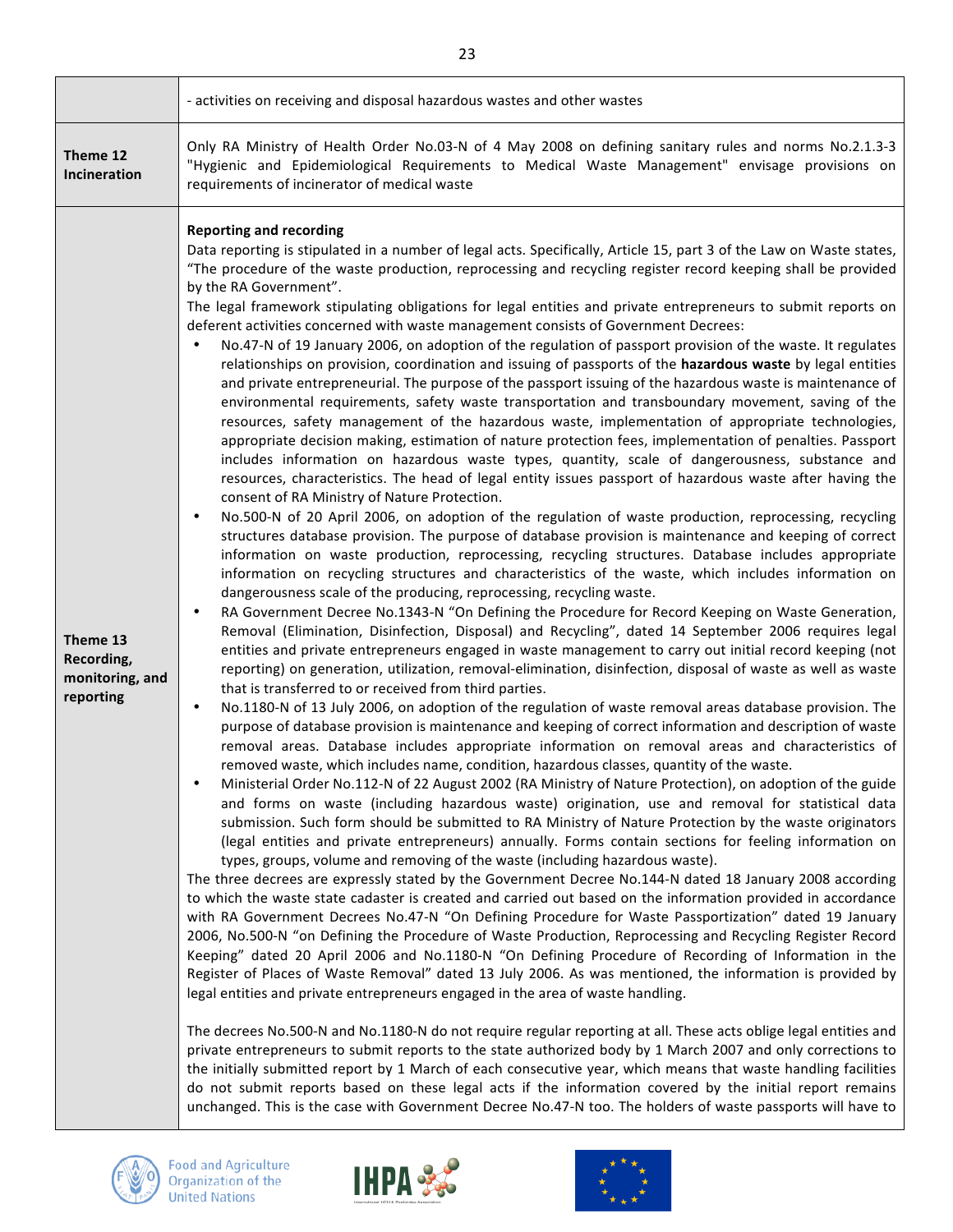|                                                        | review the passports in case the waste generator has additional or new information on the given waste. Hence<br>the Decree No.47-N does not require regular reporting either.                                                                                                                                                                                                                                                                                                                                                                              |
|--------------------------------------------------------|------------------------------------------------------------------------------------------------------------------------------------------------------------------------------------------------------------------------------------------------------------------------------------------------------------------------------------------------------------------------------------------------------------------------------------------------------------------------------------------------------------------------------------------------------------|
|                                                        | The only requirement for regular (yearly) reporting is stipulated by Ministerial Order No.112-N of the Ministry<br>of Nature Protection dated 22 August 2002. However, this order is binding only for legal entities and private<br>entrepreneurs that are generators of hazardous waste and/or carrying out waste (industrial and consumption<br>waste i.e. non-hazardous) disposal.                                                                                                                                                                      |
|                                                        | Meantime, legal entities and private entrepreneurs are obliged to submit periodical state statistical reports in<br>accordance with the following acts:<br>1. RA Sate Statistic Union Decision No.208-N (dated 10 September 2002) on adoption of the form and<br>instruction for annual summary statistic reporting of waste origination, use and removal.<br>RA Ministry of Nature Protection Order No.112-N (dated 22 August 2002) on adoption of the form and<br>2.<br>instruction for annual statistic reporting of waste origination, use and removal |
| Theme 14<br><b>Offences and</b><br>penalties           | Illegal circulation of hazardous waste and other waste, which begets non-essential damages, will bring about<br>administrative penalty (RA Code on Administrative Violation (Article 201.2).<br>Also, RA Criminal Code (Article 284) provides punishment if such illegal traffic begets damages, which are<br>essential                                                                                                                                                                                                                                    |
| Theme 15<br><b>Official controls</b><br>and inspection | In accordance with Article 24 of the RA Law on Waste the supervision over waste management shall be<br>exercised by RA Ministry of Nature Protection in the procedure established by law.<br>Meanwhile, the RA Ministry of Health adopts sanitary rules and norms and provides supervision over<br>implementation of those rules and norms                                                                                                                                                                                                                 |
| Theme 16<br><b>Research and</b><br>development         | The RA National Action Plan in the Field of Environmental Hygiene, which was adopted by the RA Government<br>Decrees No.1204-N (dated 01 August 2002), contains provisions on pesticides waste prevention action as well                                                                                                                                                                                                                                                                                                                                   |





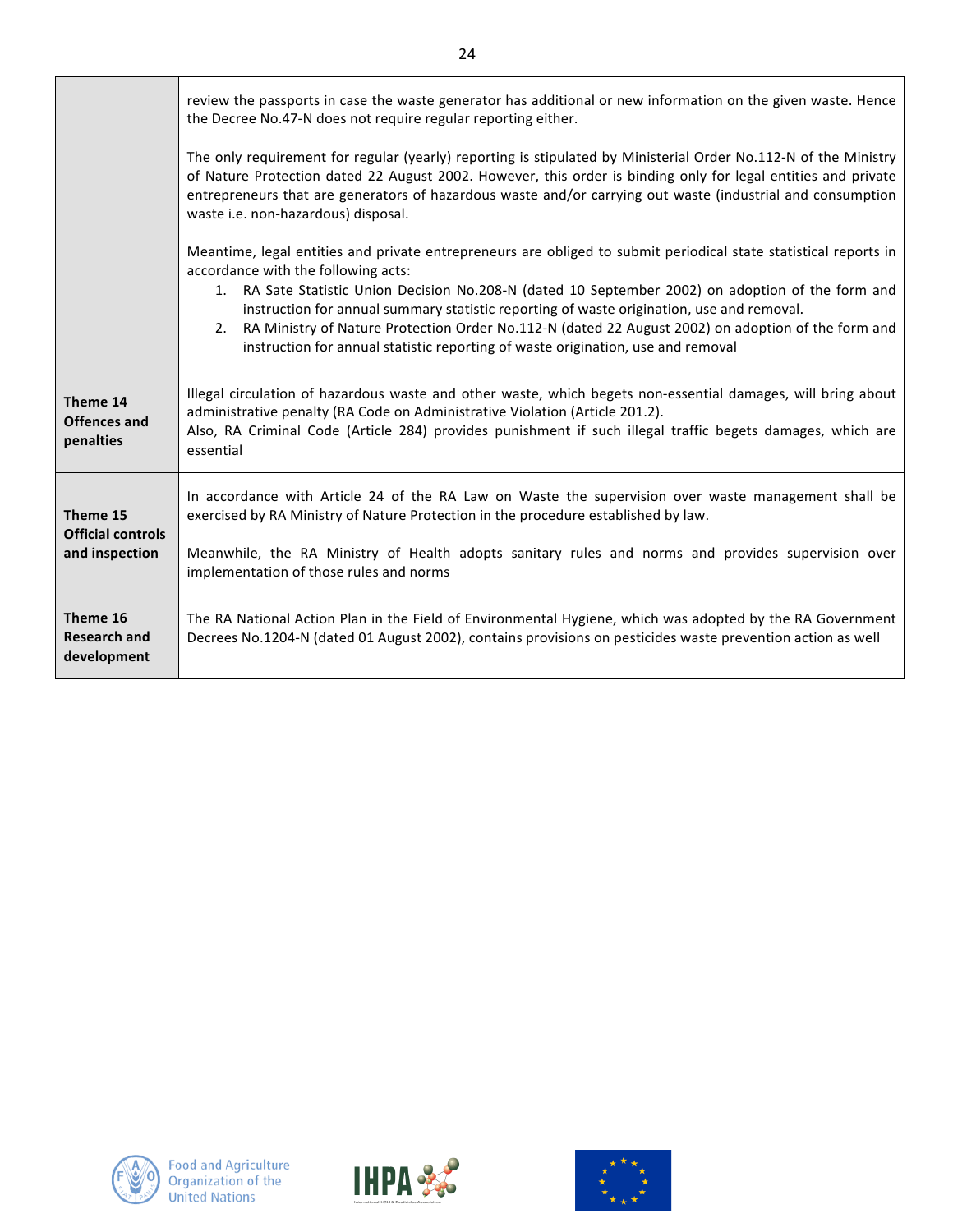### *Section IV: Information supplementing legal analyses – from other Experts*

### **Topic 1 – Pesticides Manufacturing Industry**

Are there pesticides manufacturers in the country? There is no official information in that regard.

What measures are taken by agrochemicals industries in accordance with the national legislation in regard to hazardous waste, *including pesticides waste?*

- Provision of registration
- Provision passportization
- Submission of reports to the authorised body
- Payment of fees
- Maintenance of sanitary rules and norms

Does the legislation request measures to be taken by industries/waste generators any measures in order to reduce or eliminate *pesticides waste generation?*

Waste disposal quotas shall be set for legal entities and private entrepreneurs involved in the waste management in accordance with Article 12 of RA Law on. Quotas for disposal of waste shall be set by the state authorized body in the area of waste management in accordance with the approved norms of marginal allowable level of impact. Legal entities and private entrepreneurs involved in the waste management shall submit drafts of proposed norms of waste production and disposal to the state authorized body in the area of environmental protection for approval in the procedure provided by the RA Government.

According to Article 23 of the RA Law on Waste, "To promote activities aimed at recycling of waste and reduction of waste volumes, legal entities introducing waste volume reduction technologies during collecting, storing of waste and putting up the waste management structures while producing goods (implementing works and rendering services), as well as those producing waste volume reduction equipment/installations, having share participation in waste recycling or financing activities to reduce waste production volumes may be granted privileges in the procedure established by law".

Whether there are any measures taken by industries/waste generators in order to reduce or eliminate pesticides waste generation? There is no official information in that regard

### Topic 2 - Management of Obsolete Pesticides Stocks

*Whether there have been carried inventory/storage/disposal activities regarding obsolete stocks?* See Part II, under 2. Inventory

Storage and disposal activities are being developed within the GEF/UNDP Project for the Nubarashen Pesticides Landfill.

*Who carried them out, and what are the results? Provide the list of activities in chronological order.* See Part II, under 2. Inventory

### **Topic 3 – Methods used for treatment of pesticides wastes**

*What are the methods used for the treatment of pesticides wastes?* 

At present no treatment is taking place. Plans are being made within the GEF/UNDP Project for treatment for the Nubarashen Pesticides landfill





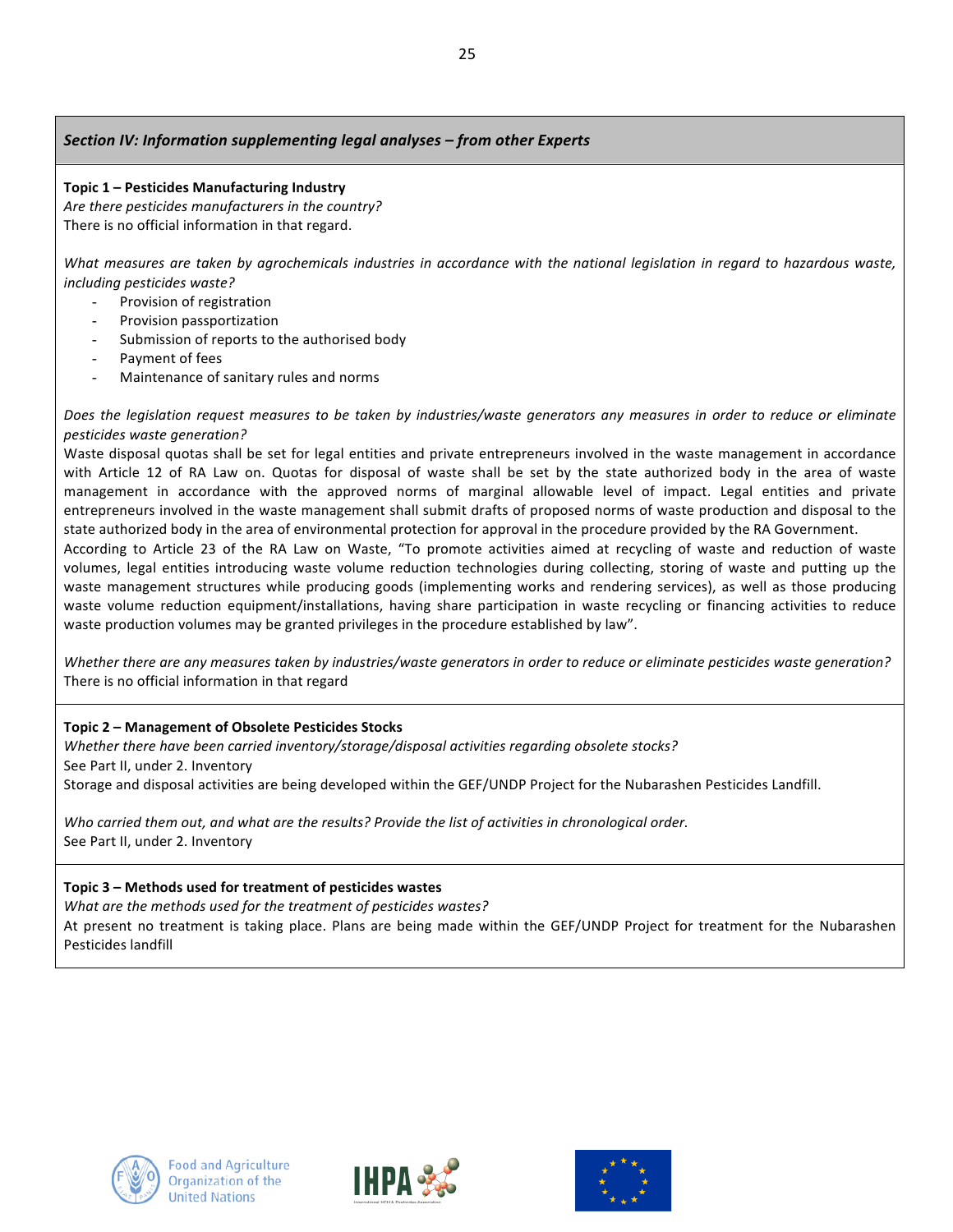### *Section V: Disposal, Storage, Recycling and Recovery Facilities – practical information from other Experts*

### **Topic 1 – Disposal facilities**

Are there any disposal facilities in the country?

For the organization of waste disposal in RA the following legal acts work simultaneously or partially:

- The Constitution of the Republic of Armenia
	- The Civil Code
	- The Law on Waste
	- The Law on Refuse Collection and Sanitary Cleaning
	- The Law on Local Self-Governing
- The Law on the Self-Governing in the City of Yerevan
- The Law on Local Duties and Fees
- The Law on Government Multi-Apartment Buildings
- The Law on Condominiums
- The Law on Licensing
- The Law on Environmental Impact Assessment
- The Law on Public Procurement
- The RA Government Decree No.2291-N (dated 09 December 2005) on adoption of normative of waste origination and forms of calculation models of the projects regarding waste disposal limits
- The RA Government Decree No.500-N (dated 20 April 2006) on adoption of the rule on waste production, reprocessing and recycling register record keeping
- The RA Government Decree No.1180-N (dated 13 July 20 2006) on adoption of the rule on recording of waste removal sites
- The RA Government Decree No.1343-N (dated 14 September 2006) on adoption of the rule on recording of waste origination, removal (elimination, disinfection, disposal) and recycling
- The RA Government Decree No.1739-N (dated 13 December 2006) on adoption of rule of the waste state inventory
- The RA Government Decree No.144-N (dated 18 January 2007) on adoption of the rule on provision of waste state cadaster
- The RA Ministry of Nature Protection Order No.387-N (dated 24 November 2006) on adoption of the forms of registry sheet on waste removal sites and recordkeeping book
- The RA Ministry of Nature Protection Order No.387-N (dated 24 November 2006) on adoption of the forms of registry sheet on waste removal sites and recordkeeping book
- The RA Ministry of Nature Protection Order No.97-N (dated 27 April 2007) on adoption of normative of waste origination and forms of calculation models of the projects regarding waste disposal limits
- The RA Ministry of Nature Protection Order No.96 (dated 10 August 1999) on adoption of list of regulated and unregulated waste, hazardous features, statement submission, notification and removal action documents

Are there any disposal facilities in the country? See Part II under 7. Disposal.

Are there created permanent facilities for the disposal of pesticides wastes or there are used ad-hoc methods and facilities in this *respect?*

See Part II under 7. Disposal

### **Topic 2 – Storage facilities**

Are there any storages of pesticides waste facilities in the country? No.

Whether there are any pesticides waste final storage facilities constructed and operated in accordance with the environment *standards?*

Not applicable*.*





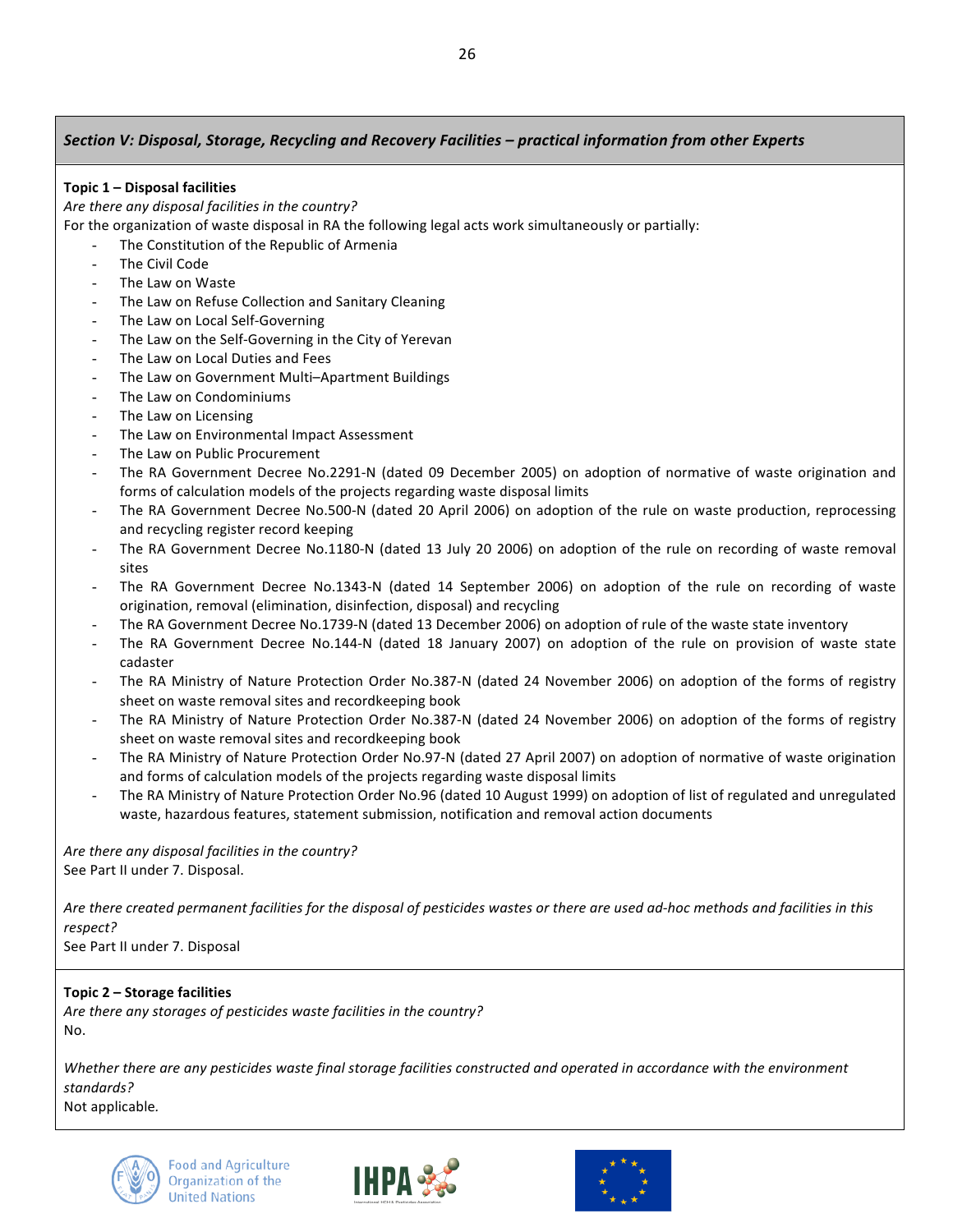Does the *legislation establish different rules for storage hazard waste?* Please provide the differences.

The drainage system of wastewater removed from washing platforms, administrative and utility premises must be in compliance with the requirements of SNIP No.2.04.03-85 "Sewerage: External Networks and Structures" adopted on 1 October 2001 by the order No.82 of Ministry of Urban Development. The illumination of storages of hazardous chemical substances and hazardous chemical waste is carried out in accordance with Building Norms No.82 "Artificial and Natural Illumination" adopted by the Minister of RA Urban Development on 8 June 1996.

The storages of hazardous chemical substances and hazardous chemical waste must be equipped with heating and ventilation systems in accordance with BNRA (Building Norms of the Republic of Armenia) IV-12.02.01-04 "Heating, Ventilation and Air Conditioning" adopted on 4 August 2004 by the order No.83 of Ministry of Urban Development

### Topic 3 – Recycling facilities

Are there any recycling/re-use facilities in the country? There is no appropriate information in that regard in the State's official database of legal acts

### **Topic 4 – Recovery facilities**

Are there any disposal/destruction facilities for pesticides wastes or recovery facilities (especially for liquid and high concentration *toxic)? Please offer examples?*

There are no recovery facility for pesticides waste in the country.

In case if the country does not have such facilities what are the methods or actions used by the national authorities to fulfil this task? Is there any foreign financial assistance? Are the any mutual/bilateral agreements with international organizations or states *that offered its assistance in this respect?* Not applicable





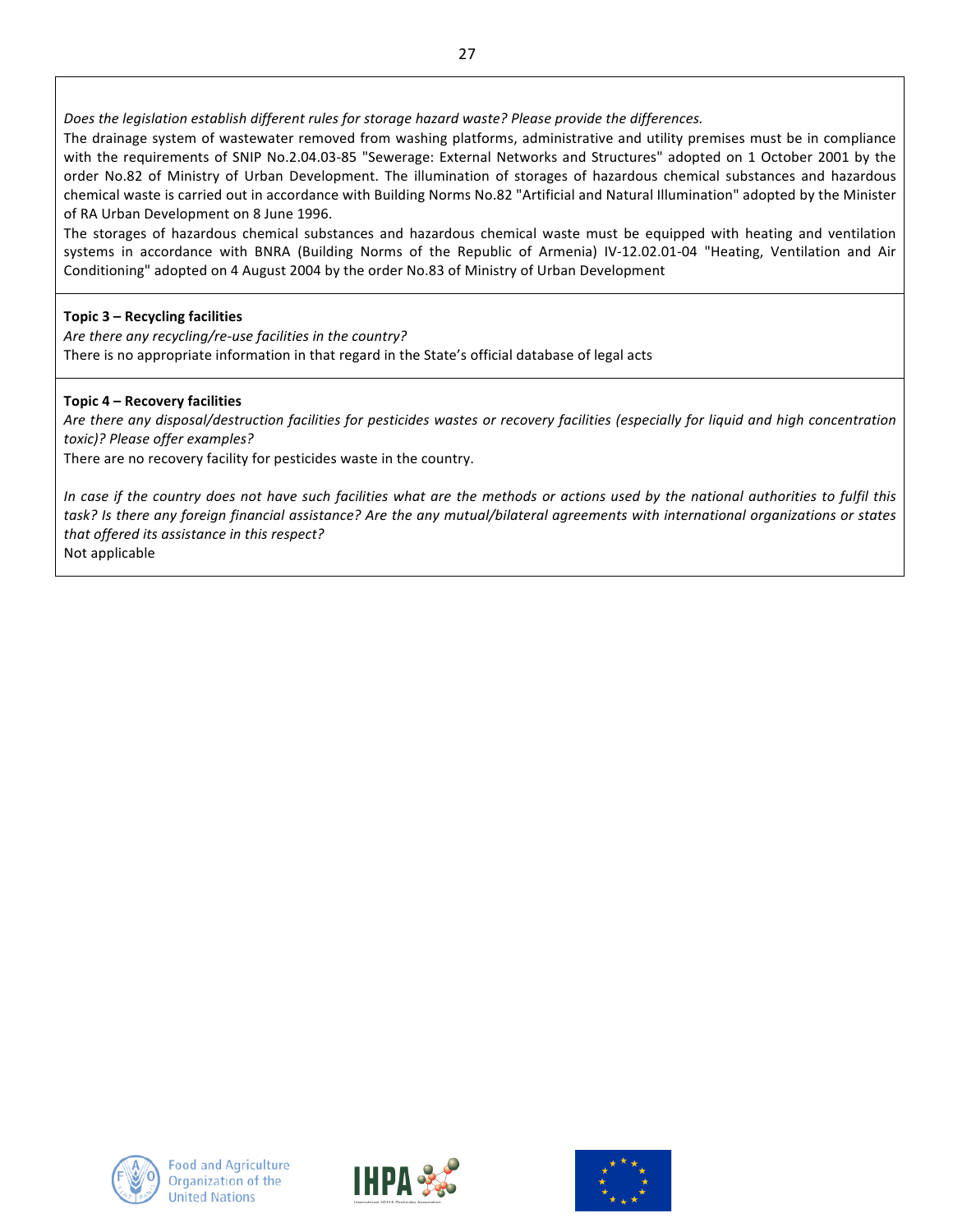Part II - Technical assessment of the management of obsolete pesticides and POPs waste and soil contamination in **Republic of Armenia**

## Section I: Benchmarking of current POPs management against international best practice

# **1. Institutional arrangements**

Responsibilities in the country

**Inter-ministerial Steering Committee for Obsolete Pesticides established?** Yes

*If* yes, when is it established, and how many times does it meet per year? 29.08.2013, meets 1 time per year

| <b>National Body</b><br>Representation          | Responsible<br><b>Ministry</b>                       | <b>Contact person (name/contact</b><br>details)                                                                                                                                                                                               | <b>Activity and outcome</b>                                                                                                                                                             | No.of<br>reference/<br>annex if<br>needed |
|-------------------------------------------------|------------------------------------------------------|-----------------------------------------------------------------------------------------------------------------------------------------------------------------------------------------------------------------------------------------------|-----------------------------------------------------------------------------------------------------------------------------------------------------------------------------------------|-------------------------------------------|
| <b>SAICM focal</b><br>point                     | Ministry of Nature<br>Protection of the RA<br>(MoNP) | Anahit Aleksandryan, Head of Division<br>Hazardous Substances and Wastes<br><b>Management Division MoNP</b><br>tel.: (+374 10) 53 88 38<br>email:<br>anahit_aleksandryan@yahoo.com                                                            | <b>National Chemicals Profile</b><br>(2009)                                                                                                                                             |                                           |
| <b>GEF Focal Point</b><br>/Coordinating<br>Unit | Ministry of Nature<br>Protection of the RA<br>(MoNP) | Mr. Aramayis Gregoryan<br>Political/Operational Focal Point)<br>Government Bldg., 33, Republic sq.,<br>Yerevan - 0010 Armenia<br>tel.: + 37410 52 10 99,<br>tel./fax: +37410 58 54 69<br>email: interdept@yahoo.com,<br>min_ecology@yahoo.com | <b>Global Environment Fund</b><br>(GEF) - financial support by<br>the "Persistent Organic<br><b>Pollutants" National Action</b><br>Plan<br>Coordination of all GEF<br>financed projects | $[1]$                                     |
| <b>Stockholm Focal</b><br>Point/POP<br>Centre   | Ministry of Nature<br>Protection of the RA<br>(MoNP) | Anahit Aleksandryan, Head of Division<br>Hazardous Substances and Wastes<br><b>Management Division MoNP</b><br>tel.: +(374 10) 53 88 38<br>email:<br>anahit_aleksandryan@yahoo.com                                                            | Convention Ratified (2003),<br>NIP (2005)                                                                                                                                               | $[2]$                                     |
| <b>Basel Focal Point</b>                        | Ministry of Nature<br>Protection of the RA<br>(MoNP) | Anahit Aleksandryan, Head of Division<br><b>Hazardous Substances and Wastes</b><br><b>Management Division MoNP</b><br>tel.: +(374 10) 53 88 38<br>email:<br>anahit aleksandryan@yahoo.com                                                     | Implementation of the<br>provisions of the convention<br>Notifications for the<br>transboundary shipment of<br><b>POPs</b><br>Convention Ratified (1999)                                | $[3]$                                     |





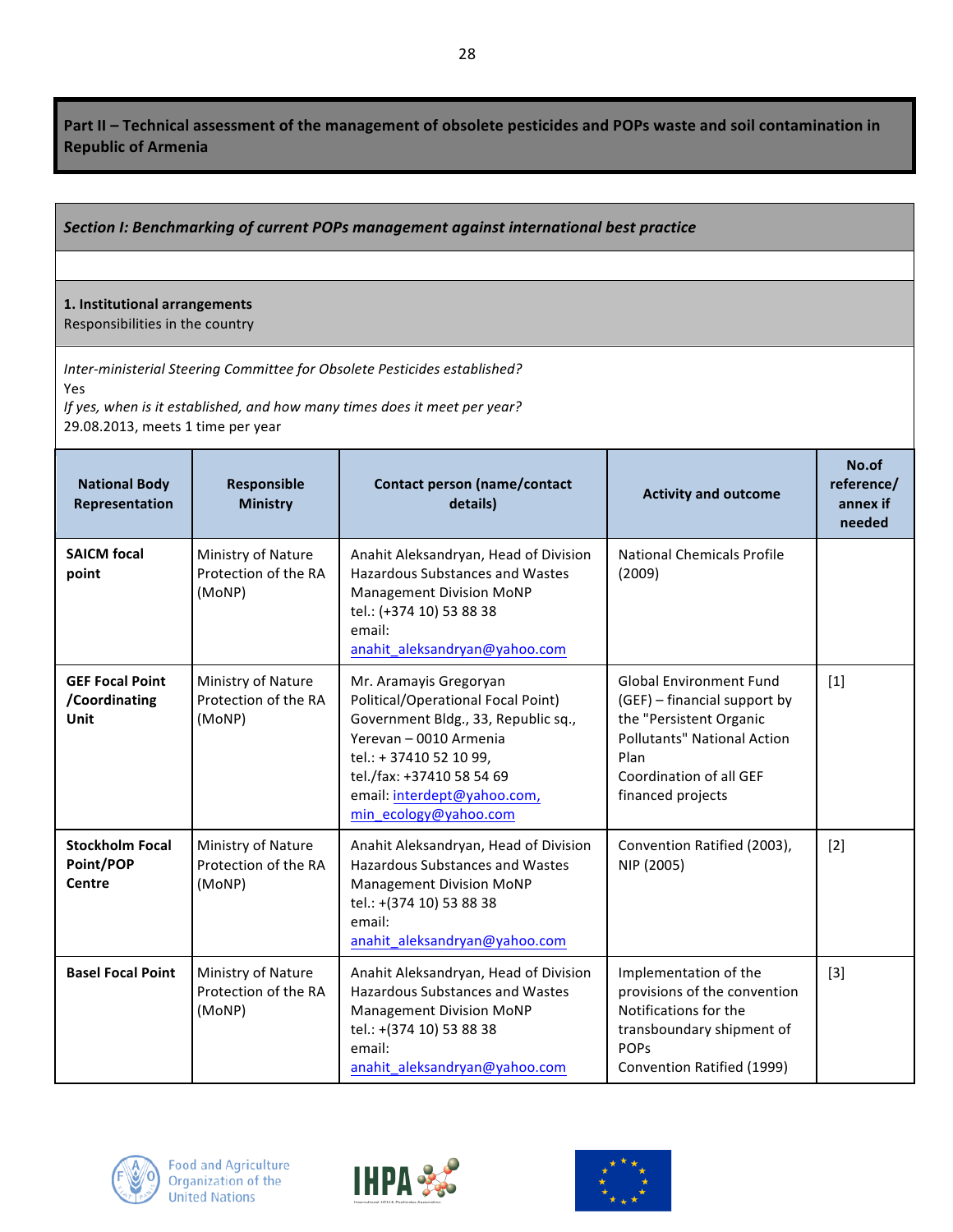| <b>Rotterdam Focal</b><br>Point                                    | Ministry of Nature<br>Protection of the RA<br>(MoNP)                                                     | Anahit Aleksandryan, Head of Division<br><b>Hazardous Substances and Wastes</b><br><b>Management Division MoNP</b><br>tel.: +(374 10) 53 88 38<br>email:<br>anahit_aleksandryan@yahoo.com                                                                                                                       | Implementation of the<br>provisions of the convention<br>Notifications for the<br>transboundary shipment of<br><b>POPS</b><br>Convention Ratified (2003)                                                                                                                                                                                                                                                                                                                                                                             | $[4]$                                                        |
|--------------------------------------------------------------------|----------------------------------------------------------------------------------------------------------|-----------------------------------------------------------------------------------------------------------------------------------------------------------------------------------------------------------------------------------------------------------------------------------------------------------------|--------------------------------------------------------------------------------------------------------------------------------------------------------------------------------------------------------------------------------------------------------------------------------------------------------------------------------------------------------------------------------------------------------------------------------------------------------------------------------------------------------------------------------------|--------------------------------------------------------------|
| <b>FAO National</b><br><b>Focal Point</b>                          | Ministry of<br>Agriculture (MoA)                                                                         | FAO Representation in Armenia<br>Antonio Alonzi, Residing in Hungary,<br>FAO Representative<br>Tony.Alonzi@fao.org<br>Gayane Nasoyan, Assistant FAO<br>Representative<br>tel.: +(374 10) 52 54 53<br>email: FAO-AM@fao.org                                                                                      | The Government of Armenia<br>and FAO, through<br>consultative meetings,<br>agreed that the FAO-<br>Government of Armenia<br>cooperation should focus on<br>the following six priority<br>areas over the Country<br><b>Programming Framework</b><br>(CPF) cycle, 2012-2015.<br>Enhanced Livelihoods and<br>Competitiveness of Small-<br>scale Farmers, Animal Health<br>and Production, Crop<br><b>Production and Plant</b><br>Protection, Forestry<br>Development of Fisheries<br>and Aquaculture, Agricultural<br><b>Statistics</b> |                                                              |
| EU/other project<br>implementation<br>units for<br>hazardous waste | Ministry of<br>Emergency<br>Situations<br>(MoES)<br>Ministry of Nature<br>Protection of the RA<br>(MoNP) | Contact: OSCE, Edward Safaryan,<br>email: Edvard.Sfaryan@osce.org;<br>Advisors for SPS are Lidia Nechaieva<br>and Viktors Grapmanis,<br>e-mail:<br>LNecajeva@euadvisorygroup.eu<br>VGrapmanis@euadvisorygroup.eu<br>The Regional Program Director is<br>Andrew McCartor,<br>email: drew@blacksmithinstitute.org | Site Assessment and<br>Feasibility study of POPs and<br>Obsolete Pesticides burial<br>site in Nubarashen, Armenia<br>- OSCE project<br>TA project, "EU Advisory<br>Group to the Republic of<br>Armenia - Phase III"<br>Global TA project, "Toxic<br>Sites Identification Program"<br>funded by the World Bank<br>and European Commission,<br>managed globally by<br><b>Blacksmith Institute and</b><br>implemented in Armenia<br>by American University of<br>Armenia                                                                |                                                              |
| Inter-<br>departmental<br>committees                               | Ministry of Nature<br>Protection of the RA                                                               | Interdepartmental committee on<br>hazardous waste treatment, disposal,<br>storage, transportation and the<br>licensing of the treatment plant                                                                                                                                                                   | Purpose committee: giving<br>an expert opinion and advice<br>about hazardous waste<br>treatment, disposal, storage,<br>transportation and<br>installation activities                                                                                                                                                                                                                                                                                                                                                                 | Decision of<br>the Prime<br>Minister<br>05.02.2004<br>No.46N |
| <b>Other national</b><br>coordinating<br>body                      | Ministry of Nature<br>Protection of the RA                                                               | Wastes Research Center SNCO head:<br>Suren Aslikyan<br>tel.: +37410 55-48-35                                                                                                                                                                                                                                    | Ecological security and the<br>implementation of policies<br>and strategies for                                                                                                                                                                                                                                                                                                                                                                                                                                                      | Ministerial<br>order                                         |

Ĉ 0



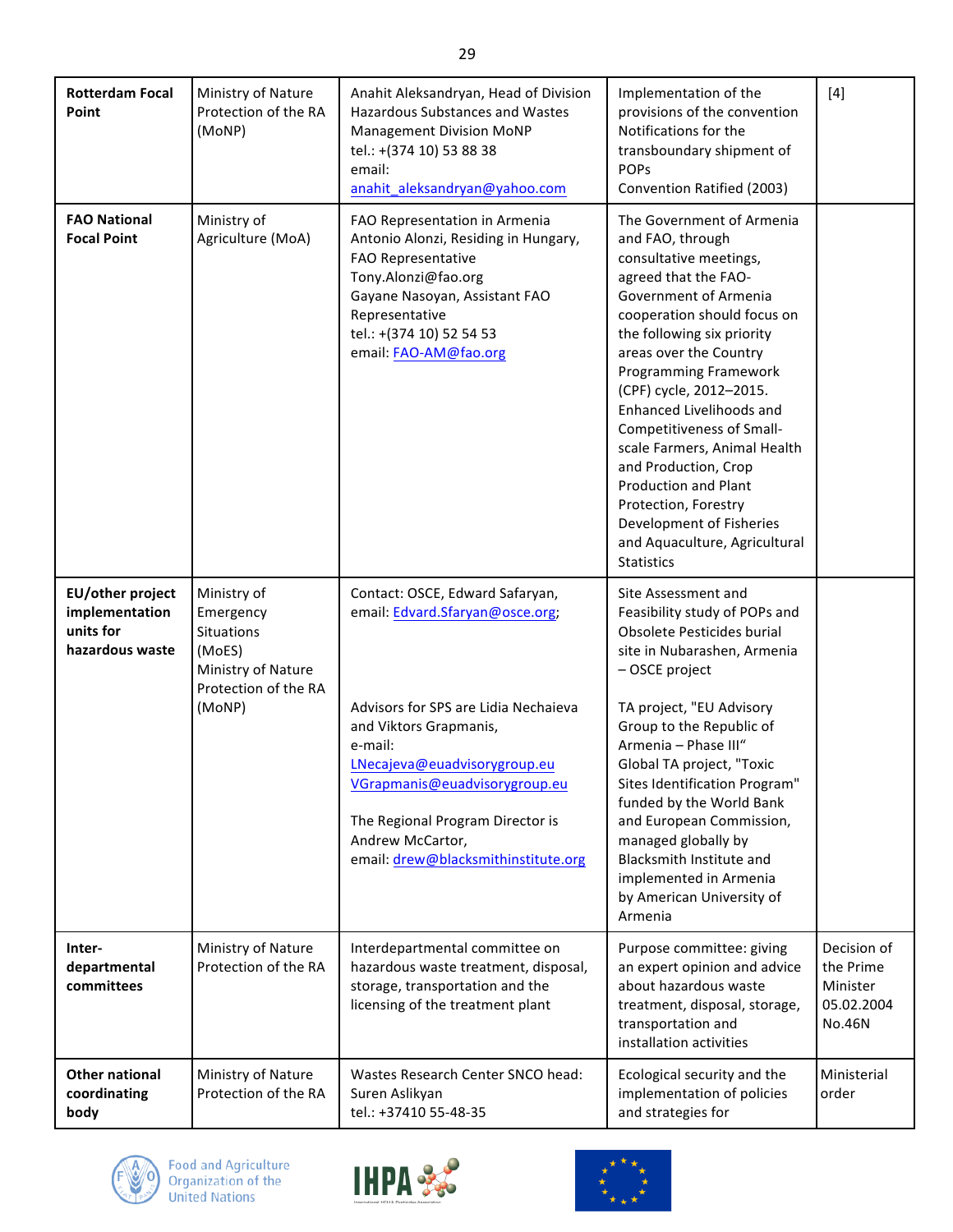|                                      |                                            | email: wasteresearch@mail.ru<br>Waste and Atmosphere Emissions<br><b>Management Agency</b><br>Head: Eghish Terteryan<br>tel.: +(374 10) 55 57 50 | environmentally sound<br>management of process<br>waste, reducing waste<br>volumes and their harmful<br>effects on the environment<br>to support prevention |                      |
|--------------------------------------|--------------------------------------------|--------------------------------------------------------------------------------------------------------------------------------------------------|-------------------------------------------------------------------------------------------------------------------------------------------------------------|----------------------|
| <b>National waste</b><br>focal point | Ministry of Nature<br>Protection of the RA | Hazardous Substances and Waste<br><b>Policy Division</b>                                                                                         | Chemical and waste<br>management, public policy<br>and development strategies,<br>and monitoring their<br>implementation                                    | Ministerial<br>order |
| <b>PRTR Protocol</b>                 | Ministry of Nature<br>Protection of the RA | Ms. Nune Hovhannisyan<br>Head of Division, Focal Point of PRTRs<br>Protocol<br>tel.: +374 93 26 00 73<br>email: nune h@yahoo.com                 | RA in 2003 signed but not<br>ratified<br>Guidance on Implementation<br>of the UNECE PRTR Protocol<br>(2008 OSCE)                                            | Ministerial<br>order |

### **Other information:**

Interagency Steering Committee for the project GCP/RER/040/EC created in Armenia by decision of the Minister of Agriculture No.162-A of 29.08 2013.

Interdepartmental working group on threats management of pesticide landfills and tailing dumps, Order of the Minister for Emergency Situations No.9A of 18.01.2011.

Steering committee of the project – "Elimination of expired pesticides and remediation of contaminated sites from persistent organic pollutants" by UNDP, GEF, MoNP – was established in 2013.

22.09.2003 No.452-A in the Prime Minister's decision on the establishment of a The Working Group on the Regulation of the destruction of expired plant protection products and unusable chemicals and the development of programs to fund the destruction





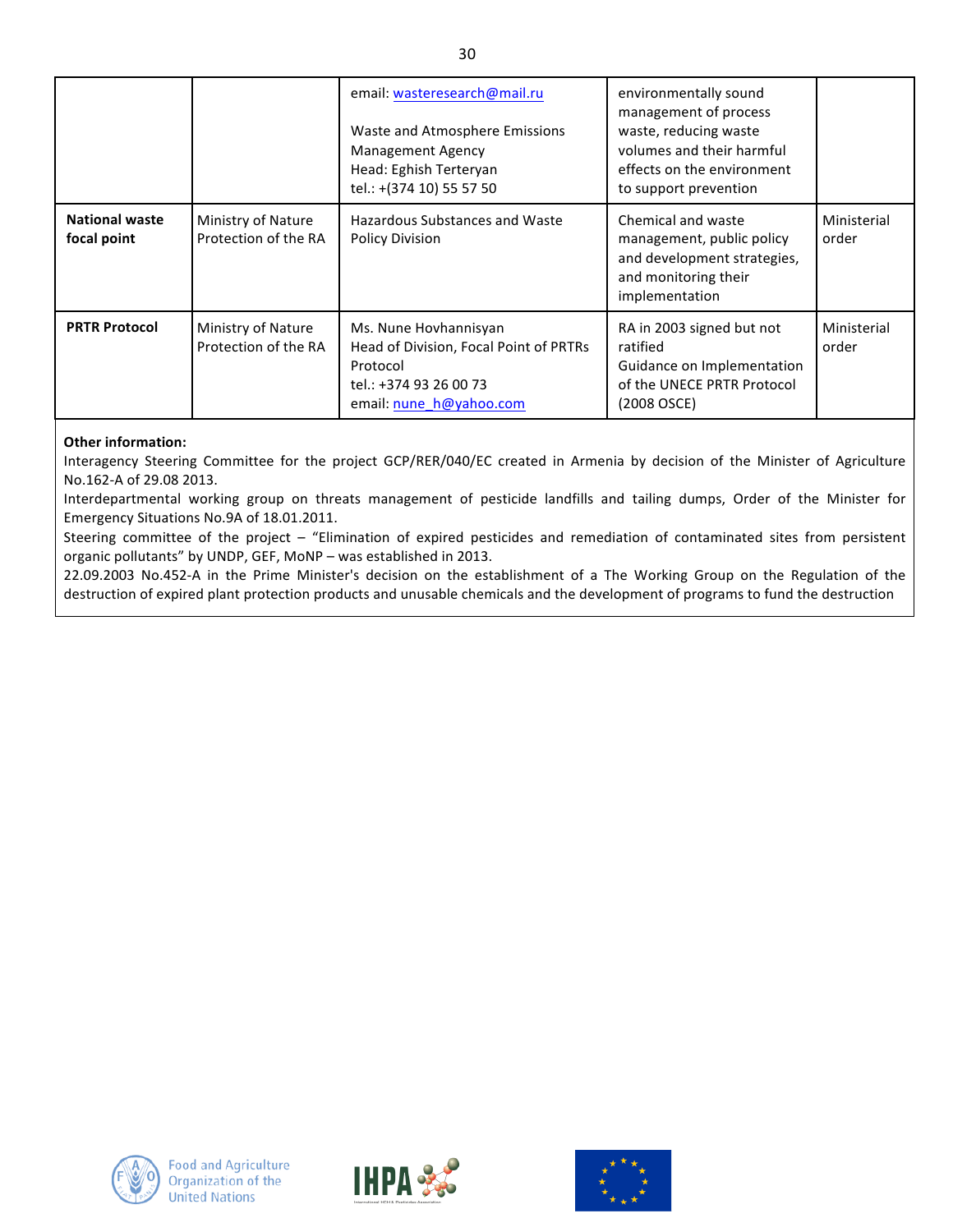### **2. Inventory**

If references needed please provide in the concerned Annex

### 2.1 National/regional inventory updated

*(latest update and methodology, e.g. National guideline/NIP/World Bank/UNEP/FAO toolkit)* NIP – GEF, UNIDO, MoNP.

Update has been made in April 2014 in the frame of the GCP/RER/040/EC Project

### **2.2** Data sources and existing inventories (only Obsolete Pesticides)

*(who, what, when, how, accuracy, validity?)*

The first assessment of the former storage facilities of Pesticides was carried out in 2002-2005 in the frame of the project GEF\UNIDO – Enabling Activities to Facilitate Early Action in the Implementation of the Stockholm Convention on Persistent Organic Pollutants (POPs)

Report AGRO summary ENG-1 RJC Analysis 13.08.05

Monitoring result from Ministry of Agriculture

Inception mission of Milieukontakt International 2006

EECCA Mini grant: Table of OP stores inventoried by Vet agro in 3 Armenian regions – 2012.

By order of the Armenian office of the UN, with the help of an independent expert has carried out monitoring of former regional warehouses of the Scientific-Production Association "Armplodorodie" in May-June 2013

In the frame of the GCP/RER/040/EC Project a field inventory of Obsolete Pesticides in Armenia was planned. This field inventory took place during the months of April 2014. Obsolete pesticides in Armenia include – Solid pesticides, Liquid pesticides, Solid pesticides mixed with dirt/dust in pile, Dendrobacilin/Benzoit acid/contaminated soil and fertilizers in piles; empty containers, wooden pallets and boxes (solid pesticides in kg  $- 21,360$  kg, liquids in liter  $- 14306$  l, solid pesticides mixed with dirt/dust in pile  $-$ 320 m<sup>3</sup>, dendrobacilin, benzoic acid, fertilizers mixed with contaminated soil – 326 m<sup>3</sup>).

By decree N 86-A, 04.04.2014 of the Minister of Agriculture, an obsolete pesticides and contaminated areas inventory working group was created

### **2.3 First National Implementation Plan (NIP)**

*(e.g. responsible, year, No.of sites, estimated tons, desk study/field surveys (% of total locations), POPs pesticides , PCB and Dioxins)* National Implementation Plan for the Stockholm Convention on Persistent Organic Pollutants in Armenia MoNP, UNIDO, GEF, in 2005

About 650 tonnes of POPs pesticides in 2005

### **2.4 NIP** update (specifically on new POPs)

(e.g. responsible, year, No.of sites, estimated tons, desk study/field surveys (% of total locations)) Nо. Currently the work is underway for developing a new NIP

### **2.5 UNITAR Chemicals Profile**

*(e.g. responsible, data on organic hazardous waste available?)*

Updating a National Chemicals Management Profile MoNP, UNITAR, SAICM, in 2009 Actions for the National Profile on Chemicals management were prepared and data available for 2004-2008 provided a comprehensive review of the capacities required for implementing SAICM

### **2.6** National Pesticides/POPs inventory

*(e.g. responsible, other inventories independent from Convention frameworks)* MoA

### **2.7 FAO PSMS inventory**

A national inventory according to FAO requirements was not carried out in the country





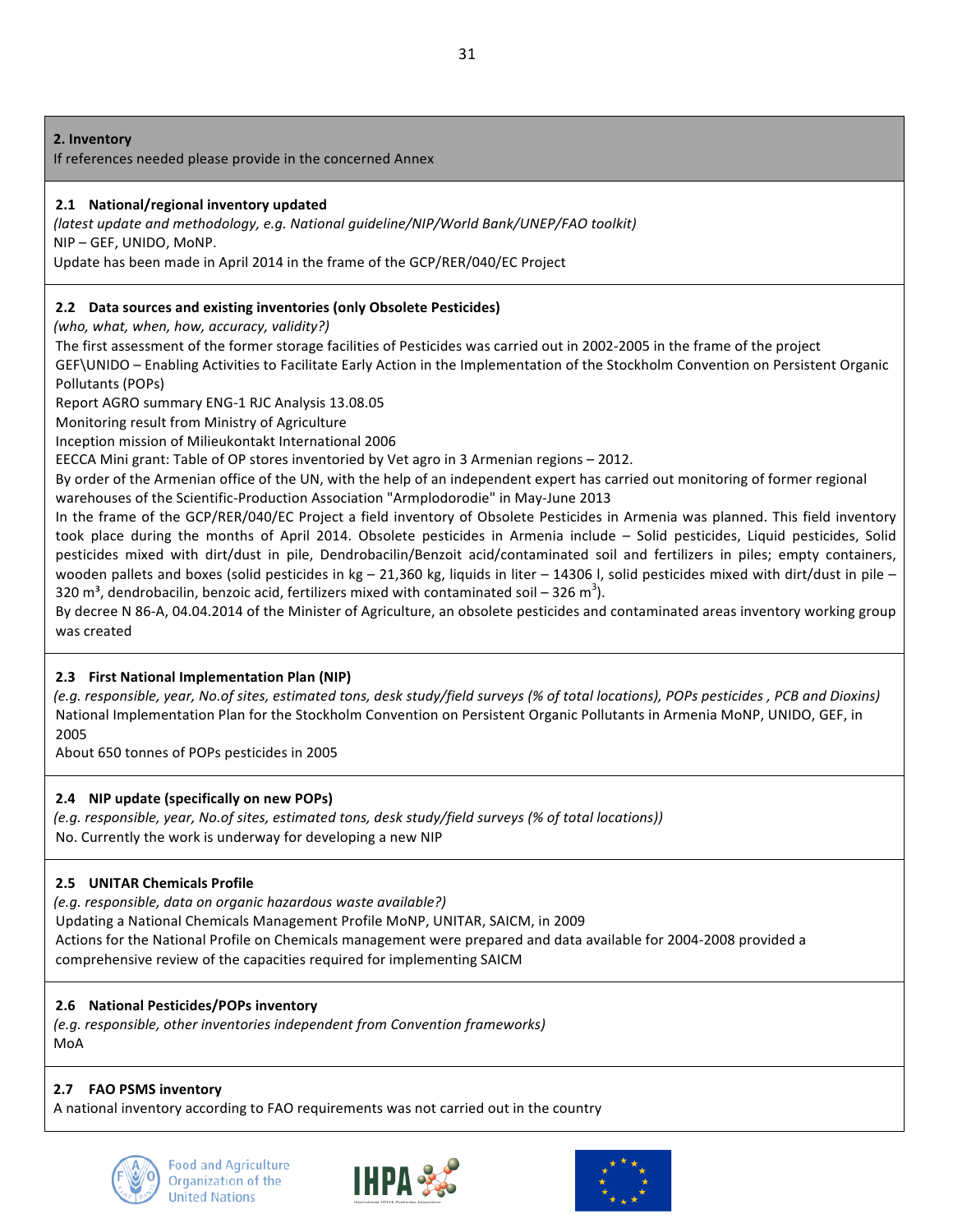Inventory Implementation: was done only in April 2014 in the frame of the GCP/RER/040/EC Project (14 days field inventory and 5 days PSMS data entry and collection).

- 1. **inventory training** Yes / MoA, MoNP, AWHHE NGO
- **2. inventory** work plan Yes
- **3. inventory field visits and data collection** Yes
- **4. inventory data entry into PSMS** Yes (26 sites were to be loaded in PSMS- Inventory in April 2014)
- **5. inventory data validation stocks** and **contaminated sites** Yes

### **Other information:**

The first project that used FAO field forms for obsolete and POPs pesticides in a pilot regions was the FAO, IHPA, Green Cross and Milieukontakt International project "Capacity Building on Obsolete and POPs Pesticides in Eastern European, Caucasus and Central Asian (EECCA) Countries" in 2012. The project was financed by GEF, Green Cross and USAID.

In the frame of the GCP/RER/040/EC Project – The preparation and execution of this field inventory were done according to international standards making use of FAO standard field forms and instruction materials. In total 31 sites have been visited during inventory 7-19 April 2014 and 26 sites discovered during the inventory process.

There are some issues related to open access to information in respect of obsolete pesticides





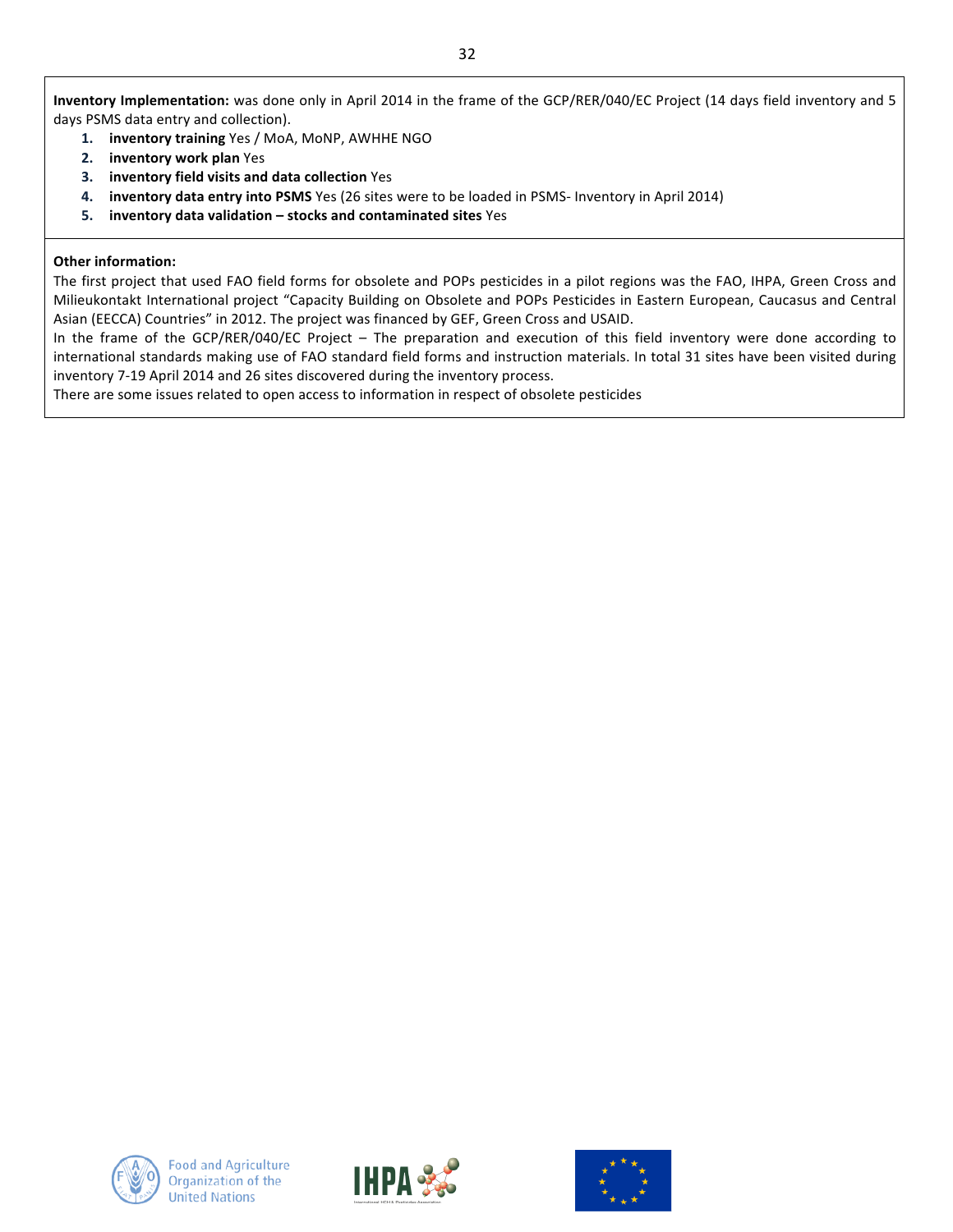**3. Environmental Assessment** 

If references needed please provide in the concerned Annex

### **3.1. National requirements**

*EIA= Environmental Impact Assessment etc.) + national experience*

EIA according to the national law. Now a new law of the "Environmental Assessment and expertise" is approved/adopted in the July 2014

The law is applied in practice, but there are no corresponding mechanisms and related regulations that would allow the public opinion have a significant impact on the final decision.

There is no general format for Environmental Assessment

There is no procedure for participation of the society

### **3.2. International experience**

*non-FAO – WB, UNDP CESA etc.* Yes. In addition to FAO and World Bank, also UNDP has experiences. They are working according to GEF requirements

### **3.3.** Capacity government and private to develop

Are there consultants or government trained people? Yes. National consultants

# **3.4.** FAO stages in Environmental Assessment (EA) and Environmental Management Plans (EMP) experience from EMTK v.3

*(Environmental Management Tool Kit for Obsolete Pesticides)* 

In total, there are 26 sites containing obsolete pesticides. In some sites there are contaminated soil and materials which will be assessed during 2015 according to the new Toolkit which has been elaborated by the Black Smith Institute, implementing partner organization of the GCP/RER/040/EC project – "Rapid Environmental assessment" According to the FAO Environmental Toolkit priority sites have been identified

### **Other information:**

22-23 April, 2014 – training was organized on Rapid Environmental Assessment by Black Smith Institute





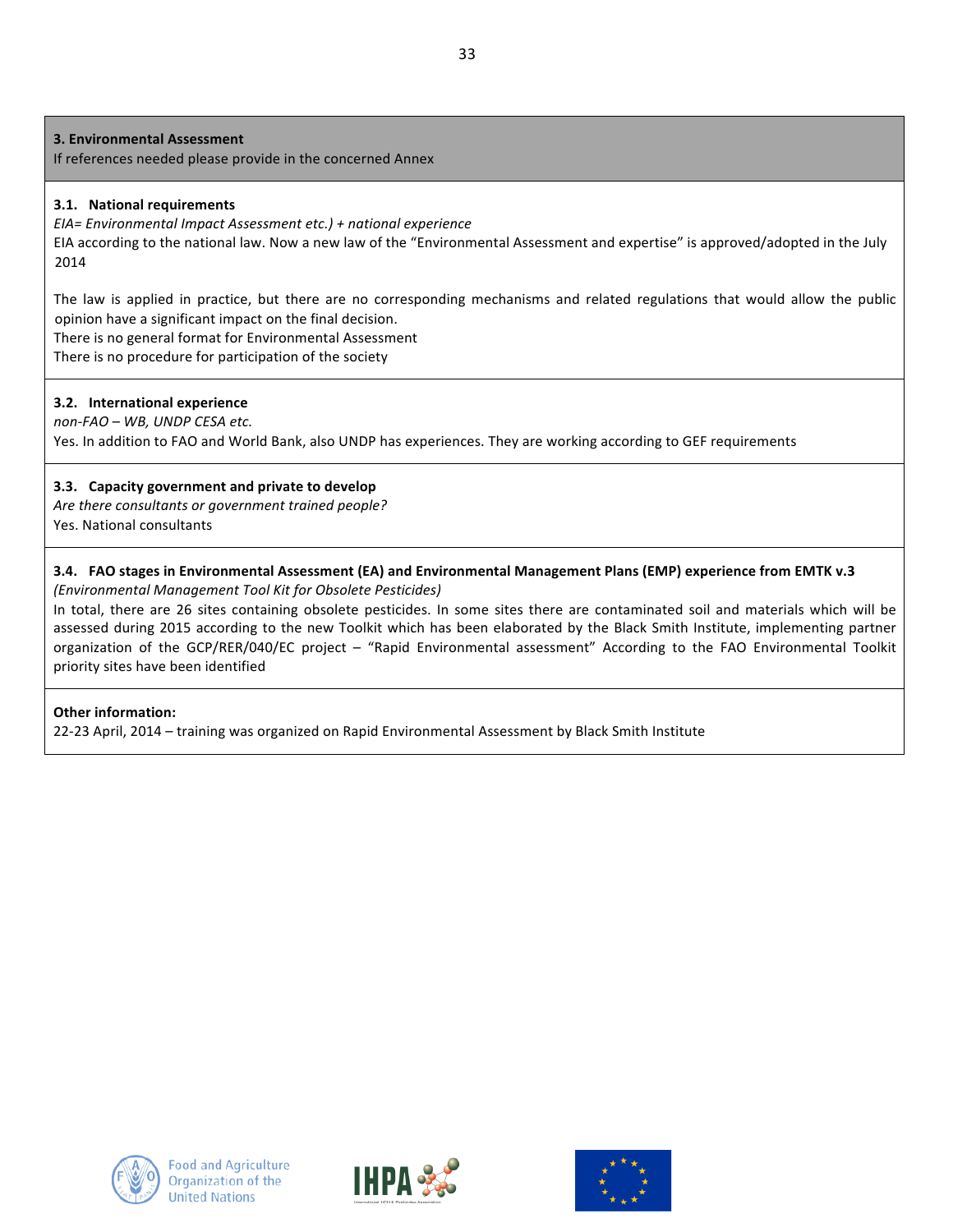| 4. Inventory and Environmental Assessment Management<br>If references needed please provide in the concerned Annex |
|--------------------------------------------------------------------------------------------------------------------|
| 4.1. Responsible Organisation for Inventory and Assessment in place and operational<br>MoA, MoNP                   |
| 4.2. All managers/coordinators/field people in place and operational<br>Yes. MoA - 3 persons, MoNP - 2 persons     |
| 4.3. All Field teams established and operational<br>Yes. MoA, Ministry of Emergency Situations                     |
| 4.4. All Inventory data management people in place and operational<br>Yes. MoA - 8-10 persons, MoNP - 2 persons    |
| 4.5. National/Regional Inventory updated<br>Yes, 2013/2014                                                         |
| 4.6. National Pesticides/POPs Inventory Established<br>Yes. 2005, last update 2013/2014                            |
| 4.7. Contaminated Sites Register<br>Yes                                                                            |
| <b>Other information:</b><br>Inventory currently underway                                                          |





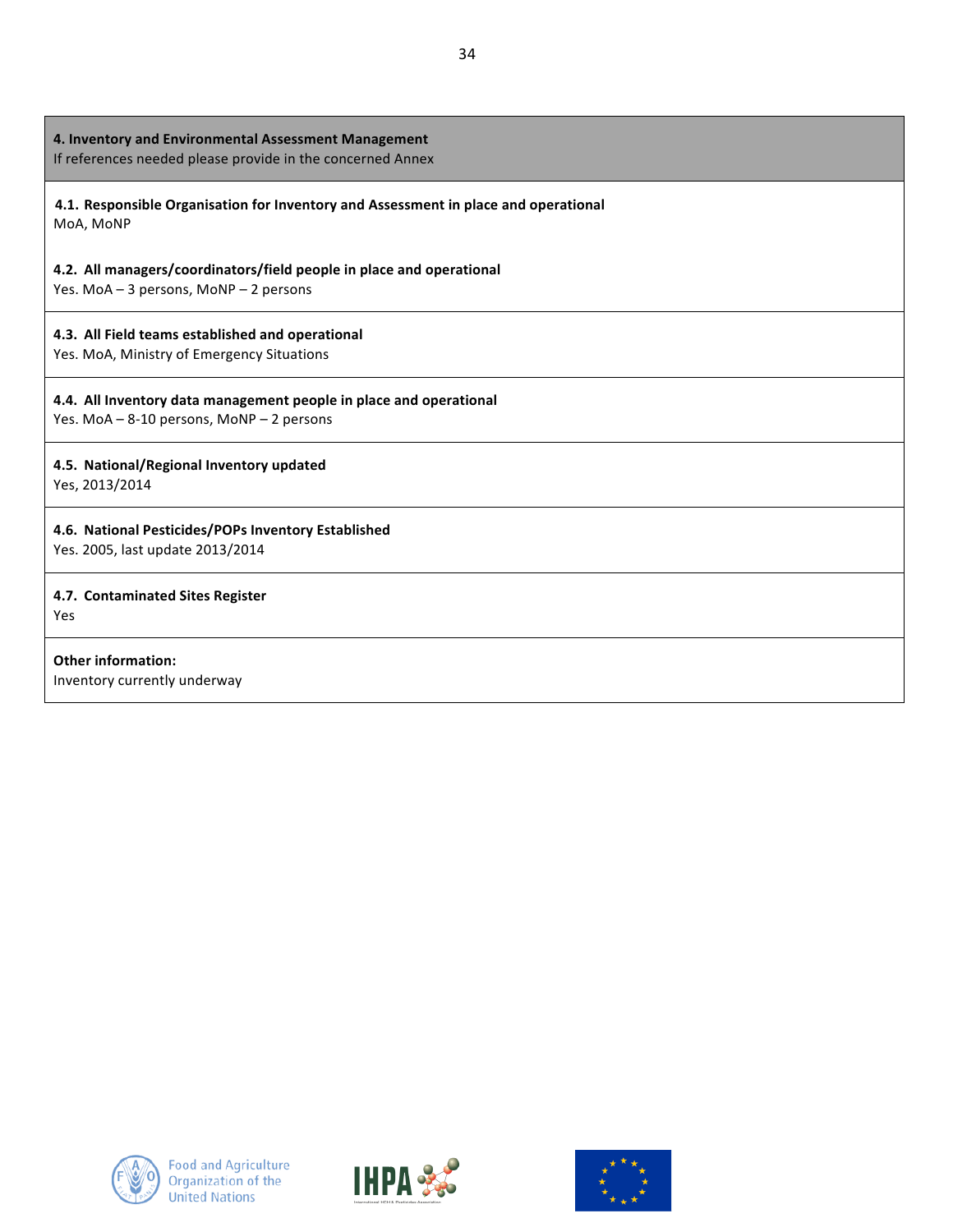### **5. Safeguarding**

If references needed please provide in the concerned Annex

#### **5.1. National projects**

No

### **5.2.** International projects

Yes, at the Nubarashen Pesticides Landfill, after the opening of this landfill, the Armenian government has reinstalled a drainage system and has fenced off the landfill and its contaminated surrounding. This is a temporary measure and is expected to last till the planned GEF-UNDP project will be implemented. Expectation during 2017

### **5.3. FAO projects**

Now – GCP/RER/040/EC

**Other information:** A safeguarding operation was never carried out in Armenia

### **6. Storage and transport**

Packaging / Containerization / Storage / Transportation

### **6.1. Transport regulations**

### *In-country transportation planning competences available?*

*(e.g. ADR/IMDG/RID/DOT compliant, route planning, scheme, vehicle inspection scheme, certified local contractors)* Yes. ADR. Government decision No.97 by 08.12.95 – Import and export of hazardous and other wastes, to regulate the transportation of transit goods

### **6.2. Driver regulations**

*Driver registration*

Yes

### **6.3. Storage regulations**

*(Seveso – off and on site emergency planning)* No

**6.4. Storage capacity** 

*Private or government, collection centers available, (e.g. responsible, No.of suitable collection centers identified)* No

### **6.5. Incident reporting and accidents**

Yes. National requirements

### **Other information:**





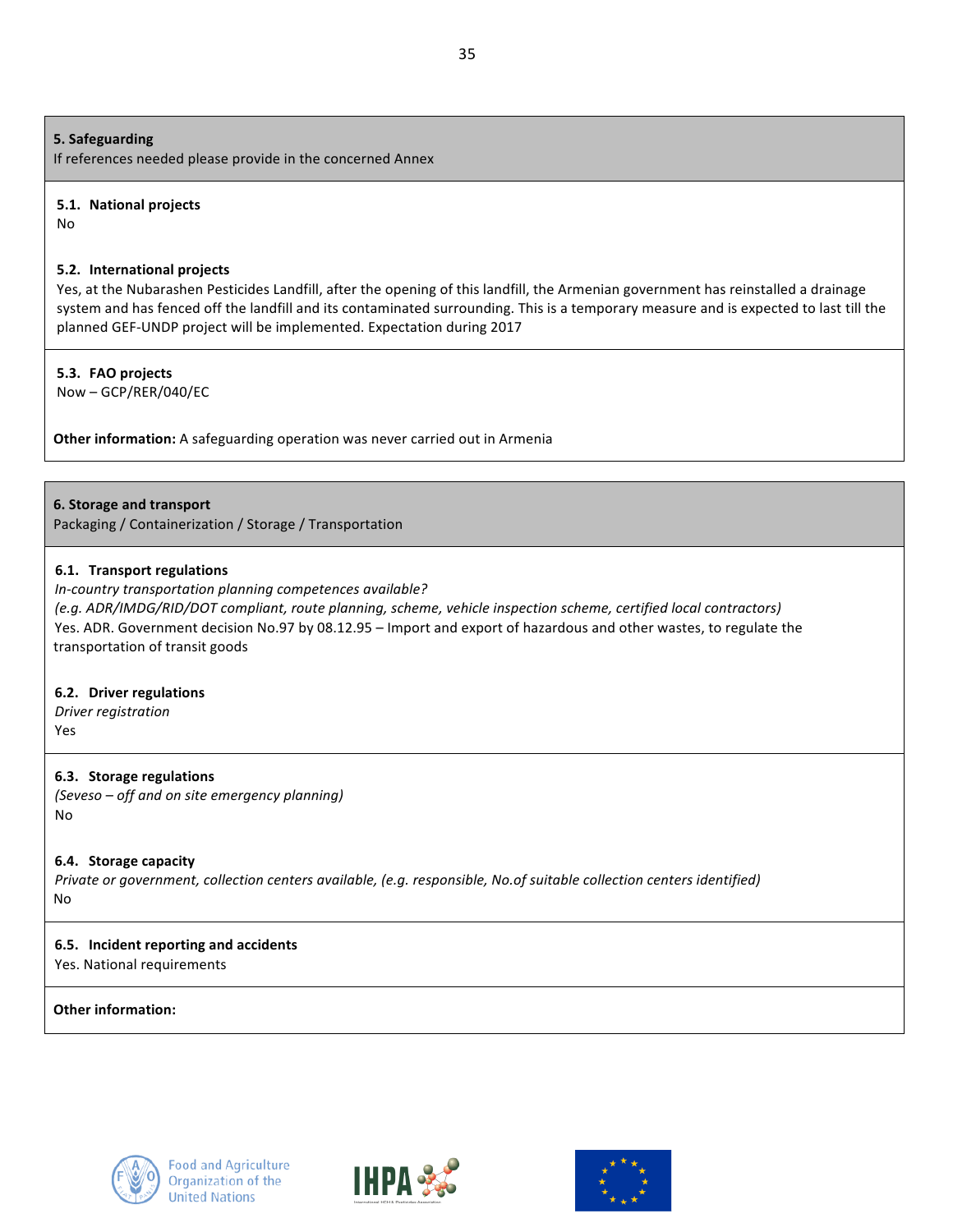| 7. Disposal<br>Note: Map 7 (for benchmarking)                                                                                                                                                                                         |
|---------------------------------------------------------------------------------------------------------------------------------------------------------------------------------------------------------------------------------------|
| 7.1. National experience<br>The Republic of Armenia has not obtained such experience                                                                                                                                                  |
| <b>Technology selection</b>                                                                                                                                                                                                           |
| <b>Transboundary transport under Basel Convention</b>                                                                                                                                                                                 |
| <b>National transport</b>                                                                                                                                                                                                             |
| <b>Disposal capacities in Country</b><br>(e.g. type and number of disposal facilities, (landfill/destruction) permits, quality and standards applied (national/international),<br>ownership (public/private), contact details)<br>No. |
| <b>Project examples</b><br>(e.g. name project, tons, year, landfill or destruction facility, responsible authority (if possible, contact details)<br>No                                                                               |
| 7.2. International experience<br>Such actions have not been implemented                                                                                                                                                               |
| <b>Technology selection</b>                                                                                                                                                                                                           |
| <b>Transboundary transport under Basel Convention</b>                                                                                                                                                                                 |
| <b>National transport</b>                                                                                                                                                                                                             |
| 7.3. Experience with FAO<br>None                                                                                                                                                                                                      |
| Other information: A disposal operation was never carried out in Armenia                                                                                                                                                              |





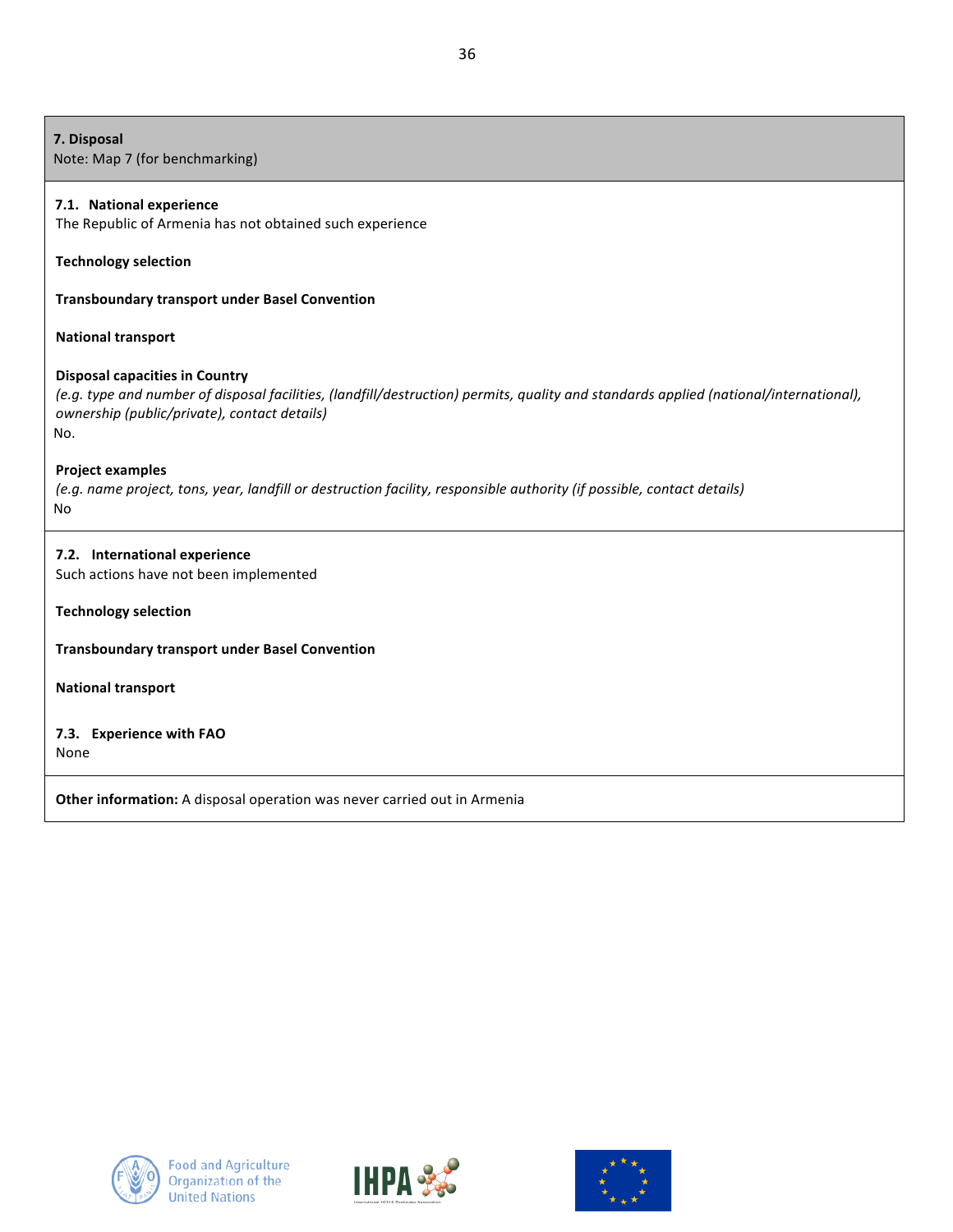#### **8. Containers**

#### **8.1. National experience**

Not treated separately

#### **8.2. International experience**

*(e.g. Priorities on containers in NIP Action Plan)* No. Separate priorities in between PCBs and obsolete pesticides in the NIP

#### **8.3. FAO supported plan**

Planned In the frame of the GCP/RER/040/EC Project

### 8.4. Amount and type of empty containers/packaging materials?

*(e.g. materials recycling in types, amounts)* Not separate

### **8.5. Collection Centres for empty containers?**

*(e.g. Quantity of centres, responsibility, compliant with FAO guidelines?)* Not the case

Other information: The representative of the Ministry of Agriculture emphasized the importance of this problem in a technical working committee and the second meeting of the Steering Committee of the program GCP/RER/040/EC (November 2013 in Kiev). In the frame of the GCP/RER/040/EC Project empty containers (375 units) and wooden pallets and boxes (114 units) have been calculated





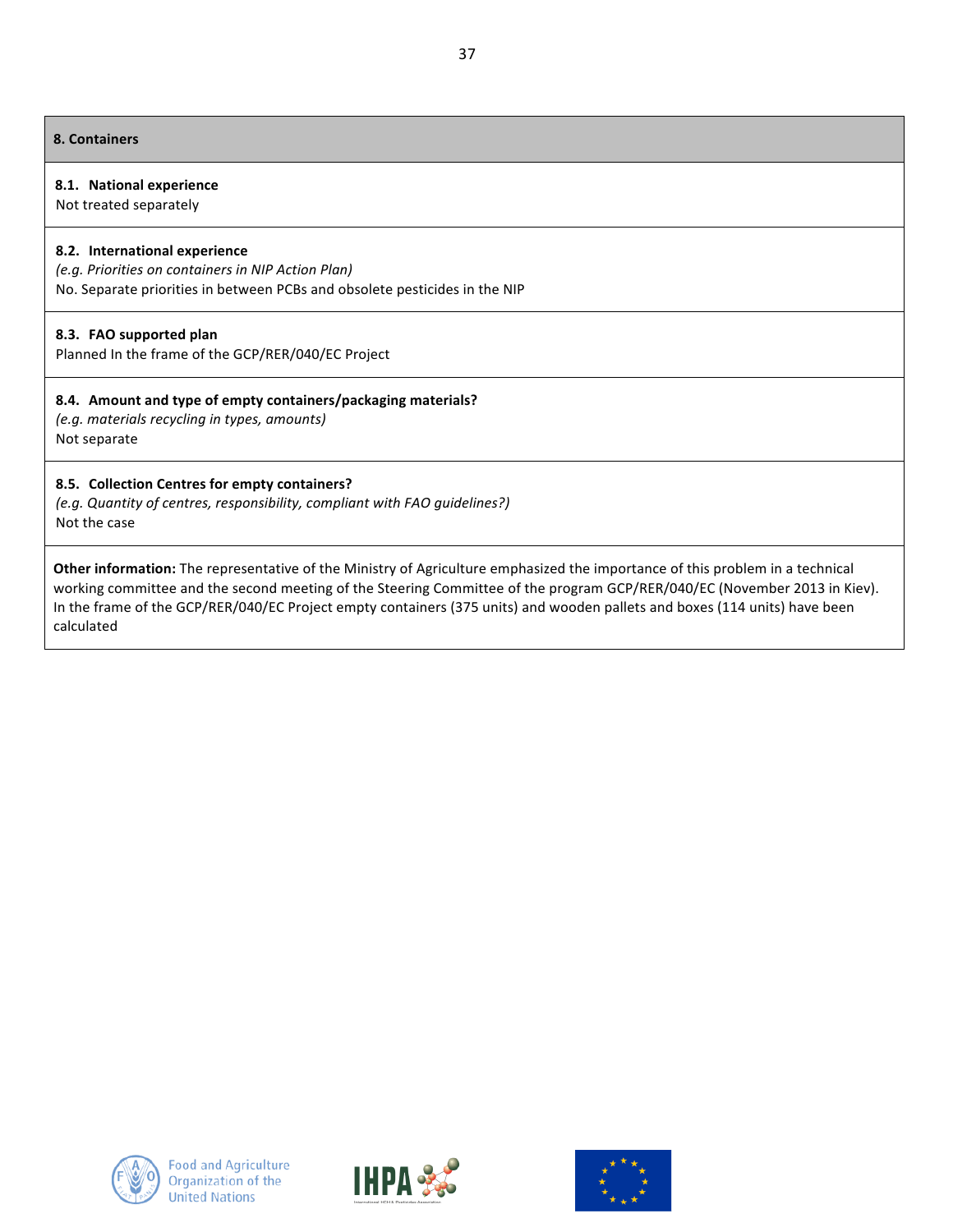| Section II: General overview of POPs and other hazardous waste data<br>Info from Ministry of Commerce or Ministry of Industry or Ministry of Environment/Natural Resources and Ecology) |                                                                                                                                                                                                                                                                                                                                                                                                                                                                                                                                                                                                                                      |                                      |                                     |                                                                                              |  |  |
|-----------------------------------------------------------------------------------------------------------------------------------------------------------------------------------------|--------------------------------------------------------------------------------------------------------------------------------------------------------------------------------------------------------------------------------------------------------------------------------------------------------------------------------------------------------------------------------------------------------------------------------------------------------------------------------------------------------------------------------------------------------------------------------------------------------------------------------------|--------------------------------------|-------------------------------------|----------------------------------------------------------------------------------------------|--|--|
| Category                                                                                                                                                                                | <b>Explanation to figures</b>                                                                                                                                                                                                                                                                                                                                                                                                                                                                                                                                                                                                        | <b>Annually</b><br>produced<br>waste | Legacy waste                        | References/                                                                                  |  |  |
|                                                                                                                                                                                         |                                                                                                                                                                                                                                                                                                                                                                                                                                                                                                                                                                                                                                      | volume,<br>tonnes/year               | volume,<br>tonnes                   | <b>Annexes</b>                                                                               |  |  |
| <b>Summary for all waste</b><br>ı.<br>streams                                                                                                                                           | Armenia has the following amount of<br>hazardous waste:<br>• 605 tons of obsolete pesticides<br>(including POPs pesticides) in Burial sites<br>(according to Tauw data)<br>• 150 tons OPs in storage sites<br>• Over 100 tons of expired medicines<br>• Over 1,720 tons of PCBs contaminated<br>oils = Industrial POPs. For the<br>contaminated soils, the quantity in the<br>Nubarashen Burial site is 8,578 tons<br>• The information on other<br>contaminated areas is limited to 1.3-1.5<br>ha and nation-wide incomplete<br>• More data will be available during the<br>next years due to the works of Black<br>Smith Institute |                                      | 605<br>150<br>100<br>1,726<br>8,578 | http://www.pops.i<br>nt/documents/impl<br>ementation/nips/s<br>ubmissions/NIPArm<br>enia.pdf |  |  |
|                                                                                                                                                                                         | A. Agricultural chemical waste:<br>(see also parts already been filled in in the benchmarking section)                                                                                                                                                                                                                                                                                                                                                                                                                                                                                                                               |                                      |                                     |                                                                                              |  |  |
| 1. Obsolete pesticide waste                                                                                                                                                             | In storages: 150 tons /on monitoring<br>data that were made in the former<br>regional repository "Hayberutyun"<br>Scientific Production/<br>Nubarashen Burial site:<br>In the 5 burial cells: 605 tons of obsolete<br>pesticides (incl. POPs pesticides)<br>The 1st category of obsolete pesticides<br>installed outside of the burial cells 235<br>tons.<br>All of OPs in Armenia over 990 tons<br>$(*1000 tons)$                                                                                                                                                                                                                   |                                      | 990                                 | <b>Country Project</b><br>(GCP/RER/040/EC)<br>Operational<br>Manual<br>Tauw. UNDP GEF        |  |  |





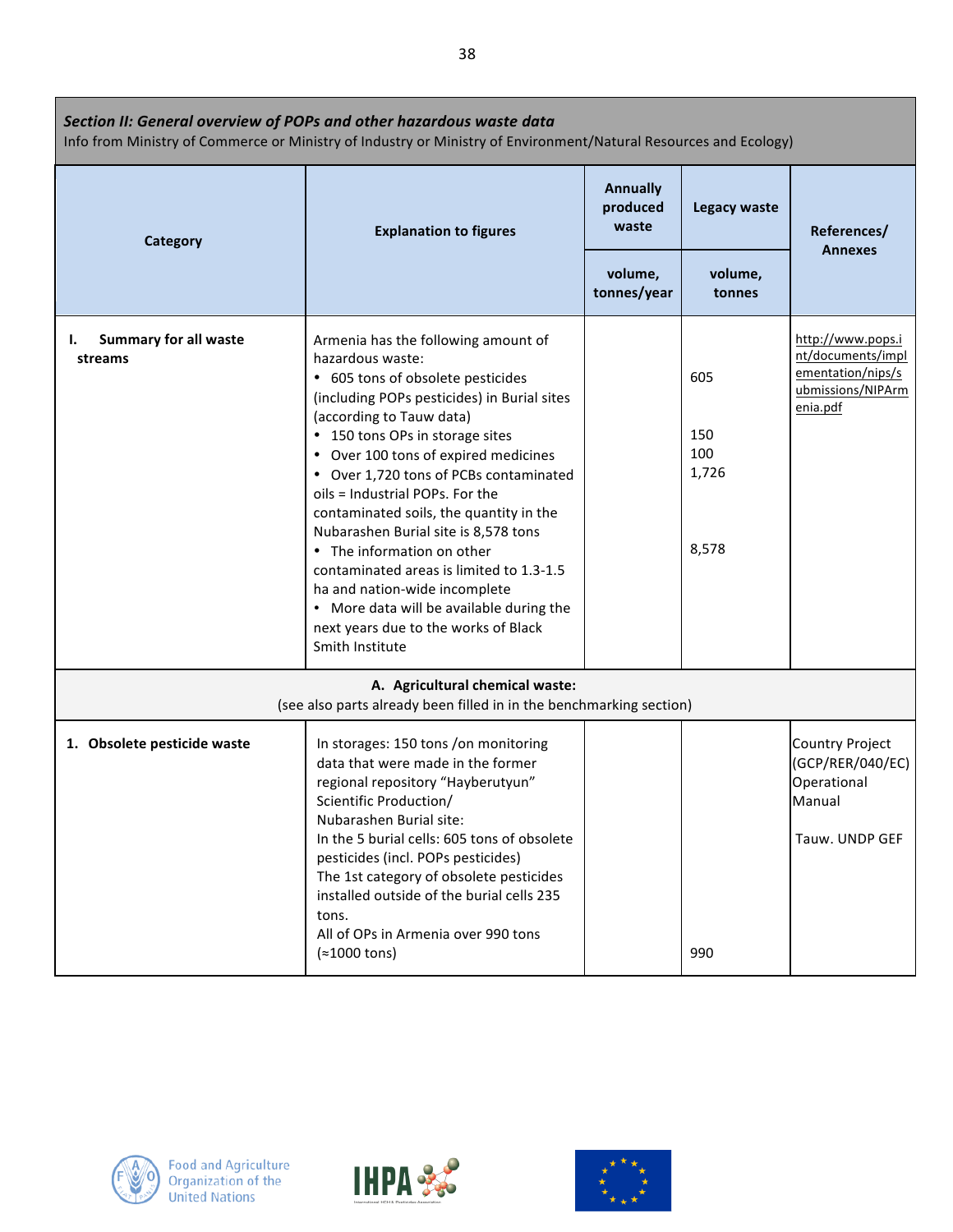| 2. POPs pesticide waste:<br>aldrin, chlordane, DDT, dieldrin, endrin,<br>heptachlor, hexachlorobenzene (HCB*),<br>mirex, toxaphen, chlordecone, alpha<br>hexachlorocyclohexane (a-HCH <sup>1</sup> ) *, beta<br>hexachlorocyclohexane (b-HCH)*, lindane,<br>pentachlorobenzene* | Nubarashen Burial site:<br>POPs part of the total in the 5 burial<br>cells: 284 tons<br>The POPs in installed outside of the<br>burial cells: 110 tons (in the 1st category<br>obsolete pesticides)<br>All of POPs in Armenia over 394 tons (≈<br>400)                                                                                                                                                                                                                                                                                                                                                                                                                                                                                                                                                                                                                                                                                                                                                                                                                                                                                                                                   | 394 |             | Tauw. UNDP<br><b>GEF</b>                                                                                                                                                                     |
|---------------------------------------------------------------------------------------------------------------------------------------------------------------------------------------------------------------------------------------------------------------------------------|------------------------------------------------------------------------------------------------------------------------------------------------------------------------------------------------------------------------------------------------------------------------------------------------------------------------------------------------------------------------------------------------------------------------------------------------------------------------------------------------------------------------------------------------------------------------------------------------------------------------------------------------------------------------------------------------------------------------------------------------------------------------------------------------------------------------------------------------------------------------------------------------------------------------------------------------------------------------------------------------------------------------------------------------------------------------------------------------------------------------------------------------------------------------------------------|-----|-------------|----------------------------------------------------------------------------------------------------------------------------------------------------------------------------------------------|
| 3. New pesticides waste (incl.<br>fake (counterfeit) pesticides)                                                                                                                                                                                                                | According to our data imported<br>pesticides in Armenia fully used and<br>new pesticide waste do not occur                                                                                                                                                                                                                                                                                                                                                                                                                                                                                                                                                                                                                                                                                                                                                                                                                                                                                                                                                                                                                                                                               |     |             | MoA, MoNP                                                                                                                                                                                    |
| 4. Empty containers waste                                                                                                                                                                                                                                                       | No definitive information. Not treated<br>separately                                                                                                                                                                                                                                                                                                                                                                                                                                                                                                                                                                                                                                                                                                                                                                                                                                                                                                                                                                                                                                                                                                                                     |     |             |                                                                                                                                                                                              |
| 5. Contaminated sites                                                                                                                                                                                                                                                           | $1.3 - 1.5$ ha<br>More data will be available during 2015<br>due to the works of Black Smith<br>Institute                                                                                                                                                                                                                                                                                                                                                                                                                                                                                                                                                                                                                                                                                                                                                                                                                                                                                                                                                                                                                                                                                |     |             |                                                                                                                                                                                              |
| <b>Burial sites (polygons)</b><br>а.                                                                                                                                                                                                                                            | In Nubarashen burial site pesticides are<br>dumped in five separate cells. Around<br>605 m <sup>3</sup> of pure pesticides is still present<br>in these five cells, the clay bottom of<br>the pits is contaminated; the expected<br>volume is 29 m <sup>3</sup> . In additional,<br>approximately 1,127 m <sup>3</sup> of heavily<br>contaminated soil with traces of pure<br>pesticides is present in the hillock.<br>Surrounding the landfill, within the<br>fence, is a barren area of around 0.6<br>hectares. The topsoil of this area is<br>(heterogeneously) heavily contaminated<br>with pesticides till a depth of at least 0.5<br>The in-situ volume<br>of the<br>m.<br>surrounding contaminated topsoil is<br>estimated at around 3,000 m <sup>3</sup> Estimated<br>quantities of the contaminated soil and<br>the pure pesticides present at the<br>landfill site.<br>In the Nubarashen Burial site the total<br>volume of contaminated soils is 8578<br>tons.<br>Contaminated top soil with traces of<br>pure pesticides fenced area landfill<br>site 3,000 $m^3 - (5,100 \text{ tons})$<br>Slightly contaminated top cover<br>landfill body 890 m <sup>3</sup> (1,513 tons) |     | 605<br>8578 | Site Assessment<br>and Feasibility<br>Study of the<br>Nubarashen<br><b>Burial</b><br>Site of Obsolete<br>and Banned<br>Pesticides in<br>Nubarashen,<br>Armenia<br>By Tauw, for<br>OSCE, 2013 |

 $<sup>1</sup>$  HCH is often used in Russian as HCCH.</sup>





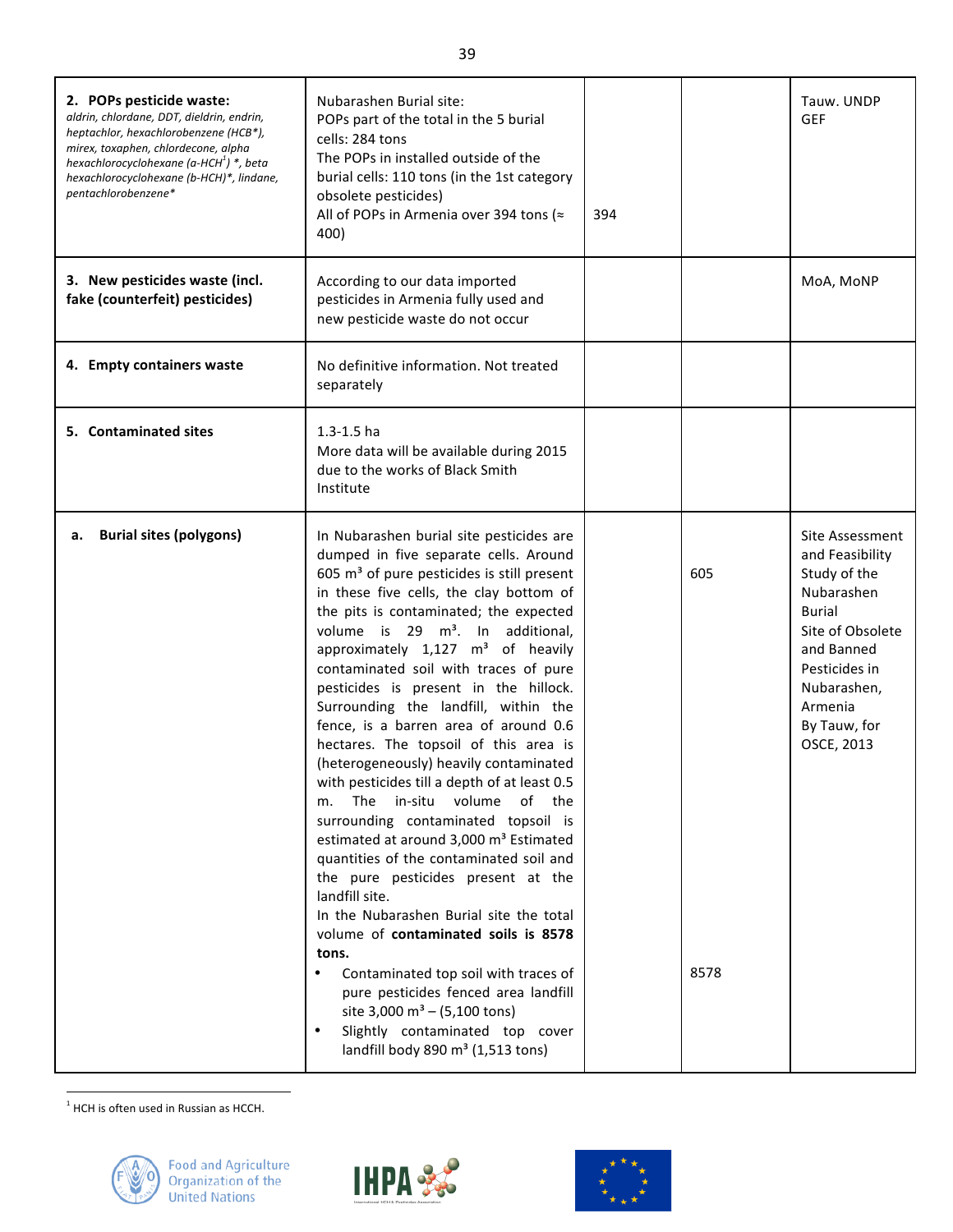| b.             | <b>Storage sites</b>                                                                                                                                                                                                                                                                                                                                                                                                                                                                               | Heavily contaminated top soil with<br>$\bullet$<br>traces of pure pesticides in landfill<br>body 1,127 m <sup>3</sup> (1,916 tons)<br>Contaminated soils at the bottom of<br>$\bullet$<br>cells 29 $m3$ (49 tons)<br>Approximately 0.5-0.7 hectares of<br>contaminated areas are available on the<br>former warehouses "Hayberiutyan" and<br>territories around them<br>More data will be available during 2015<br>due to the works of Black Smith<br>Institute |      |                                              |
|----------------|----------------------------------------------------------------------------------------------------------------------------------------------------------------------------------------------------------------------------------------------------------------------------------------------------------------------------------------------------------------------------------------------------------------------------------------------------------------------------------------------------|-----------------------------------------------------------------------------------------------------------------------------------------------------------------------------------------------------------------------------------------------------------------------------------------------------------------------------------------------------------------------------------------------------------------------------------------------------------------|------|----------------------------------------------|
| c.             | <b>Usage sites</b><br>(airfields, formulation plants etc.)                                                                                                                                                                                                                                                                                                                                                                                                                                         | No data available                                                                                                                                                                                                                                                                                                                                                                                                                                               |      |                                              |
|                |                                                                                                                                                                                                                                                                                                                                                                                                                                                                                                    | <b>B. Industrial chemicals:</b>                                                                                                                                                                                                                                                                                                                                                                                                                                 |      |                                              |
| а.<br>b.<br>c. | 1. POPs<br>PCBs, HCB*, hexabromobipheny<br>(HBB), hexabromodiphenyl ether<br>and heptabromodiphenyl ether,<br>pentachlorobenzene*,<br>perfluorooctane sulfonic acid, its<br>salts and perfluorooctane sulfonyl<br>fluoride, tetrabromodiphenyl ether<br>and pentabromodiphenyl ether<br>(penta-BDE)<br>brominated industrial chemicals<br><b>Fluorinated industrial chemicals</b><br>perfluorooctane sulfonyl fluoride<br>(PFOS) and its salts and<br>perfluorooctane sulfonyl fluoride<br>(PFOSF) | According to the MoNP this information<br>is in ongoing accounting process and<br>will be provided at a later date.<br>According to the Inventory carried out<br>in energy sector of the Republic of<br>Armenia, there are about 16,754 tons of<br>oils. However only 1,726 tons need to<br>be disposed. For Explanation of<br>quantity, please see footnote <sup>2</sup>                                                                                       | 1726 | According to<br>data from the<br><b>MoNP</b> |
| 2.             | <b>Contaminated sites</b><br>e.g. Contaminated containers,<br>transformers and equipment                                                                                                                                                                                                                                                                                                                                                                                                           | No definite information                                                                                                                                                                                                                                                                                                                                                                                                                                         |      |                                              |
| З.             | <b>Oily wastes</b><br>e.g. non-POPs production waste,<br>lagoons of sediments and sludges,<br>solvents, waste lubricating oils                                                                                                                                                                                                                                                                                                                                                                     |                                                                                                                                                                                                                                                                                                                                                                                                                                                                 |      |                                              |

2 Comment from Ms. Anahit Aleksandryan, 09-12-2015:

Analyzes for PCBs performed in 2008-2010 in the energy sector of Armenia and the follow-up extrapolation identified the following

| PCB<br>contamination | 50ppm | 50-500ppm | 500-2000ppm | 2000ppm | Total                     |
|----------------------|-------|-----------|-------------|---------|---------------------------|
| Weight of oil (ton)  | 15028 | 1636      | --          | --      | $\overline{ }$<br>16 / 54 |

As obvious from the Table, out of total 16 754 tons of transformer oils, only 1726 tons contain PCBs above 50 ppm and are subject for destruction (treatment).







Data indicated by you is old based on inventory of oils (in 2002-2003) and there was specified that "The revealed amounts of oils, which probably contain PCBs…"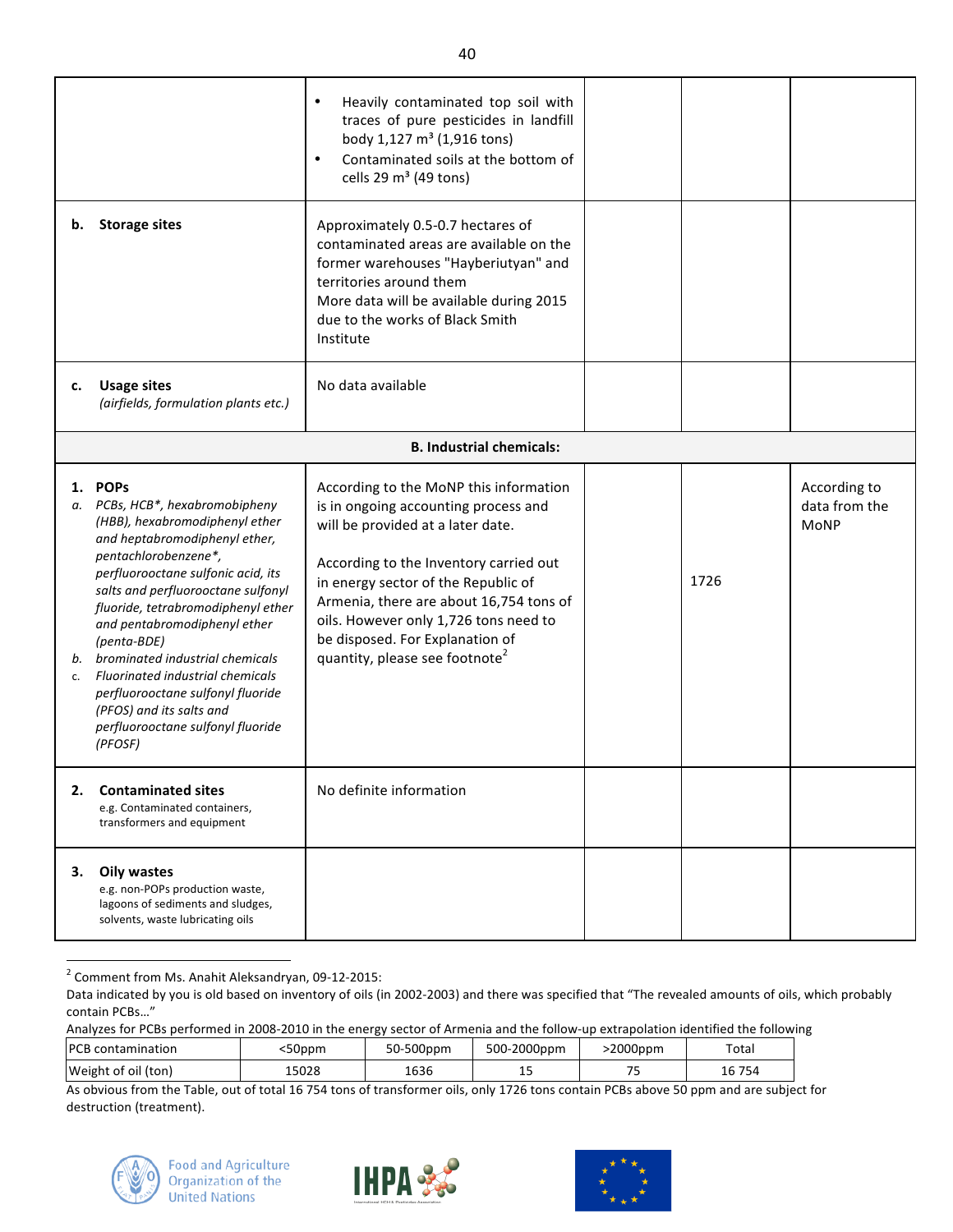| <b>Inorganic wastes</b><br>4.<br>Solid, Liquid and sludge inorganic<br>waste<br>(often in many country with mining<br>activities and metal industries)                                                                                                                                                                                                                                                                                                                                                                                                                                                                                                                                                                                                                                                                                                                                                               | There is no information about solid<br>waste accumulation<br>Solid, liquid and sludge wastes in our<br>country are not considered wastes.<br>Additionally, there are also man-made<br>mines so called Land mines, according<br>to The Mining laws of the Republic of<br>Armenia |     | Ministry of Energy<br>and Natural<br>Resources<br><b>RA Control</b><br>Chamber (current<br>report by the<br>Council of 14<br>February 2012,<br>No.3/4) |
|----------------------------------------------------------------------------------------------------------------------------------------------------------------------------------------------------------------------------------------------------------------------------------------------------------------------------------------------------------------------------------------------------------------------------------------------------------------------------------------------------------------------------------------------------------------------------------------------------------------------------------------------------------------------------------------------------------------------------------------------------------------------------------------------------------------------------------------------------------------------------------------------------------------------|---------------------------------------------------------------------------------------------------------------------------------------------------------------------------------------------------------------------------------------------------------------------------------|-----|--------------------------------------------------------------------------------------------------------------------------------------------------------|
|                                                                                                                                                                                                                                                                                                                                                                                                                                                                                                                                                                                                                                                                                                                                                                                                                                                                                                                      | C. By-products                                                                                                                                                                                                                                                                  |     |                                                                                                                                                        |
| 1. Unintentional POPs<br>Dioxins: Polychlorinated dibenzo-p-dioxins<br>(PCDD) and Polychlorinated dibenzofurans<br>(PCDF) and PCBs. Indicate sources like<br>Pulp and paper production,<br>Chlorinated inorganic chemicals,<br>Chlorinated aliphatic chemicals,<br>Chlorinated aromatic chemicals,<br>Other chlorinated and non-chlorinated<br>chemicals, Petroleum industry, Textile<br>production, Leather refining<br>Contaminated Sites and Hotspots:<br>e.g Sites used for the production of chlorine,<br>Production sites of chlorinated organics,<br>Application sites of PCDD/PCDF containing<br>pesticides and chemicals, Use of PCB, Use of<br>chlorine for production of metals and<br>inorganic chemicals, Waste incinerators,<br>Metal industries, Fire accidents, Dredging of<br>sediments and contaminated flood plains,<br>Dumps of wastes/residues from source<br>groups, Kaolin or ball clay sites | To be determined                                                                                                                                                                                                                                                                |     |                                                                                                                                                        |
| 2. a-HCH*, b-HCH* (being generated<br>from the Lindane production) and<br>pentachlorobenzene*                                                                                                                                                                                                                                                                                                                                                                                                                                                                                                                                                                                                                                                                                                                                                                                                                        | To be determined                                                                                                                                                                                                                                                                |     |                                                                                                                                                        |
| $3.$ HCB*<br>generated from PVC production and rubber<br>tyres production                                                                                                                                                                                                                                                                                                                                                                                                                                                                                                                                                                                                                                                                                                                                                                                                                                            | To be determined                                                                                                                                                                                                                                                                |     |                                                                                                                                                        |
| D. Petroleum wastes<br>Tarry and bituminous wastes, still bottom<br>waste (from Distillation plants)                                                                                                                                                                                                                                                                                                                                                                                                                                                                                                                                                                                                                                                                                                                                                                                                                 | To be determined                                                                                                                                                                                                                                                                |     |                                                                                                                                                        |
| E. Inorganic wastes<br>Liquid and sludge inorganic waste<br>Solid inorganic waste                                                                                                                                                                                                                                                                                                                                                                                                                                                                                                                                                                                                                                                                                                                                                                                                                                    | To be determined                                                                                                                                                                                                                                                                |     |                                                                                                                                                        |
| <b>F. Health Care Risk Waste</b>                                                                                                                                                                                                                                                                                                                                                                                                                                                                                                                                                                                                                                                                                                                                                                                                                                                                                     | Credible information is not available,<br>but some of the information sources<br>stated are there over 100 tons of<br>expired medicines                                                                                                                                         | 100 |                                                                                                                                                        |





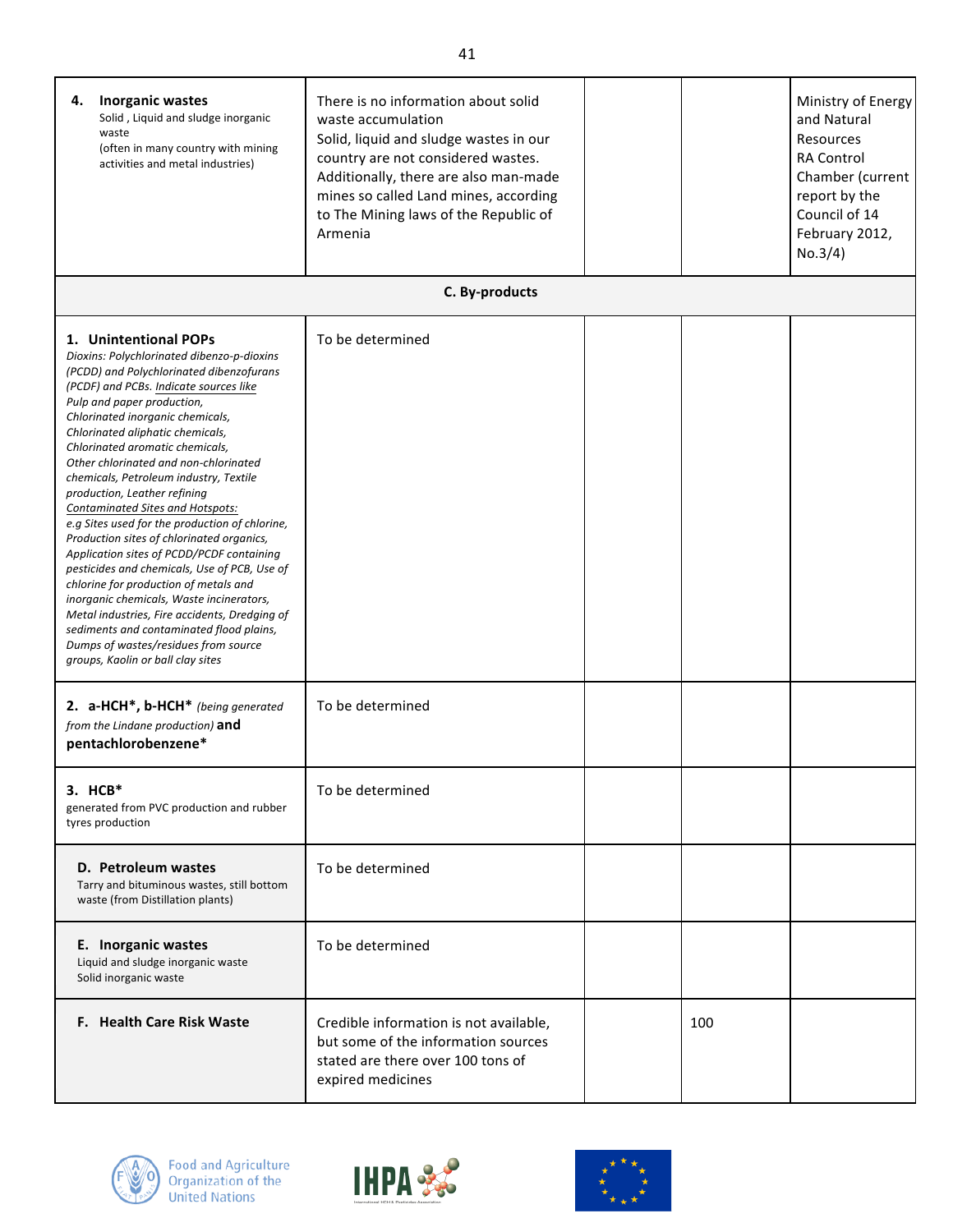| <b>Summary volumes</b>                                                                                                                                                                       |                                                                                                                                                           |  |                 |  |  |
|----------------------------------------------------------------------------------------------------------------------------------------------------------------------------------------------|-----------------------------------------------------------------------------------------------------------------------------------------------------------|--|-----------------|--|--|
| <b>Estimate of total hazardous waste</b><br>market (watch need tonnes/year)                                                                                                                  |                                                                                                                                                           |  |                 |  |  |
| POPs waste volume                                                                                                                                                                            | Total POPs waste: 18,400 tons<br>1. the quantity of POPs Pesticides in<br>Armenia today approximately 400 tons.<br>2. 1,726 tons of PCB contaminated oils |  | 18,400<br>1,726 |  |  |
| Other information added to this<br>table:                                                                                                                                                    | In the main sources of information about waste, there is no accurate information on the<br>number and specific types                                      |  |                 |  |  |
| *HCB, a-HCH, b-HCH and pentachlorobenzene an occur as pesticide, by -product and industrial chemical<br>Please note that nuclear/radioactive waste will not be considered for this overview! |                                                                                                                                                           |  |                 |  |  |





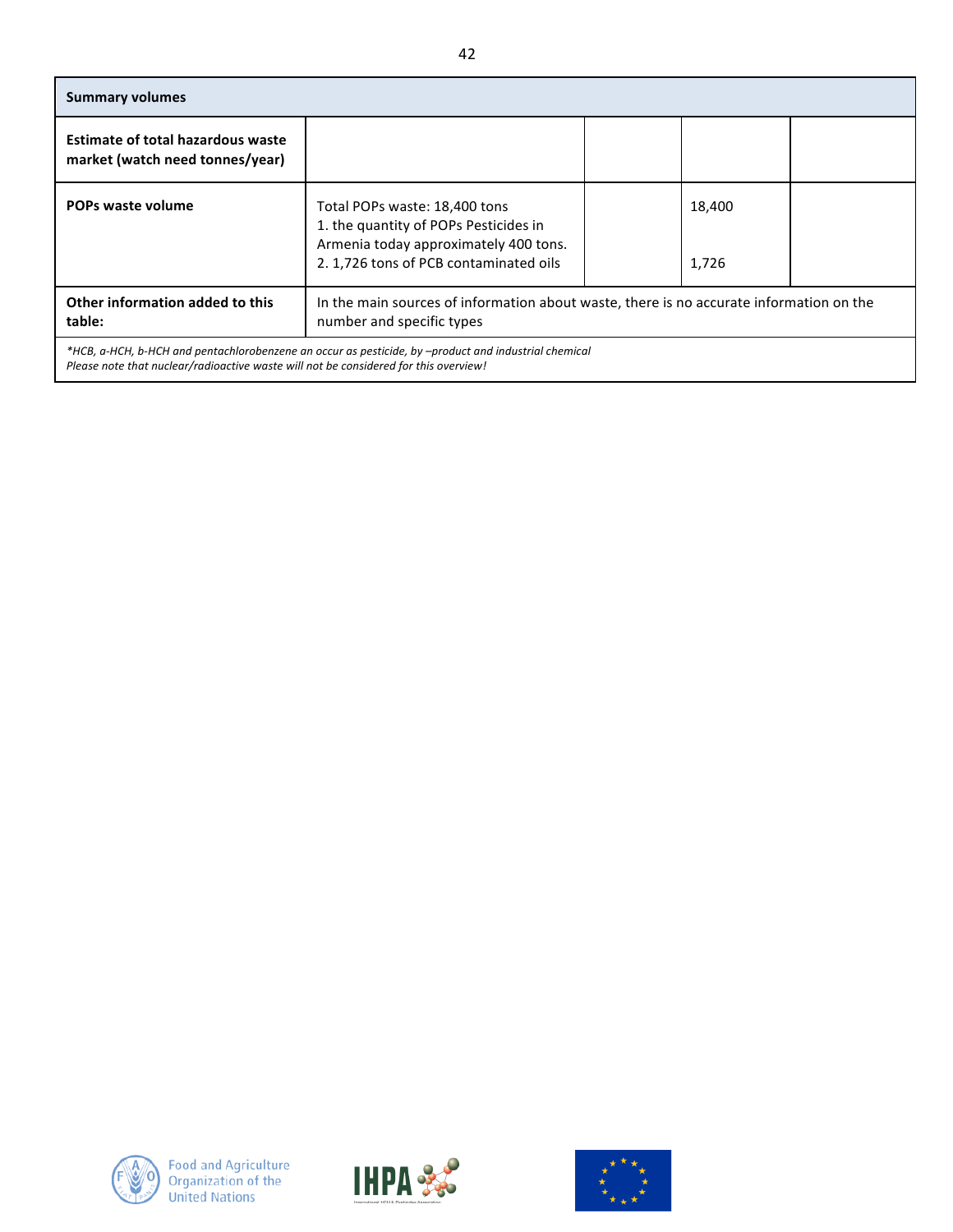Section III: Existing and planned treatment options for POPs pesticides, obsolete pesticides and related hazardous *wastes, contaminated land*

| Type of plant or<br>technology | Address/location   (name/contact | <b>Contact person</b><br>details) | <b>Brief summary of technical data</b><br>(treatment capacity, permit for treatment of<br>types hazardous waste, permit info, date<br>permit | No.of<br>reference<br>/annex if<br>needed |
|--------------------------------|----------------------------------|-----------------------------------|----------------------------------------------------------------------------------------------------------------------------------------------|-------------------------------------------|
|--------------------------------|----------------------------------|-----------------------------------|----------------------------------------------------------------------------------------------------------------------------------------------|-------------------------------------------|

#### 1. **Existing plants**

*e.g.* existing and functioning hazardous waste landfills (polygons) or soil treatment plants

| c.g. choding and fanctioning nazarabas waste randfins (porygons) or son treatment plants |  |  |                                                                                                                                                                                                                                                                                                                                                                                                                                          |  |
|------------------------------------------------------------------------------------------|--|--|------------------------------------------------------------------------------------------------------------------------------------------------------------------------------------------------------------------------------------------------------------------------------------------------------------------------------------------------------------------------------------------------------------------------------------------|--|
| <b>General info about</b><br>cement kilns                                                |  |  | Cement production facilities are available but<br>in general the businesses is not very much<br>interested in the destruction of hazardous<br>waste and that is not advisable for Armenia.<br>However, in order to find out whether these<br>cement plants are able do this work and how it<br>will affect the environment, an in-depth study<br>is needed and it is yet unclear if the owners of<br>the cement plants will agree or not |  |
| 1. Private owned                                                                         |  |  |                                                                                                                                                                                                                                                                                                                                                                                                                                          |  |
| 2. Government<br>owned                                                                   |  |  |                                                                                                                                                                                                                                                                                                                                                                                                                                          |  |

#### **2.** Potential plants

e.g. existing modern cement kilns and collect all data, photos, schemes, interest of companies to deal with OPs and POPs waste and contaminated *soil destruction) Details include in Annexes*

| 1. Private owned       |  |  |
|------------------------|--|--|
| 2. Government<br>owned |  |  |

### **3. Planned facilities**

Government and or privately planned new hazardous waste facilities e.g. for treatment of oil waste in oil and gas industry

| 1. Private owned       |  |  |
|------------------------|--|--|
| 2. Government<br>owned |  |  |

#### **4. Planned and/or implemented pilot plants**

e.g. as part of research programmes in cooperation with donors/universities/research institutes pilot plants that are being tested for hazardous *waste and soil*

| 1. Private owned       |  |  |
|------------------------|--|--|
| 2. Government<br>owned |  |  |





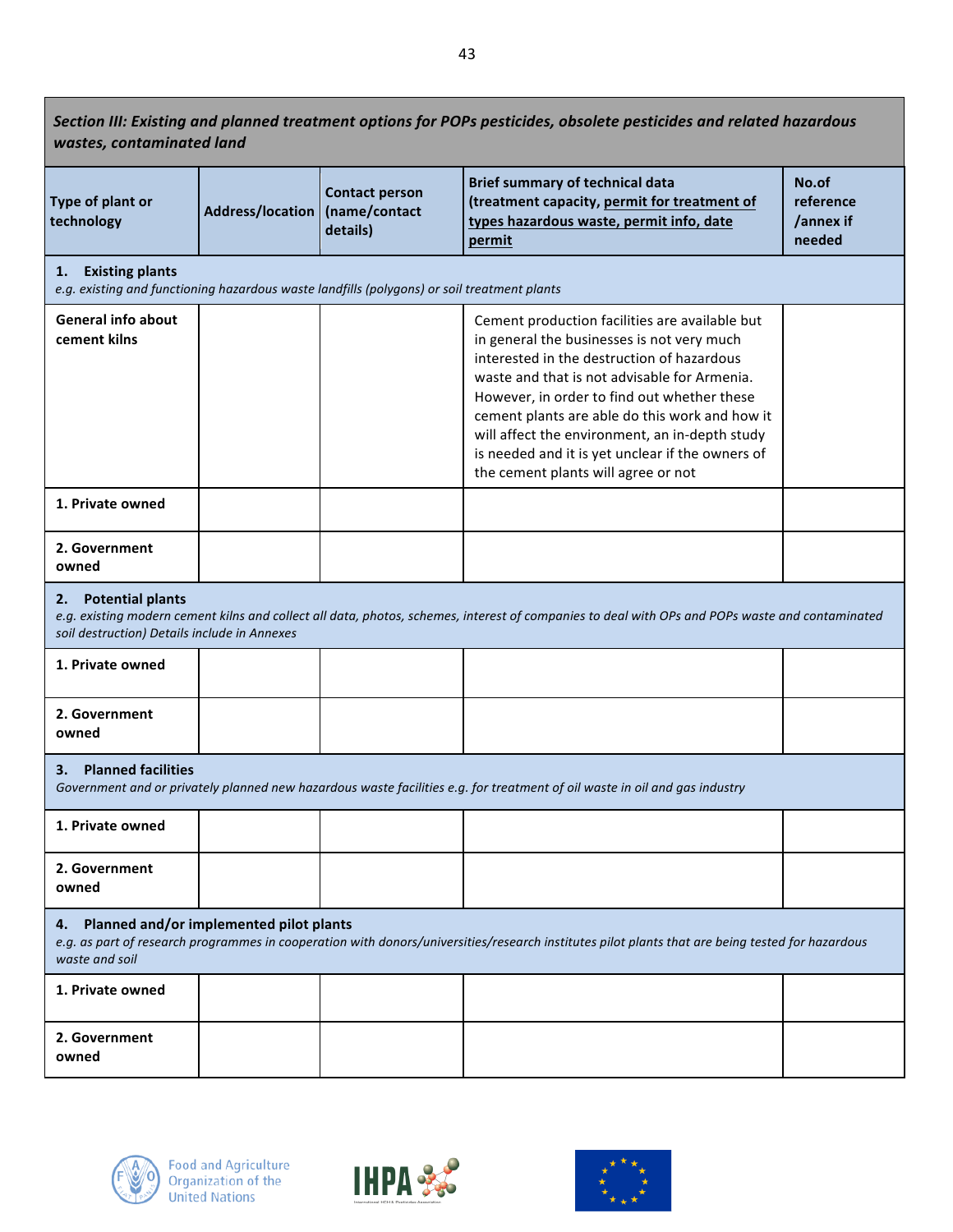| Existing and/or planned empty container (plastic and or steel) recycling facilities/initiatives<br>5.<br>Steel recycling e.g. at existing steel industry and plastic at existing plastic industry                                         |  |  |  |  |  |
|-------------------------------------------------------------------------------------------------------------------------------------------------------------------------------------------------------------------------------------------|--|--|--|--|--|
| 1. Private owned                                                                                                                                                                                                                          |  |  |  |  |  |
| 2. Government<br>owned                                                                                                                                                                                                                    |  |  |  |  |  |
| Any other information related to important market players in this field<br>6.<br>List names of the major market players with address and main address/location, Contact person (name/contact details) and indicate their main<br>interest |  |  |  |  |  |
|                                                                                                                                                                                                                                           |  |  |  |  |  |



 $\mathbf l$ 



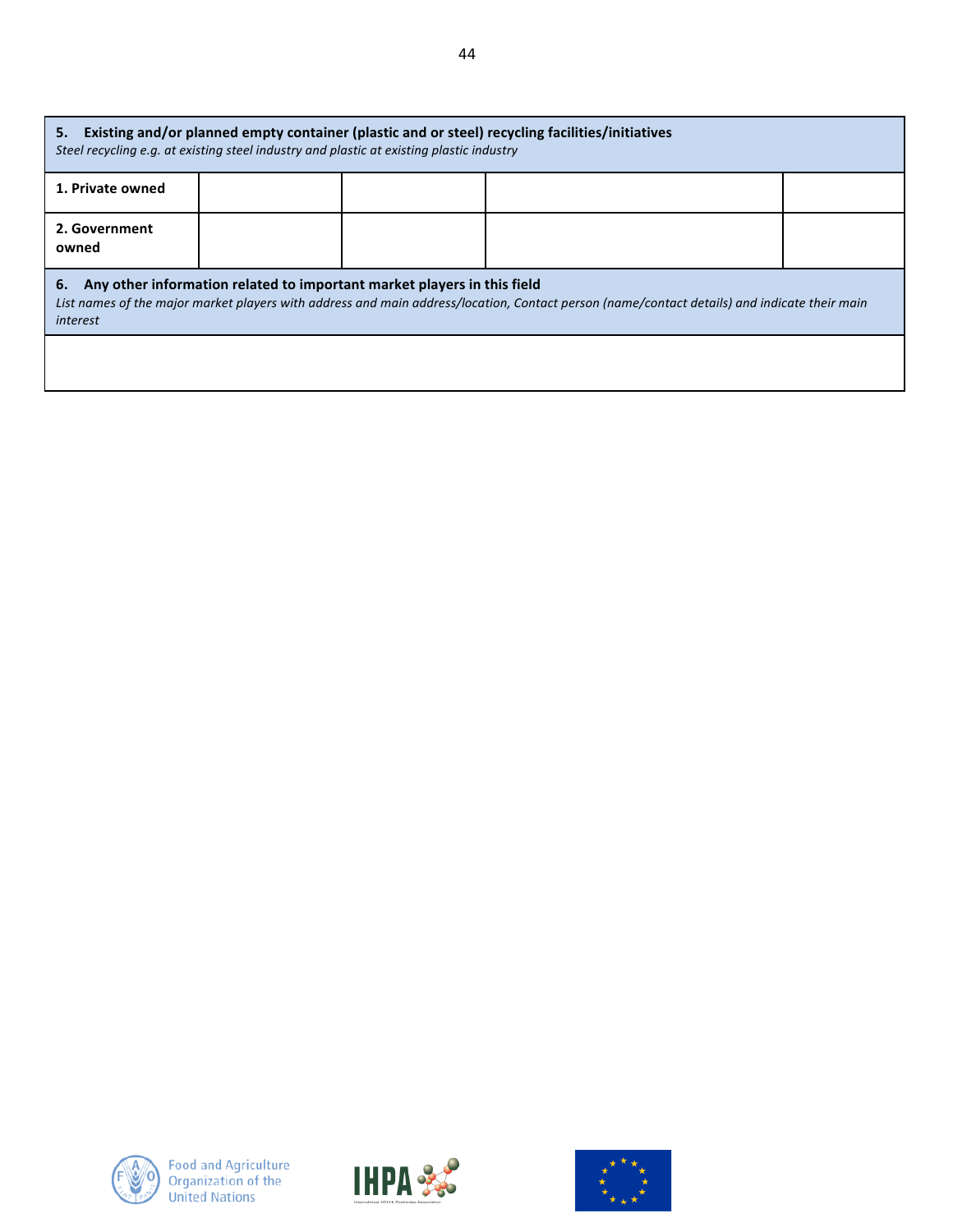### **Section IV: Transportation logistics**

#### 1. Assessment of various transport alternatives from main stockpile locations

*(indicate large locations/or regions with more than 500 tonnes separately to the existing/planned treatment facilities including cost estimate)*

| <b>Treatment facility in</b><br>country and/or in<br>foreign countries | <b>Stockpile</b><br>region/location | Transport method/alternatives -<br>distances<br>Rail-Road-waterway or combination of<br>them<br>Indicate main ports/railway stations etc.<br>and supply maps where possible | <b>Cost indications</b><br><b>Problems to be</b><br>expected | No.of reference<br>/annex if<br>needed |
|------------------------------------------------------------------------|-------------------------------------|-----------------------------------------------------------------------------------------------------------------------------------------------------------------------------|--------------------------------------------------------------|----------------------------------------|
| 1. In country<br>2. In foreign country                                 | Such experience<br>is not present   |                                                                                                                                                                             |                                                              |                                        |
| 1. In country<br>2. In foreign country                                 |                                     |                                                                                                                                                                             |                                                              |                                        |

### 2. Assessment of possible storage networks: waste transfer stations e.g. at main railway stations or at existing landfills (polygons) **or Waste handling stations**

List and describe existing stations with required details Not available

### **3. Assessment of transport capacity**

*Private* owned and government owned specialized and licensed transport companies for hazardous waste transport *(e.g. ADR/IMDG/RID/DOT compliant, route planning, scheme, vehicle inspection scheme, certified local contractors) Describe here, if not already covered under I. Benchmarking under 6. Storage and transport and 7. Disposal* There is legislation regulating but there is no licensed specialized transport companies in this field

### 4. Reference to the requirements of the Basel Convention (+ previous) experiences made with international export Implications of **custom facilities**

Describe Cases/ experiences that country have been made with international exports, not already covered under I. Benchmarking *under 7.2* International experience Indicate year and location (country) where transported from and where to and authorities involved *and kind of waste. Briefly describe cases* Not available

**Case 1:**

**Case 2:**





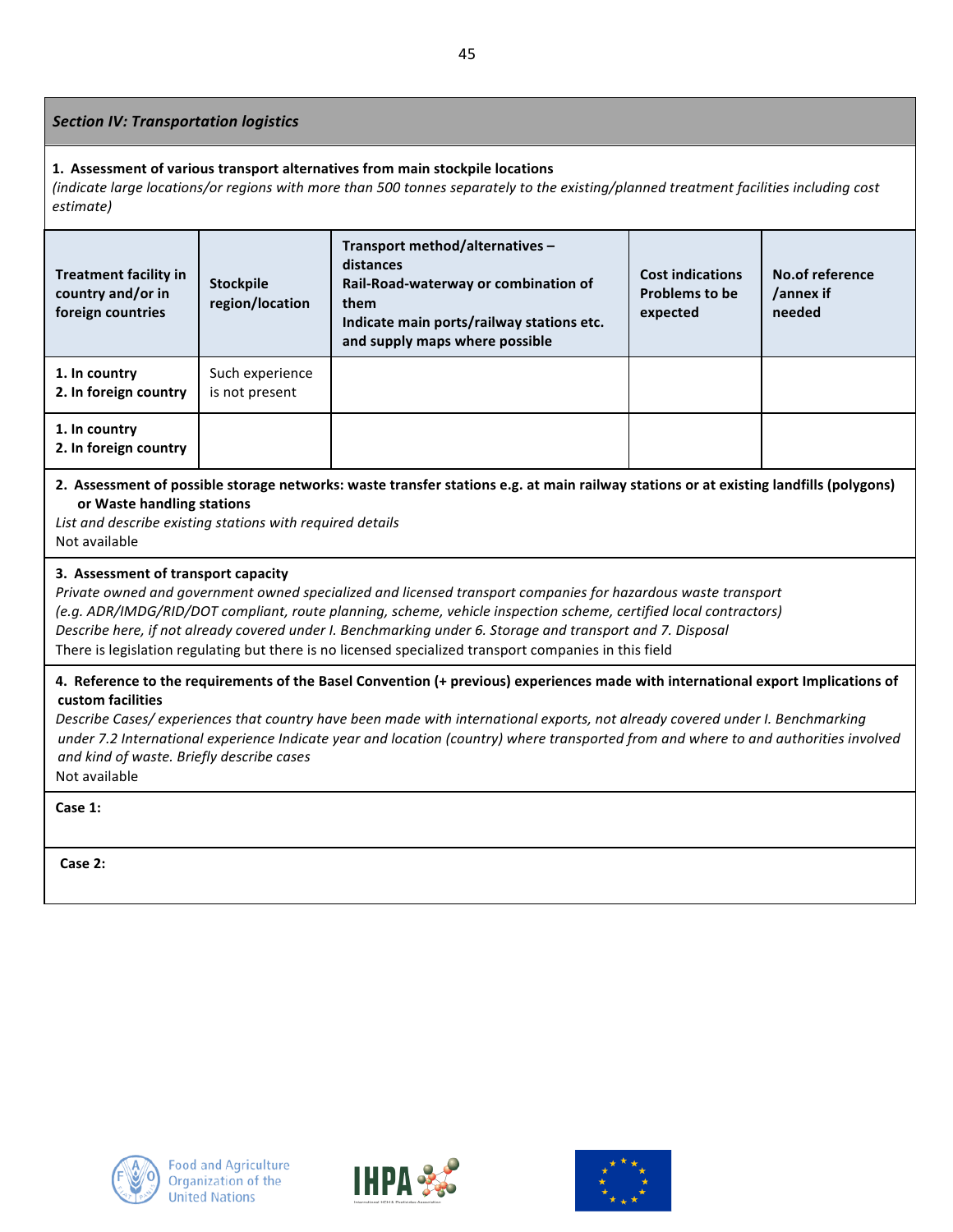### **Summary sheets on findings**

### **- Identify the gaps in information**

- The Republic of Armenia has a very successful Freedom of Information law. But there are many gaps in the implementation legislation.
- There is no clarity about what information the public authority has on hazardous materials and waste management.
- Until now, the country has no register for hazardous waste, which is available for the public.
- There is no national database on emissions of releases and there is no Pollutant Release and Transfer Register (PRTR) yet.
- The NIP is not available in the electronic version in the national language but the printed version is available in the Ministry of Environment.
- There are difficulties related to access to information and it is proposed that the government makes easier and better access to the relevant information.
- There is no information on hazardous materials and waste impact on human health.
- The RA does not have any website in national language that contains complete information about hazardous wastes and obsolete pesticides

### **- Analysis of barriers (technical, economic) to the development of national and regional waste management capacity**

- In the Armenia there is a low level of public participation and access to information of this area. There is only one nongovernmental (NGO AWHHE) organization working in this area. Unfortunately, very few people are aware of the information in this area: this indicates that these works are not carried out transparently. There is no reliable information Impact of hazardous waste on human health. Existing gaps in the legislative field and no full implementation of existing legislation.
- Weak involvement of communities and local authorities and being unaware of the hazardous waste management process.
- There is no performance report for NIP implementation and the NIP was not updated.
- Relevant economic mechanisms, to encourage the destruction of expired chemicals by private companies have not been created. Poorly controlled open burning process for solid waste and synthetic waste

### **- Analysis of opportunities (technical, economic) to the development of national and regional waste management capacity**

- Lack of legal acts defining Armenia's national environmental policy, which would guarantee complex management of separate components of the environment and ensure uniform approaches addressed to the solution of issues of general nature as envisaged under international agreements, such as development of policies, programs, strategies and reports, sustainable development and management (use and preservation), implementation of standards, methods and norms, transfer, exchange and application of technologies, implementation of monitoring and studies, collection, presentation and exchange of information, involvement and awareness of the public in decisions making in the sphere of environment etc.
- There is a lack of specially designed facilities for domestic waste disposal, which will meet the sanitary-hygiene requirements. Industrial and domestic waste is not collected separately. Practically all types of waste are transported to and disposed at the same urban and rural landfills without any pre-treatment and/or sorting. Another pressing issue is the ecologically safe disposal of expired medical and unusable chemicals, pesticides, medications, as well the waste containing persistent organic pollutions (oils polluted with polychlorinated biphenyls).
- The transport and elimination of pesticides to another country depends on the transportation possibilities, to EU countries.
- Environmentally Sound destruction methods in the country, without damaging the environment and human health, by such companies and capacities, which comply with international requirements and ensure environmental and health standards should be ensured.
- In order to accomplish these activities, RA will need the external technical and financial support.
- Transfer of international experience and control of the process must be ensured

### **- Other findings that need to be addressed**

The main principles and directions of the state policy in the field of waste management are defined for alternative use and reuse of wastes, referred to as a means of reducing risks (The Law about the Waste RA, Article 6, subarticle 2, paragraphs 3 and 4). But there are no corresponding mechanisms for the implementation. For example, in 2006 with the support of the OSCE, highly explosive missile fuel has been neutralized and turned into fertilizer http://www.osce.org/yerevan/48893





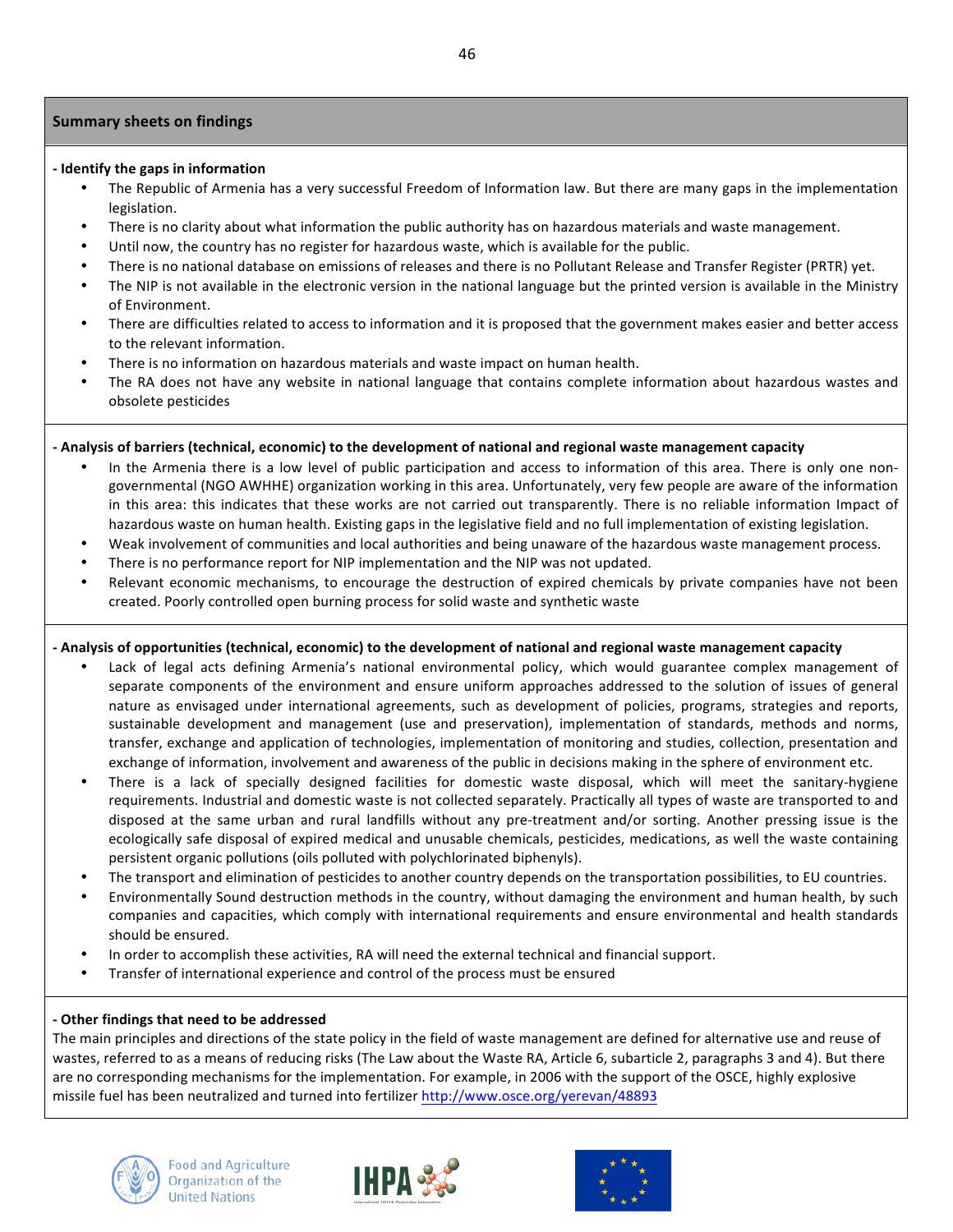# **REFERENCES**

**Reference 1** with explanations: The Project "Elimination of obsolete pesticide stockpiles and addressing POPs contaminated sites within a sound chemicals management framework in Armenia". It is a Global Environment Facility (GEF) project with UNDP as the GEF Implementing Agency that was first approved for preparation in February 2012 and received approval for grant funding of US\$4.7 million with a co-financing commitment of US\$19.3 million in December 2014. The project as approved by the GEF and formally agreed between UNDP and the Government of Armenia (GoA) is documented in a Project Document (PD). See also http://procurementnotices.undp.org/view file.cfm?doc\_id=98004.

**Reference 2**: On the 13.01.2005 Government of the Republic of Armenia has endorsed the "List of actions implemented within the frames of the "National Implementation Plan for the Stockholm Convention on Persistent Organic Pollutants in the Republic of Armenia during 2005-2010". See also: http://www.pops.int/documents/implementation/nips/submissions/NIPArmenia.pdf Currently the NIP is under the review and being updated.

**Reference 3**: Developed and endorsed over 30 legal acts. In 2004 the law on waste, which determines the state policy in the field of waste management, was passed. The Republic of Armenia approved the list of hazardous waste (government decision  $-$  20.05.2004 No.874-N). List of prohibited hazardous waste (government decision  $-$ 8.07.2004 No.1093-N) of the Republic of Armenia – on hazardous waste recycling, disposal, storage, transportation and installation procedures for licensing (government decision 30.01.2003 No.121-N). Classified according to the hazard of the waste (order for the Minister of Environment 25.02.2006 No.430-N). Republic of Armenia – on existing production and consumption waste list (order for the Minister of Environment 26.10.2006 No.342-N).

**Reference 4**: List of banned chemicals and herbicides in Armenia (government decision – 17.03.2005, No.293-N).





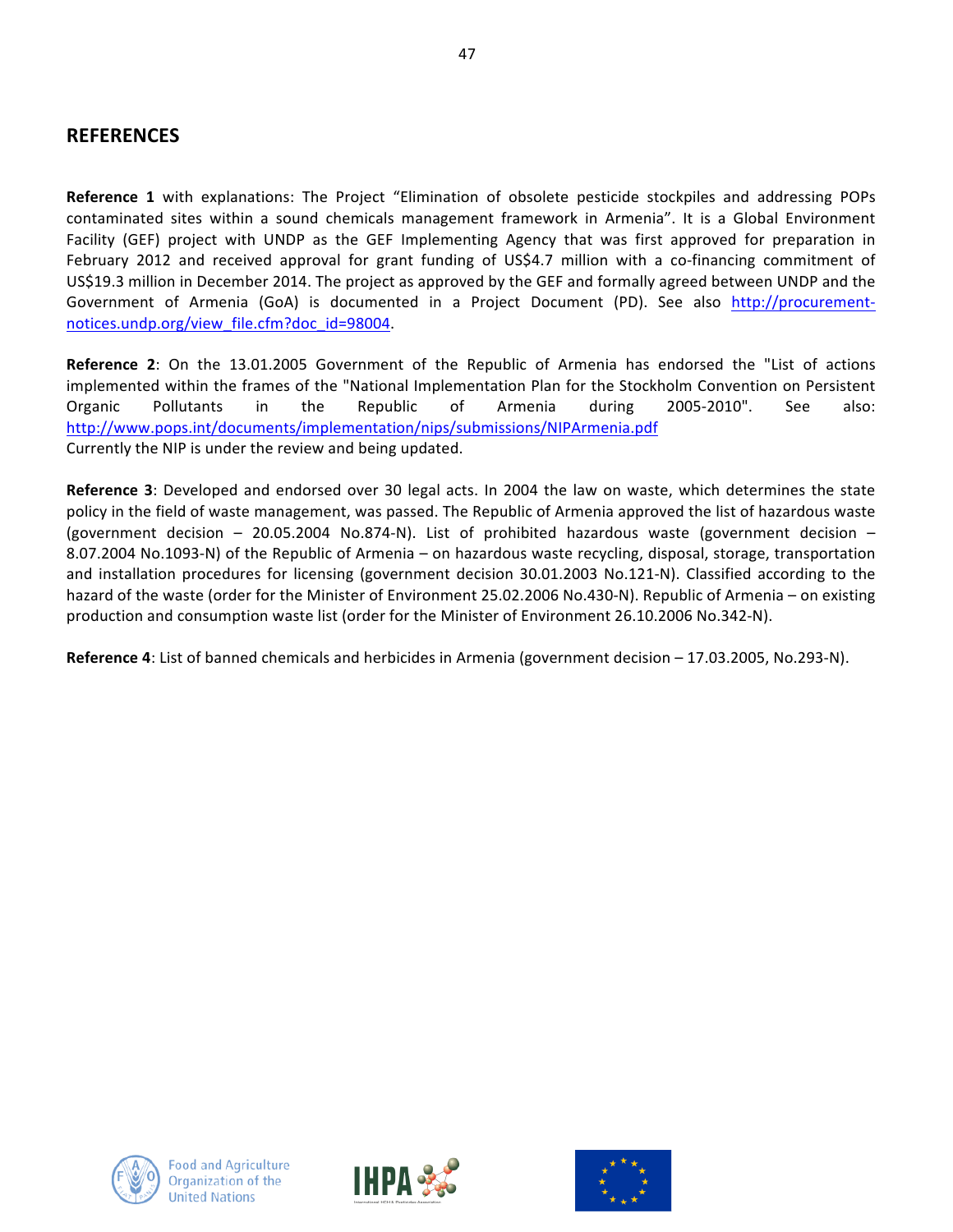## **ANNEXES**

Annex 1: Terms of Reference for IHPA for Coordination of a Disposal Study for Obsolete Pesticides in the Former **Soviet Union (only in English)** 



### **FOOD AND AGRICULTURE ORGANIZATION OF THE UNITED NATIONS Terms of Reference for Consultant/PSA**

| <b>Job Title</b><br>Coordination and implementation of a Disposal Study for Obsolete Pesticides in the Former Soviet Union |                |                 |                                                  |  |
|----------------------------------------------------------------------------------------------------------------------------|----------------|-----------------|--------------------------------------------------|--|
| <b>Division/Department</b>                                                                                                 | AGPM           |                 |                                                  |  |
| <b>Programme/Project Number</b>                                                                                            | GCP/RER/040/EC |                 |                                                  |  |
| Location                                                                                                                   | Regional       |                 |                                                  |  |
| <b>Expected Start Date of</b><br>Assignment                                                                                | 1 June 2012    | <b>Duration</b> | 1 year                                           |  |
| Kevin Helps<br><b>Reports to</b>                                                                                           |                | Title:          | Coordinator, Senior Officer, Obsolete Pesticides |  |

#### **GENERAL DESCRIPTION OF TASK(S) AND OBJECTIVES TO BE ACHIEVED**

The EC / FAO project GCP/RER/040/EC looks to develop capacity for management of hazardous wastes through the example of obsolete pesticides and POPs. There is an estimated 200,000 tonnes of these materials known to be affecting the Russian Federation, countries of the Eastern Neighbourhood (Armenia, Azerbaijan, Belarus, Georgia, Moldova and Ukraine) and the Central Asian Countries [CACs] (Kazakhstan, Kyrgyzstan, Tajikistan, Turkmenistan and Uzbekistan). Much of the previous work on disposal of waste from these countries has looked to export thousands of tones of pesticide stockpiles to high temperature incinerators operated commercially in EC member states. Whilst this strategy meets all international environmental compliance requirements it is prohibitively expensive. The vast distances involved for transport of waste from CACs to facilities in Europe makes the option of finding a local solution appealing based on risk management and cost considerations. Under the project a study of capacity to treat this material is to be commissioned. The Coordinator for the Disposal Study will for the 12 project countries:

- i. Review of existing policy framework for the management and elimination (including inventory, assessment, and transport) of POPs and obsolete pesticides in line with the requirements of the respective EU Directives/Stockholm Convention;
- ii. Conduct benchmarking of current POPs management (including (temporary) storage and destruction) against international best practice on BAT /BEP as set out by the Basel / Stockholm Convention working groups; highlight and describe best ongoing practices per country
- iii. Review of existing agricultural policy framework on the linkage to fulfillment of environmental obligations such as requirements for the management of contaminated empty containers/packaging
- iv. Review of existing and planned treatment options for POPs pesticides, obsolete pesticides and related hazardous wastes, contaminated empty containers and contaminated land;





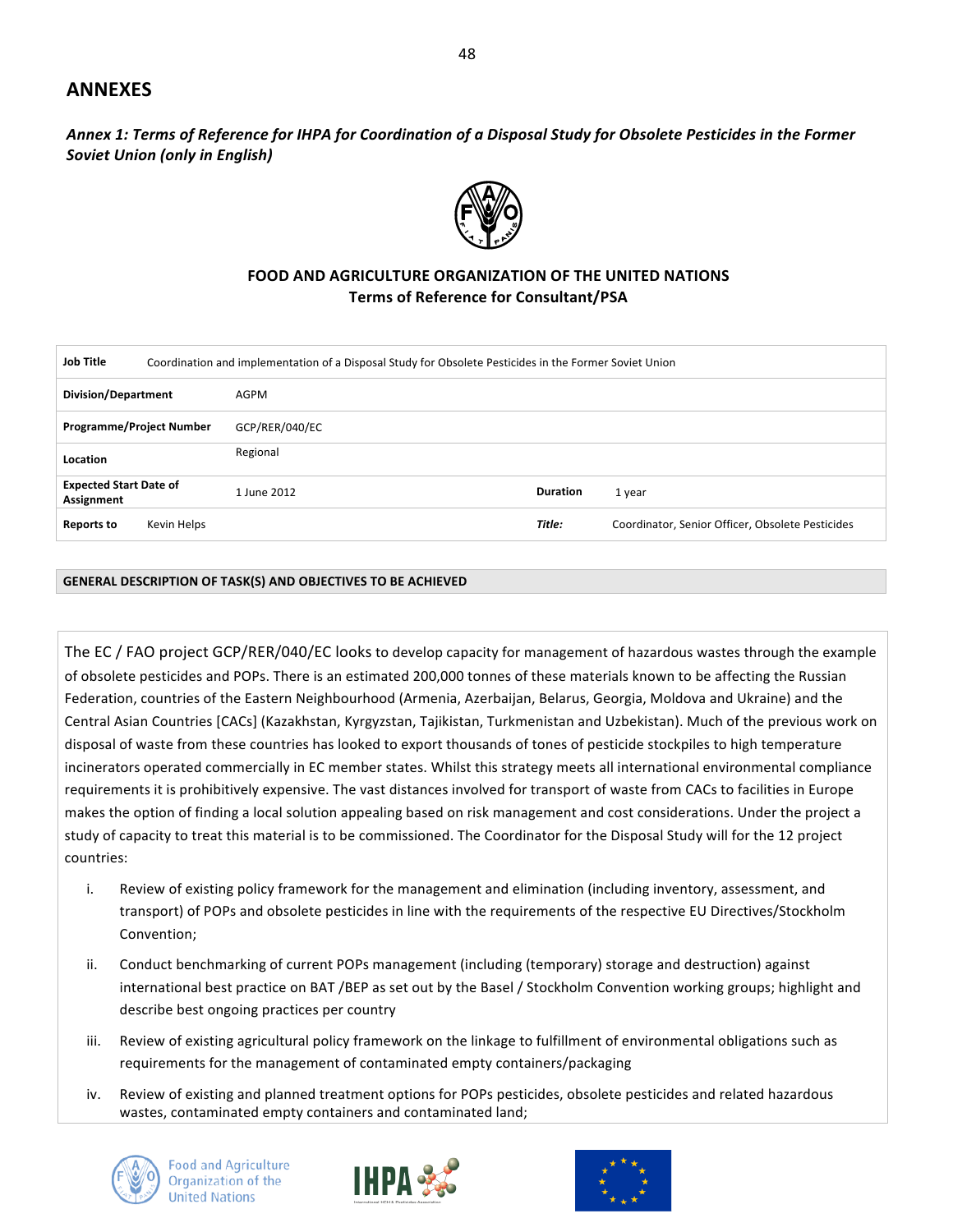- v. Assess potential treatment facilities such as existing modern cement kilns, as well as planned and/or implemented pilot plant investigations, which can develop in the next years to important market players.
- vi. Assess the Russian-Belarus-Kazakhstan customs Union and its implications for hazardous waste in and through Russia, including an assessment of 1) experiences over the last years practical implementation and of 2) alternative transport routes from the republics avoiding Russian territory. To be completed with due reference to the requirements of the Basel Convention.
- vii. Assess access (by road, train or water) to treatment options and economics of transport of waste across the region to treatment facilities/alternative storage facilities;
- viii. Review existing country POPs data (Obsolete Pesticides and PCBs) as far as available, and make efforts to collect, if possible, total hazardous waste stream data as set out in national profiles such as the UNITAR chemicals profile. This will be collated per country in order to assess the potential need for future investment per country/region. Provide estimates of the scale of investments (in terms of tonnes of POPs for disposal) and a rough estimation of their national distribution, tonnes of other obsolete pesticides, distribution and quantities of contaminated land and contaminated containers;
- ix. Assess status of recycling options for empty containers or already planned or ongoing programs and initiatives;
- x. Prepare country summary sheets on findings and identify the gaps in information;
- xi. Compile report of study findings, including recommendations for filling the information gaps.

The study will be undertaken in countries and through desk research as appropriate and will be implemented with the support of thematic international experts and national experts to be recruited as sub-contractors to the Coordinator of the Disposal Study. The coordinator will prepare draft terms of reference for all consultants within 2 months of the start of the study which will be approved by the Regional Coordinator of project GCP/RER/040/EC at FAO before final recruitment is made. All information collected and assessments conducted will (if possible) be verified by competent national authorities in order to seek ownership and support for further project activities.

The working language is English and some interpretation and document translation is foreseen

### **KEY PERFORMANCE INDICATORS**

| <b>Expected Outputs:</b>                                                                                                                                          | <b>Required Completion Date:</b> |  |
|-------------------------------------------------------------------------------------------------------------------------------------------------------------------|----------------------------------|--|
| Summary report of existing policy framework for the elimination and management<br>İ.<br>of POPs and obsolete pesticides (12);                                     | All by end of June 2013          |  |
| Analysis of barriers (technical, legal, economic) to the development of national and<br>ii.<br>regional waste management capacity;                                |                                  |  |
| Report on Opportunities for introduction of new technologies (Thermal and non-<br>iii.<br>thermal) e.g. specific stockpiles (DDT and HCH waste)                   |                                  |  |
| iv. Summary report of existing and potential Treatment Facilities, pilot plant facilities<br>and empty container recycling facilities/initiatives (12 countries)- |                                  |  |
| Report on POPs waste in relation to total hazardous waste market and approaches<br>v.<br>for Investment plan for POPs destruction for the region                  |                                  |  |
| vi. Presentation of the draft report to the SC meeting in September 2013, finalization of<br>the report incorporating eventual comments                           | September 2013                   |  |
| <b>REQUIRED COMPETENCIES</b>                                                                                                                                      |                                  |  |